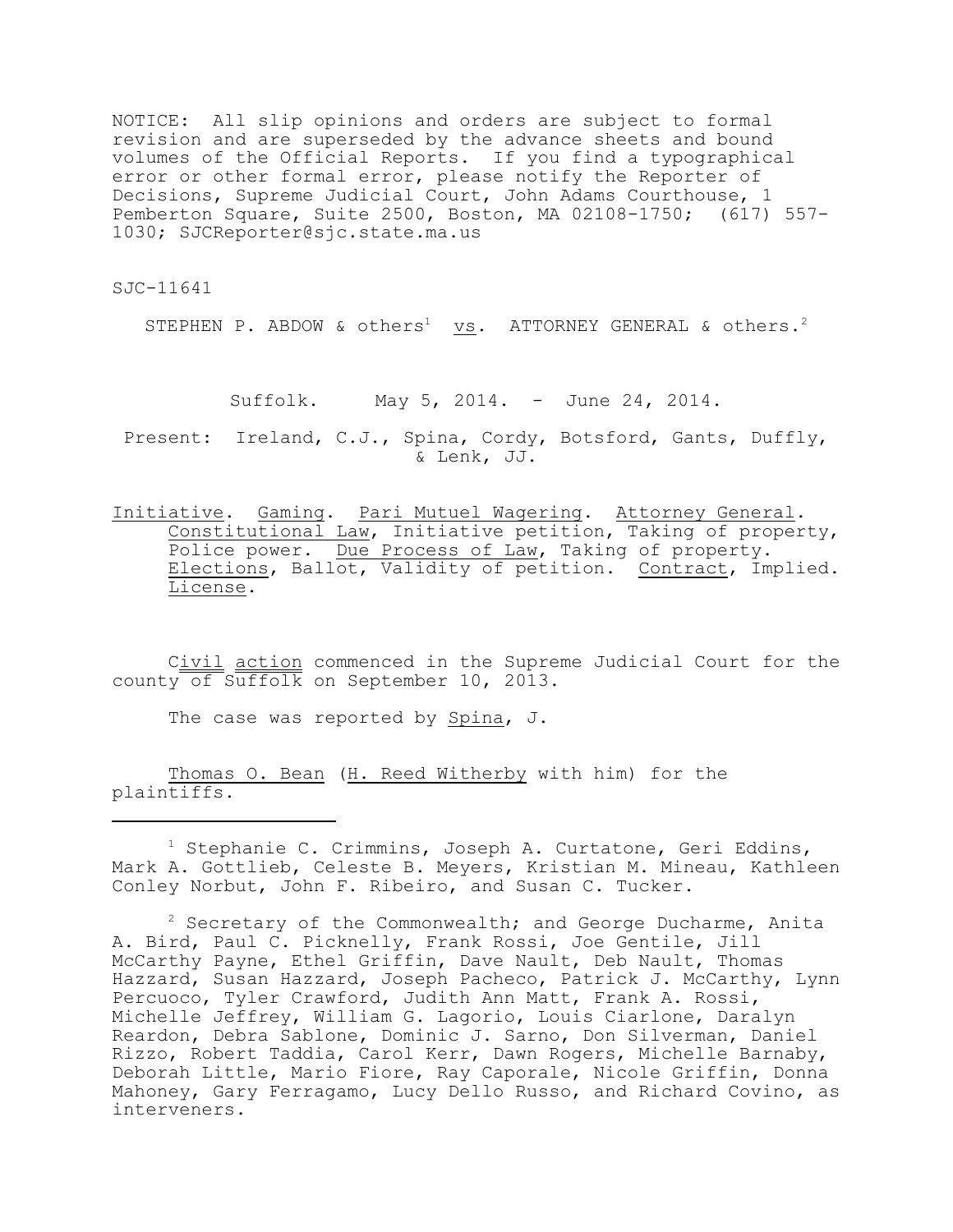Carl Valvo for George Ducharme & others.

Peter Sacks, State Solicitor, for the defendants. Mary Katherine Geraghty, Timothy J. Fazio, & Jennifer L. Morse, for Daniel Rizzo & others, were present but did not argue. Edward M. Pikula, City Solicitor, & Frank E. Antonucci, for Dominic J. Sarno & others, were present but did not argue. The following submitted briefs for amici curiae: Daniel O'Connell for Massachusetts Competitive Partnership. Brian D. Tobin for Massachusetts Council of Churches & others. Ellen Weiss Freyman & William J. Smith for Affiliated Chambers of Commerce of Greater Springfield & another. Thomas R. Landry for New England Regional Council of Carpenters. Jonathan M. Silverstein & Janelle M. Austin for town of Plainville. Donald J. Siegel & Jasper Groner for Massachusetts Building Trades Council. Melinda M. Phelps & Jennifer K. Cannon for Greater Springfield Convention and Visitors Bureau, Inc. Edward L. Sweda, Jr., for Public Health Advocacy Institute. Nicole Micheroni for Coalition of Citizens and Community Leaders. Brian T. Corrigan for Stop Predatory Gambling.

GANTS, J. The issue presented on appeal is whether an initiative petition meant to prohibit casino and slots gambling and abolish parimutuel wagering on simulcast greyhound races meets the requirements set forth in art. 48 of the Amendments to the Massachusetts Constitution and, therefore, may be considered by voters at the November Statewide election. The Attorney General concluded that it did not and, accordingly, declined to certify it for inclusion on the ballot. The plaintiffs, ten Massachusetts voters who submitted the proposed initiative for certification, filed a complaint challenging the Attorney General's decision and sought an order requiring the Attorney General to certify the petition. We conclude that the Attorney General erred in declining to certify, and grant the requested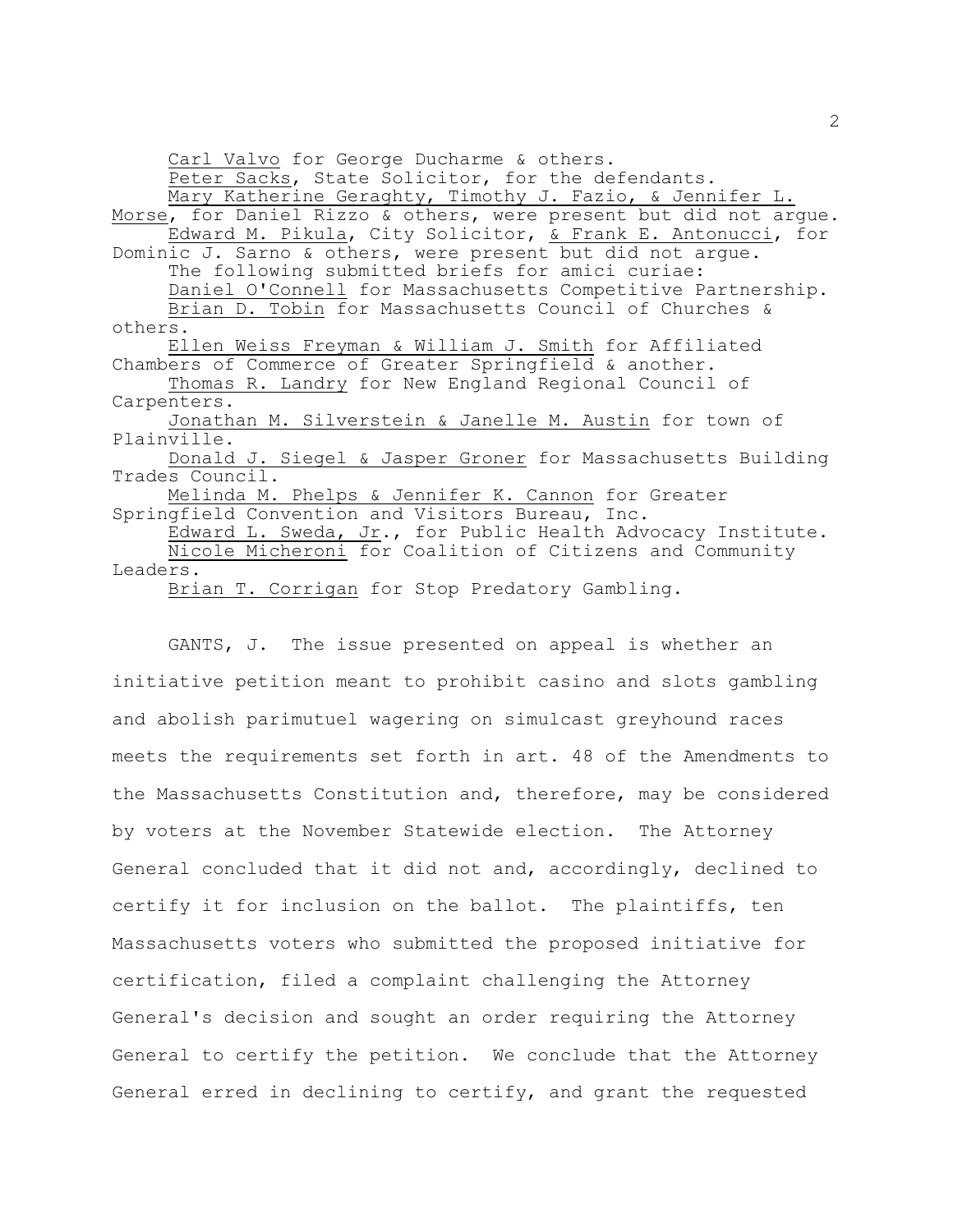relief so that the initiative may be decided by the voters at the November election.<sup>3</sup>

Background. 1. The Expanded Gaming Act of 2011. In November, 2011, the Legislature enacted the Expanded Gaming Act, St. 2011, c. 194 (act), that created the Gaming Commission (commission), and for the first time permitted casino and slots gambling in Massachusetts by those awarded gaming licenses by the commission. The act authorized the commission to award three licenses to qualified applicants to operate gambling casinos with table games and slot machines (category 1 or casino license), and another license to operate a gaming establishment with only slot machines (category 2 or slots parlor license).<sup>4</sup> G. L. c. 23K,

 $3$  We acknowledge the amicus briefs submitted by Stop Predatory Gambling; Massachusetts Competitive Partnership; Public Health Advocacy Institute; Massachusetts Council of Churches, Episcopal Diocese of Western Massachusetts, Massachusetts Family Institute, Friends of Revere, Friends of East Boston, Rev. Nick Granitsas and Pastor Tim Bogertman of the First Congregational Church of Revere, Pastor Don Nanstad of Our Saviour's Lutheran Church, Dr. David Searles of the Central Assembly of God Church, Father Thomas Domurat, Father George Szal, and Deacon Francis McHugh; Massachusetts Building Trades Council; Greater Springfield Convention and Visitors Bureau, Inc.; Coalition of Citizens and Community Leaders; town of Plainville; Affiliated Chambers of Commerce of Greater Springfield and Massachusetts Convention Center Authority; and New England Regional Council of Carpenters.

 $4$  Under the Expanded Gaming Act of 2011, St. 2011, c. 194 (act), the Gaming Commission (commission) was authorized to grant casino licenses only within certain regions of Massachusetts, with only one license per region. The regions were region A, which included Suffolk, Middlesex, Essex, Norfolk, and Worcester counties; region B, which included Hampshire, Hampden, Franklin, and Berkshire counties; and region C, which included Bristol, Plymouth, Nantucket, Dukes, and Barnstable counties. G. L. c. 23K, § 19 (a). The slots parlor license was not limited by region. G. L.  $c. 23K$ ,  $\frac{1}{20}$ . The act also authorized the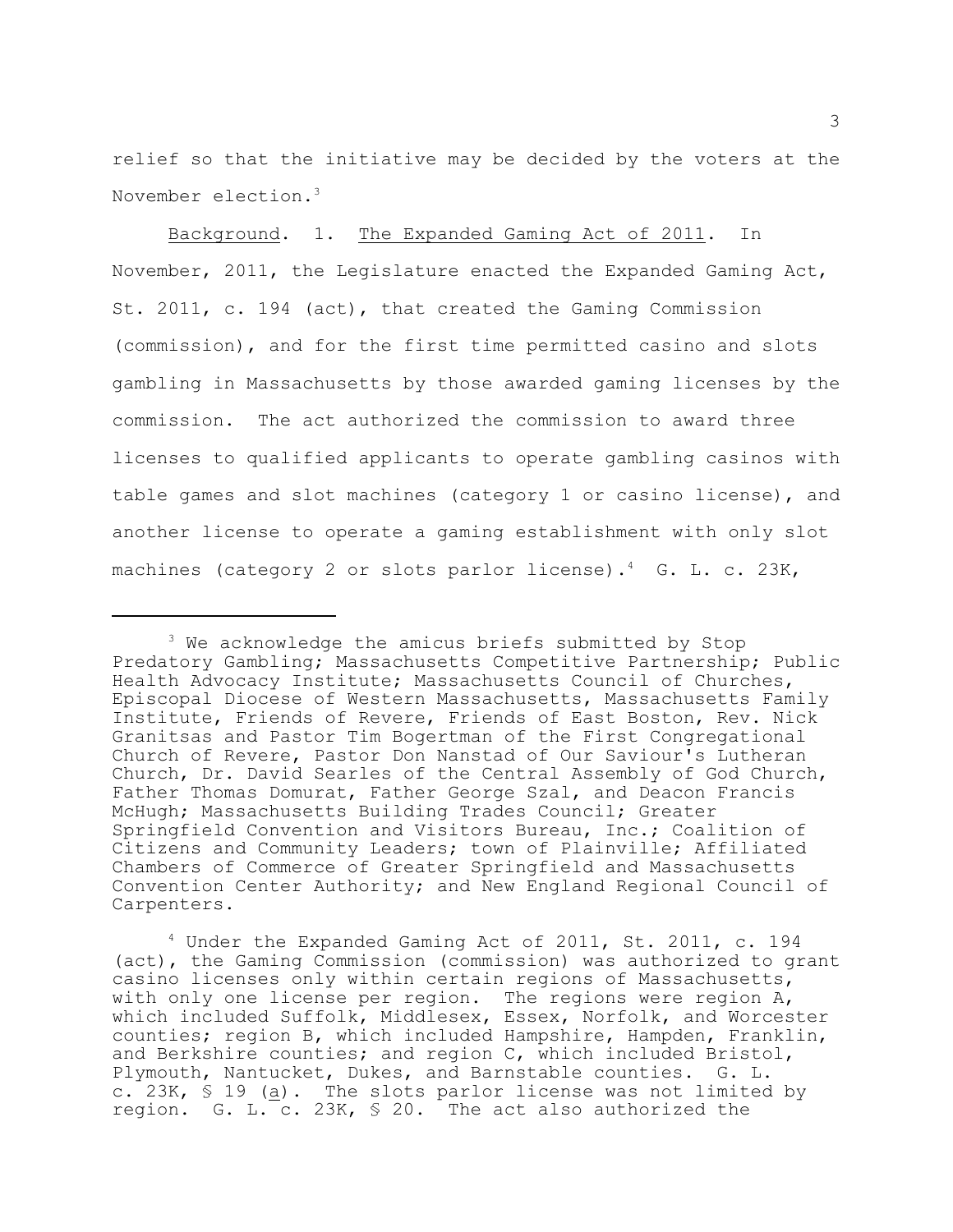§§ 2, 19, 20. The act also transferred the authority to license and regulate the racing industry from the State Racing Commission to the commission. See St. 2011, c. 194, §§ 38, 40.

Pursuant to the act, the application process for casino and slots parlor licenses is in two phases. First, the commission determines whether the applicant is suitable for a license, based on various detailed criteria. See G. L. c. 23K, §§ 12, 15; 205 Code Mass. Regs. §§ 111.00, 114.00-117.00 (2013). Only those applicants found suitable in the first phase reach the second phase, where the commission considers the specific characteristics of the site proposed, based on other detailed criteria. See G. L. c. 23K, §§ 12 (c), 18; 205 Code Mass. Regs. §§ 118.00-119.00 (2014). Although the commission has the authority to issue three casino licenses and one slots parlor license, it is not obligated to issue any license. See G. L. c. 23K, § 19 (a) (commission may decide not to award any casino license where it is "not convinced" any applicant "has both met the eligibility criteria and provided convincing evidence that [it] will provide value to the region . . . and to the commonwealth"); G. L. c. 23K, § 20 (a) (same with respect to slots parlor license). An applicant who is denied a license by the commission has no entitlement to further review of the decision. G. L. c. 23K,  $\frac{1}{2}$  (9) ("[C]ommission shall have full

Governor to enter into a compact with a federally recognized Native American tribe in the Commonwealth to operate a casino in region C. See St. 2011, c. 194, § 2A; G. L. c. 23K, §§ 4, 67.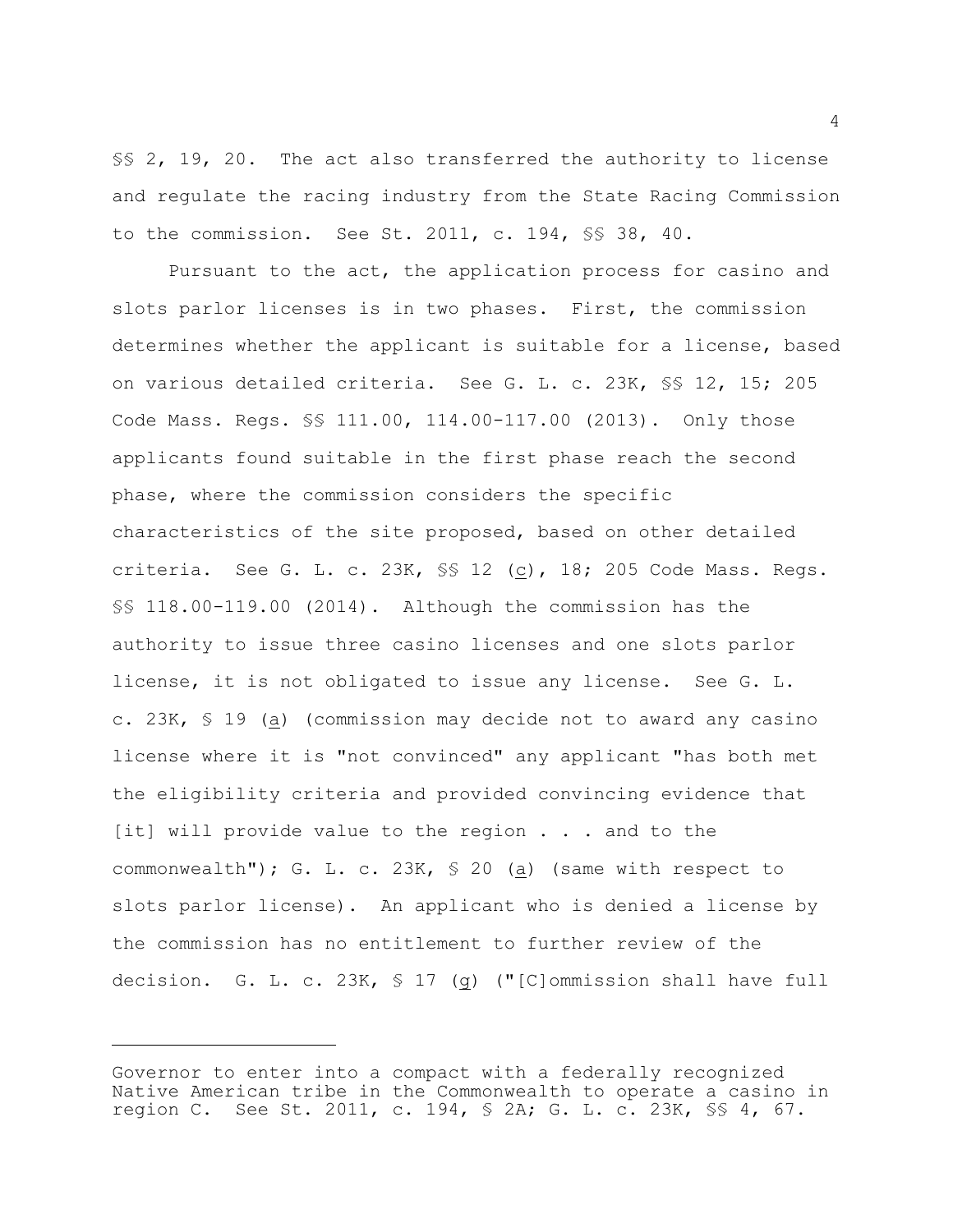discretion as to whether to issue a license. Applicants shall have no legal right or privilege to a gaming license and shall not be entitled to any further review if denied by the commission").

To be eligible to receive a casino or slots parlor license, the applicant must pay an initial nonrefundable application fee of \$400,000, and an additional amount "if the costs of the investigation exceed the initial application fee."<sup>5</sup>  $G. L.$ c. 23K, § 15 (11). If an applicant reaches phase two of the application process, the applicant may be required to pay further surcharges to cover the commission's additional cost of investigation.  $6205$  Code Mass. Regs.  $$118.08$  (2014).

An applicant who is awarded a license is required to pay a license fee of \$85 million for a casino license and \$25 million for a slots parlor license. See G. L. c. 23K,  $\frac{10}{10}$  (d), 11 (b); 205 Code Mass. Regs. § 121.01 (2014). In addition, successful applicants are required to commit to a minimum capital investment of at least \$500 million for a casino license and \$125 million for a slots parlor license. See G. L. c. 23K,  $\frac{10}{10}$  (a), 11 (a); 205 Code Mass. Regs. § 122.02 (2013). A casino license is valid for fifteen years, and a slots parlor license is valid for five

 $5$  As of January 21, 2014, twelve applicants had paid the commission a total of at least \$12.55 million in application fees and additional surcharges.

 $6$  The three applicants who reached phase two in applying for the category 2 slots parlor license each paid an additional \$500,000 to the commission to cover phase two costs.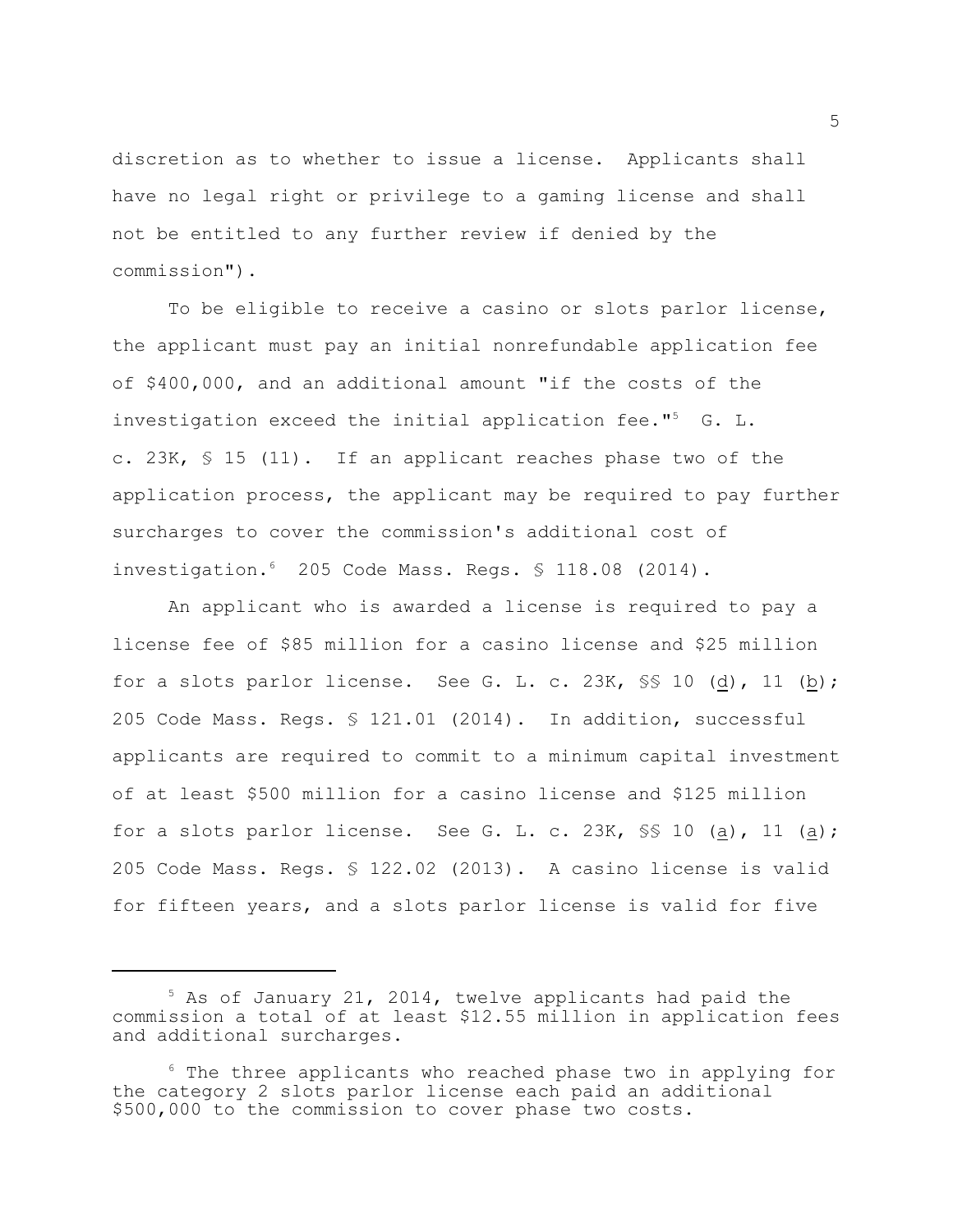years. See G. L. c. 23K,  $\frac{100}{120}$  (b), 20 (e)-(f). But all licenses are subject to suspension or revocation on various grounds, as set forth in G. L. c.  $23K$ ,  $\S$   $\S$   $1$  (9),  $4$  (15),  $23$  (a)- $(\underline{b})$ .

No category 1 license to operate a casino has been awarded by the commission. There are two applicants currently in phase two of the application process in region A. With respect to region B, the commission recently voted to award the license to MGM Springfield subject to "a finding by the Supreme Judicial Court invalidating the ballot initiative at issue in [this case] or . . . the rejection of the repeal petition in the November 6, 2014 general election." In region C, the Governor entered into, and the Legislature approved, a compact with the Mashpee Wampanoag Tribe (tribe) to operate a gaming establishment in Taunton that the tribe had the option, subject to several conditions, to acquire under an Intergovernmental Agreement. The application process of one applicant in region C is still in phase one, but those found suitable in phase one for regions A and B are not required to submit a new phase one application for region  $C$ . In contrast, the commission decided in February, 2014, to award the category 2 license to an applicant to operate a slots parlor at the Plainridge harness racing track in Plainville, and the applicant presumably paid the required \$25

 $^7$  An applicant found conditionally suitable in phase one in pursuit of the region A license (but who was unable to secure the required voters' approval in the applicable "host community") is apparently now seeking the region C license.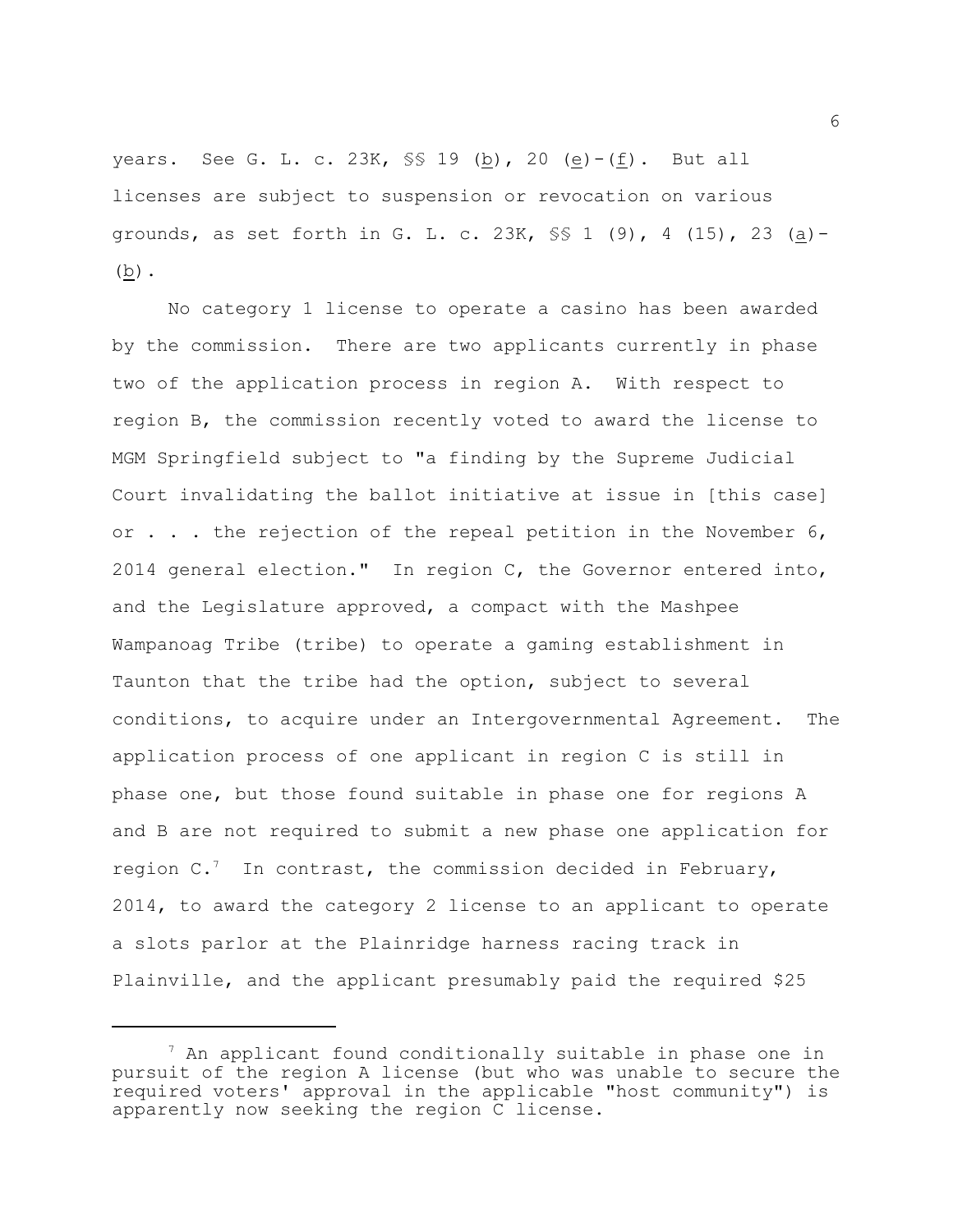million licensing fee.<sup>8</sup>

2. Initiative petition. The act, apart from enacting G. L. c. 23K, which creates the commission and describes the application process to obtain casino and slots parlor licenses, also amended the definition of "[i]llegal gaming" in G. L. c. 4, § 7, Tenth. Before the act, "illegal gaming" was defined to "include every act punishable under any law relative to lotteries, policy lotteries or policy, the buying and selling of pools or registering of bets." G. L. c. 4, § 7, Tenth. The act redefined "illegal gaming" to mean:

"a banking or percentage game played with cards, dice, tiles or dominoes, or an electronic, electrical or mechanical device or machine for money, property, checks, credit or any representative of value, but excluding: (i) a lottery game conducted by the state lottery commission, under sections 24, 24A and 27 of chapter 10; (ii) a game conducted under chapter 23K; (iii) pari-mutuel wagering on horse races under chapters 128A and 128C and greyhound races under said chapter 128C; (iv) a game of bingo conducted under chapter 271; and (v) charitable gaming under said chapter 271."

G. L. c. 4,  $\frac{1}{5}$  7, Tenth, as amended by St. 2011, c. 194,  $\frac{1}{5}$  3. Among the consequences of the revised definition of "illegal gaming" was that "a game conducted under [c.] 23K," that is, gaming at casinos and slots parlors licensed by the commission, was excluded from the definition, as was parimutuel wagering on simulcast greyhound races under G. L. c. 128C.

 $8$  The commission intended to issue any casino gaming license in region A or B by April, 2014, and any casino license in region C by November, 2014. The former deadline was not met, however, and in light of this opinion and the commission's decision to postpone issuance of the category 1 license in region B until the results of the November 6, 2014, general election are known, it is doubtful that any casino license will be issued before then.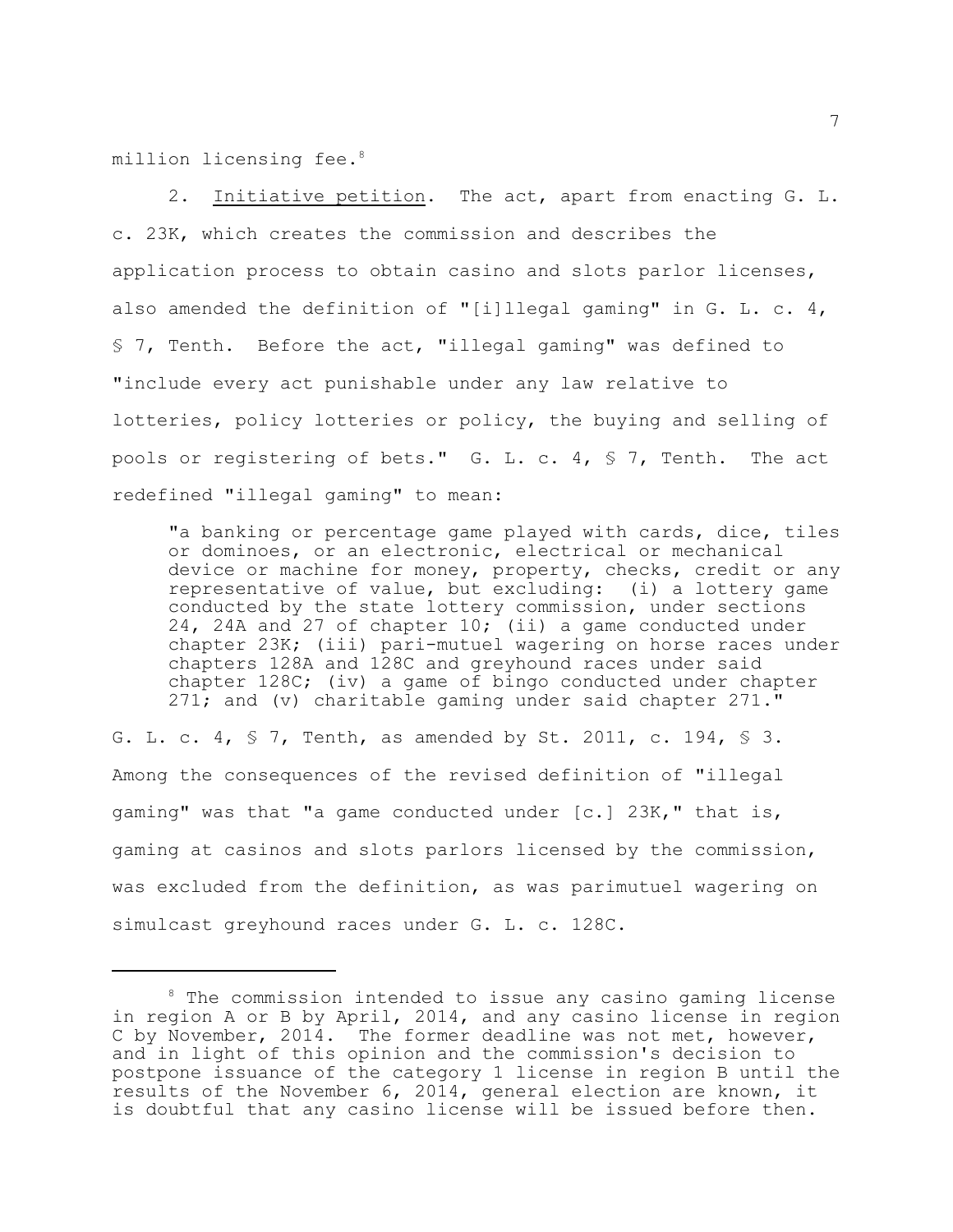The initiative petition seeks to ban casino and slots gambling that had been made legal under the act and abolish parimutuel wagering on simulcast greyhound races. It attempts to accomplish this in two steps. First, it would amend yet again the definition of "illegal gaming" in G. L. c. 4,  $\frac{1}{5}$  7, Tenth, by eliminating from the list of exclusions "a game conducted under [c.] 23K," and "pari-mutuel wagering on . . . greyhound races under  $[c.]$  128C."<sup>9</sup> Second, it seeks to add a provision to c. 23K that would effectively nullify all the other provisions of c. 23K by prohibiting any "illegal gaming," as redefined in G. L. c. 4, § 7, Tenth, and by prohibiting the commission from accepting or approving any application to conduct "illegal gaming."<sup>10</sup>

Under art. 48, The Initiative, II,  $\frac{1}{5}$  3, as amended by art. 74, § 1, of the Amendments to the Massachusetts Constitution, after ten qualified voters sign and submit an initiative petition, the petition is filed with the Secretary of the

<sup>&</sup>lt;sup>9</sup> If the initiative petition were adopted, G. L. c. 4,  $\frac{1}{9}$  7, Tenth, would provide as follows:

<sup>&</sup>quot;Tenth, 'Illegal gaming,' a banking or percentage game played with cards, dice, tiles or dominoes, or an electronic, electrical or mechanical device or machine for money, property, checks, credit or any representative of value, but excluding: (i) a lottery game conducted by the state lottery commission, under sections 24, 24A and 27 of chapter 10; (ii)  $\alpha$  game conducted under chapter 23K; (iii) pari-mutuel wagering on horse races under chapters 128A and 128C and greyhound races under said chapter 128C;  $\overline{(iv)}$ [(iii)] a game of bingo conducted under chapter 271; and  $\overline{(v)}$  [(iv)] charitable gaming under said chapter 271."

 $10$  The full text of the initiative petition, entitled "An Act Relative to Illegal Gaming," is set forth in the appendix to this opinion.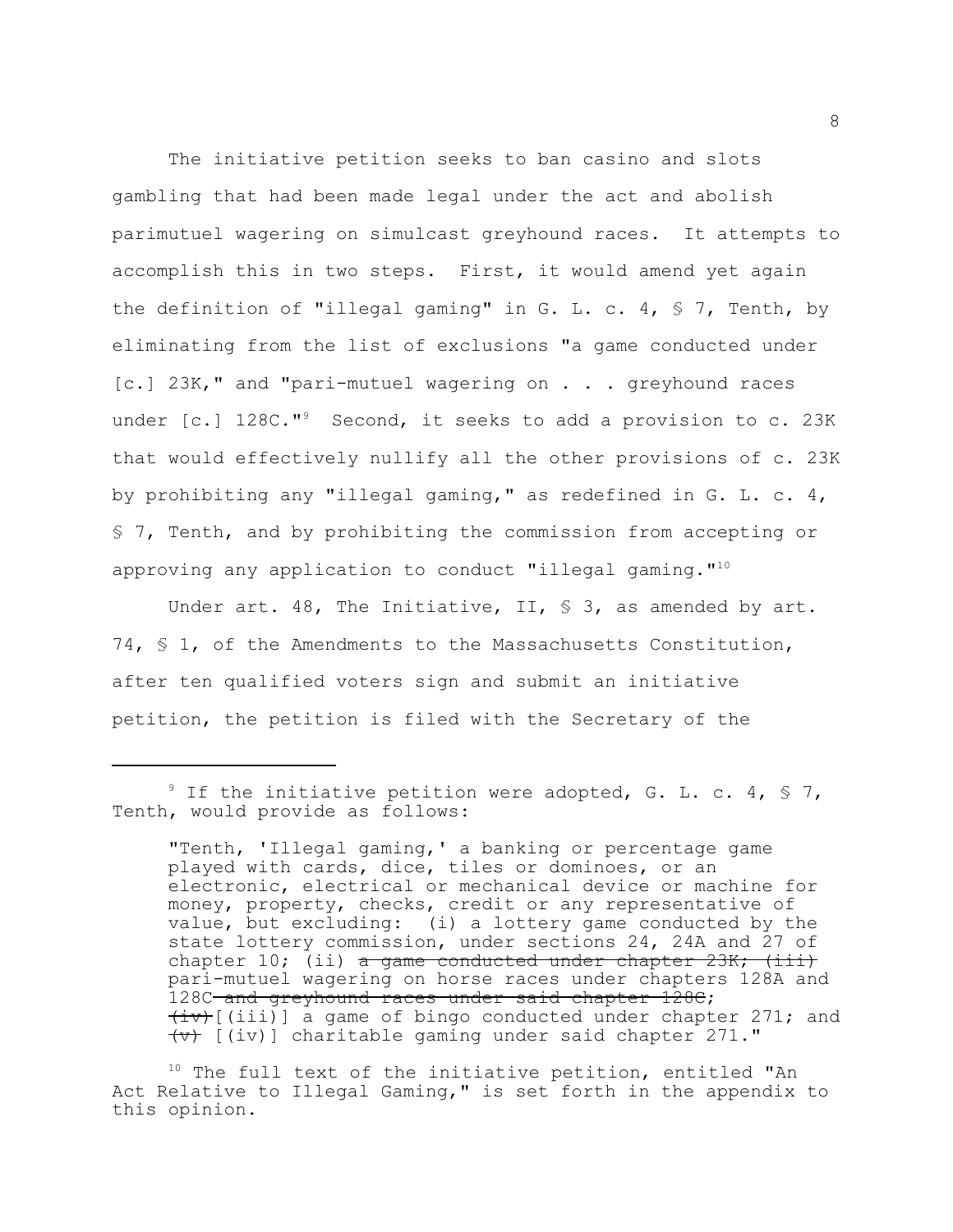Commonwealth only if the Attorney General certifies that the petition is in proper form for submission to the voters, that it is not substantially the same as a petition submitted to the voters in either of the two preceding biennial state elections, and that "it contains only subjects not excluded from the popular initiative and which are related or which are mutually dependent." One of the subjects excluded from the popular initiative is a "proposition inconsistent with . . . [t]he right to receive compensation for private property appropriated to public use." Art. 48, The Initiative, II, § 2.

After reviewing the petition to determine if it complied with the requirements of art. 48, the Attorney General, in a letter dated September 4, 2013, declined to certify the petition. The Attorney General made clear that "applicants for gaming licenses will have no property rights in any licenses they may receive at the end of the application process," but she concluded that G. L. c. 23K created an "implied contract[]" between the commission and license applicants whereby those "who accepted the [c]ommission's invitation to apply, and paid substantial application and additional investigation fees,  $\cdot \cdot \cdot$  have an implied contractual right to [c]ommission action on their applications in accordance with statutory and regulatory criteria" (emphasis in original). In essence, she concluded that an applicant has an implied contractual right to a decision by the commission regarding its application for a license in accordance with G. L. c. 23K, but not an implied contractual

9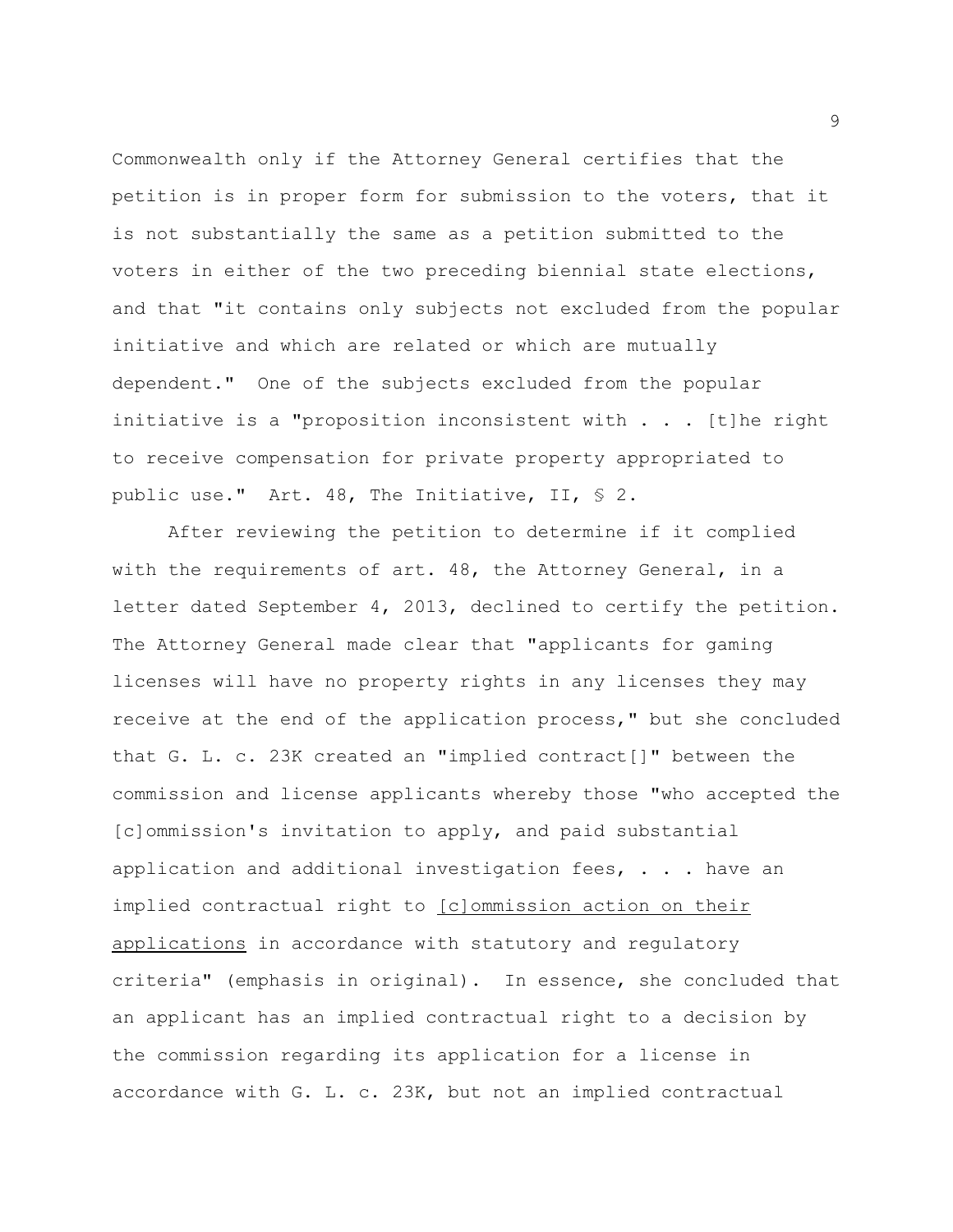right to a license it may be awarded by the commission under G. L. c. 23K. The Attorney General determined that, because the proposed law would prohibit the commission from approving any application for a license, it would result in a "taking" without compensation of applicants' implied contractual right to have the application process "play out in accordance with G. L. c. 23K," and therefore could not be the subject of an initiative petition under art. 48, The Initiative, II,  $\frac{1}{2}$  S 2, because it was inconsistent with the "right to receive compensation for private property appropriated to public use."

On September 10, 2013, the plaintiffs filed a complaint in the county court "for relief in the nature of mandamus" against the Attorney General and the Secretary of the Commonwealth, claiming that the denial of certification was in error and seeking an order compelling the Attorney General to certify the petition. On September 13, the single justice, with the agreement of all parties, entered an order, pending final decision in the case, requiring the Attorney General to release a summary of the initiative petition to the Secretary, who was instructed to take all the steps that he would have been required to take under art. 48 had the petition been certified, short of printing the proposed law in the Information for Voters guide or on the ballot. One of those steps was for the Secretary to issue blank forms containing the Attorney General's summary, so that the plaintiffs could attempt to obtain the required number of qualified voter signatures before the deadline. The requisite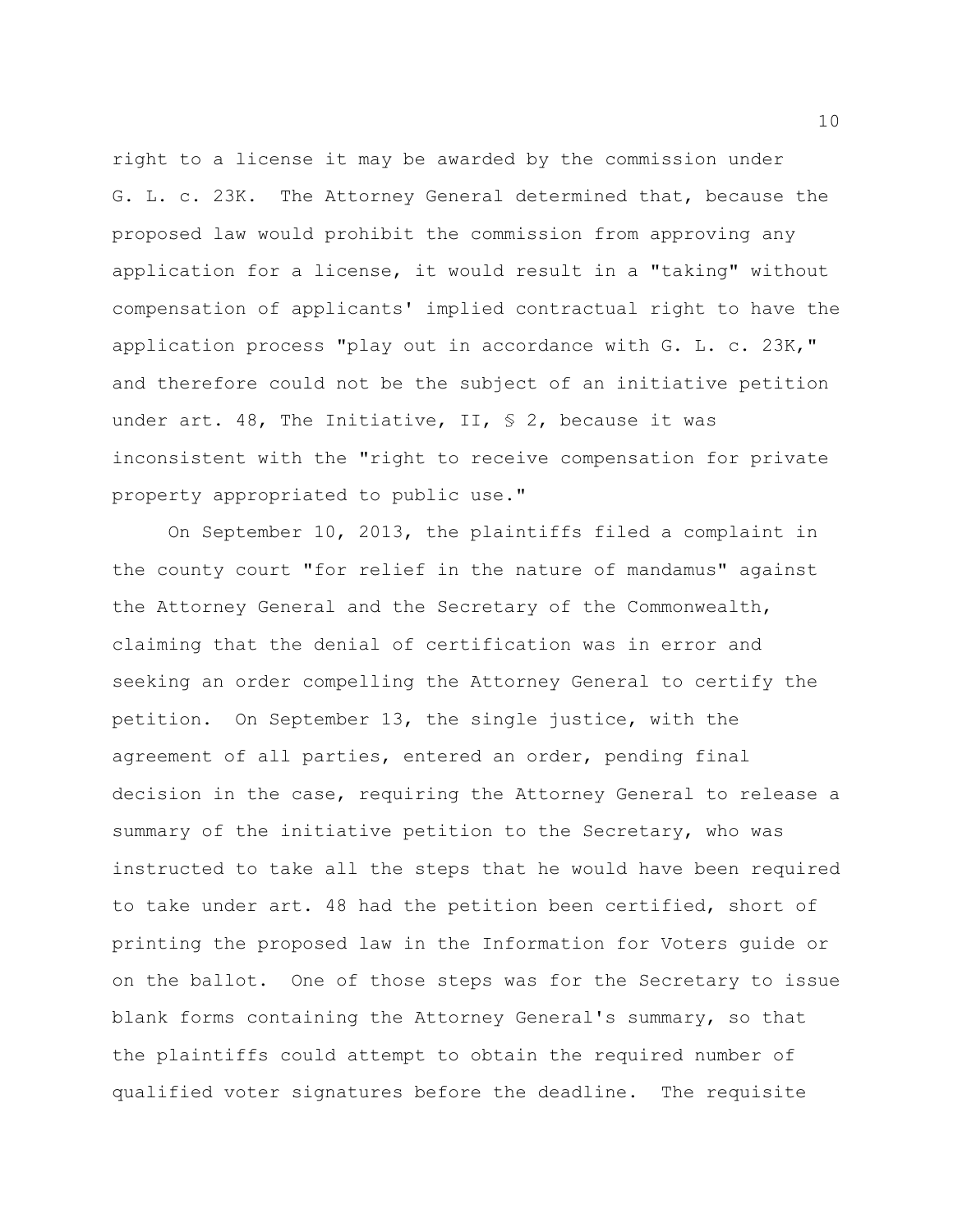signatures were timely submitted, and, as required under art. 48, The Initiative, II,  $\frac{1}{5}$  4, the petition was transmitted to the clerk of the House of Representatives. No legislative action has been taken regarding the petition. The resolution of this appeal shall determine whether the initiative petition will be decided by the voters at the November election.

Three different groups of registered voters moved to intervene in the action to present arguments not relied on by the Attorney General in her decision not to certify the petition (and rejected by the Attorney General in her brief). On February 24, 2014, the single justice allowed the motions to intervene, and reserved and reported the case to the full court.<sup>11</sup>

Collectively, the Attorney General and the interveners contend that there are five independent reasons why the initiative petition may not be certified in accordance with art. 48: (1) the petition, if enacted, would result in an unconstitutional taking without compensation of any gaming licenses awarded by the commission, and therefore is inconsistent with the "right to receive compensation for private property

 $11$  One group, led by voter George Ducharme, initially included five entities who had applied to the commission for gaming licenses, but these entities, none of whom is a registered voter, ultimately did not join the Ducharme interveners' brief. See Mazzone v. Attorney Gen., 432 Mass. 515, 517 n.4 (2000). A second group consisted of voters from Springfield led by Dominic Sarno; the third group consisted of voters from Revere led by Daniel Rizzo. Sarno and Rizzo are the mayors of Springfield and Revere, respectively, but the single justice allowed them to intervene as "registered voters in their respective cities," not in their official capacities. See id.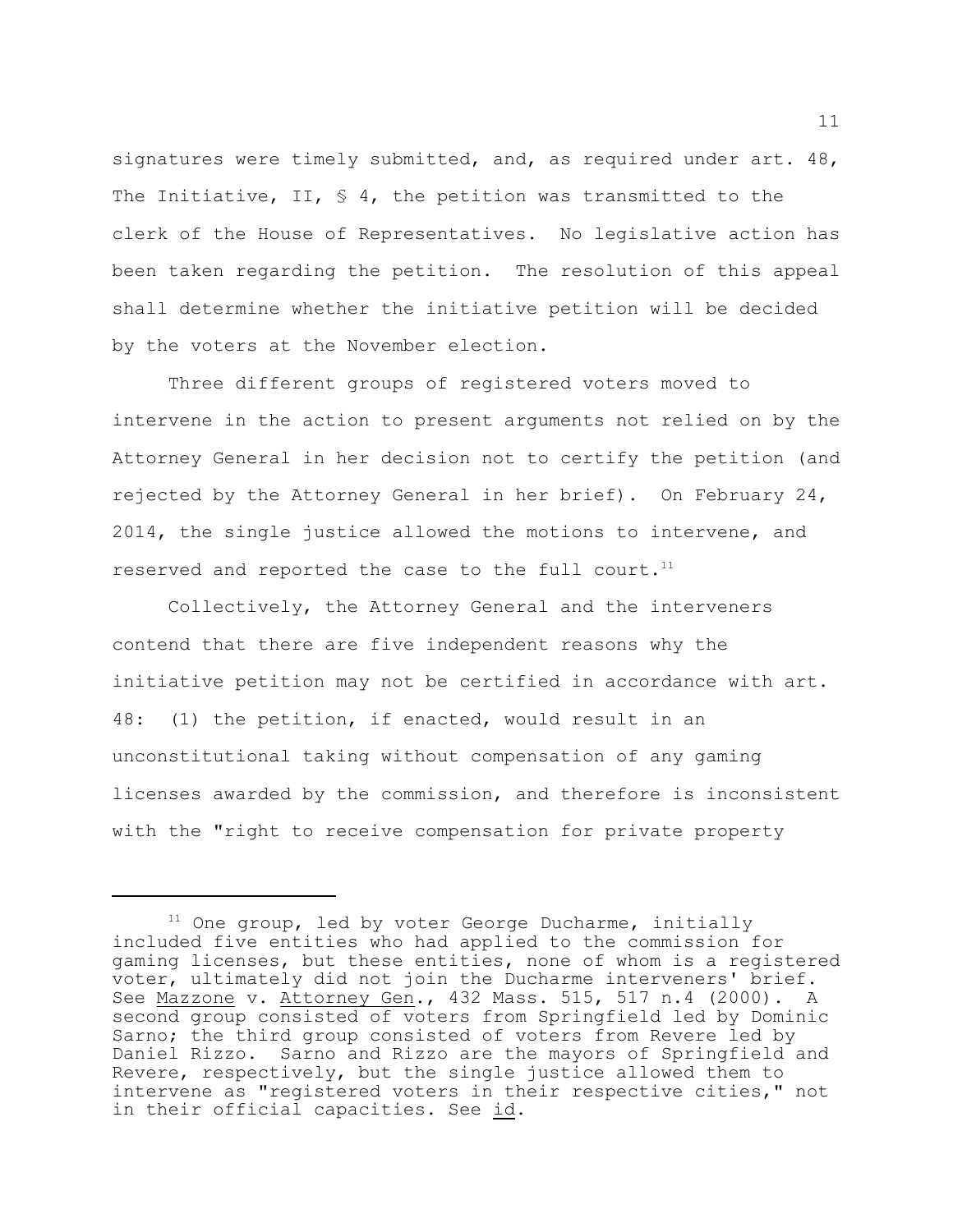appropriated to public use"; (2) the petition, if enacted, would result in an unconstitutional taking without compensation of a gaming license applicant's implied contractual right to a final decision by the commission regarding the license application; (3) the petition violates art. 48's exclusion of proposed measures whose "operation  $\ldots$  . is restricted" to particular cities or towns of the Commonwealth, because it is a measure purely of local concern to four cities or towns that would be the host communities of the licensed casinos and slots parlor; (4) the petition's subjects -- the elimination of casino and slots gaming and the abolition of existing parimutuel wagering on simulcast greyhound racing -- are not sufficiently related to satisfy art. 48's "related subjects" requirement; and (5) even if the petition otherwise complies with art. 48, the Attorney General's summary of the petition is not "fair" as required by art. 48. We address each of these arguments in turn.

Discussion. We review the Attorney General's decision whether to certify an initiative petition de novo. Mazzone v. Attorney Gen., 432 Mass. 515, 520 (2000). In conducting our review, we acknowledge "the firmly established principle that art. 48 is to be construed to support the people's prerogative to initiate and adopt laws." Carney v. Attorney Gen., 451 Mass. 803, 814 (2008) (Carney II), quoting Yankee Atomic Elec. Co. v. Secretary of the Commonwealth, 403 Mass. 203, 211 (1988).

1. Alleged taking of gaming license. The interveners argue that, where a licensee relies on statutory inducements to obtain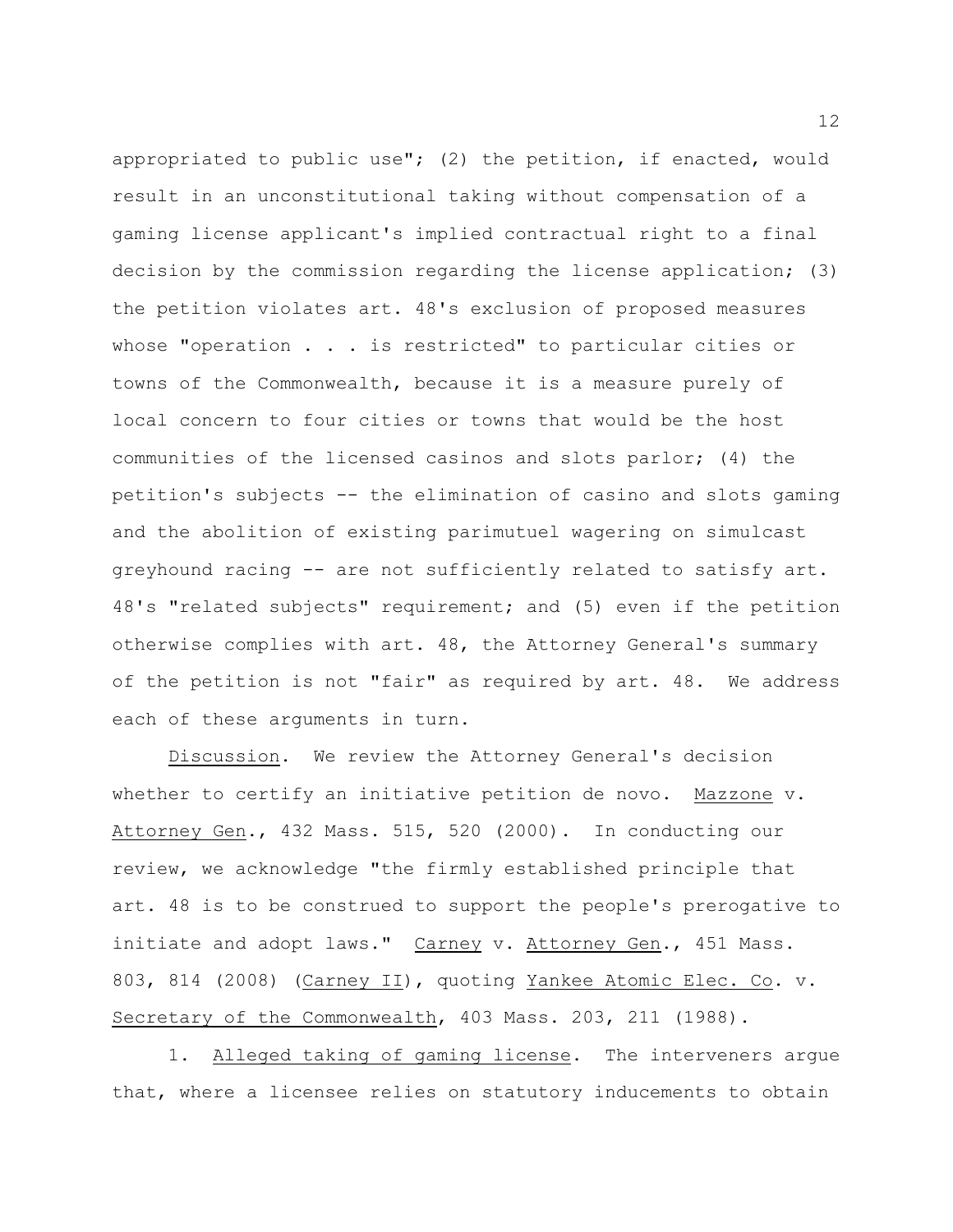a license and complies with the applicable legal requirements, the licensee has "a right to conduct gaming operations in accordance with the license free from revocation at the pleasure of the Commonwealth," and the gaming license itself constitutes property that cannot be taken by the Commonwealth without just compensation. We reject this argument as wholly inconsistent with the long-standing principle that the Legislature cannot surrender its broad authority to regulate matters within its core police power, which includes the regulation of gambling and the prerogative to ban forms of gambling that previously had been legal.

In Stone v. Mississippi, 101 U.S. 814, 817, 819 (1879), the Mississippi Legislature in 1867 granted a charter to a private company to conduct a lottery in the State for twenty-five years in return for \$5,000, an annual tax of \$1,000, and one and onehalf per cent of the lottery receipts. One year later, a provision in the Mississippi Constitution was adopted that forbade the authorization of a lottery and the sale of lottery tickets. Id. at 819. The plaintiffs, who were operating the lottery, claimed that the constitutional amendment did not repeal the charter because to do so would impair the obligation of contracts, in violation of art. 1, § 10, of the United States Constitution. Id. at 816-817. The United States Supreme Court noted that an unconstitutional impairment of the obligation of contract can only occur where there is a contract, and therefore asked whether the State, by granting the lottery company a

13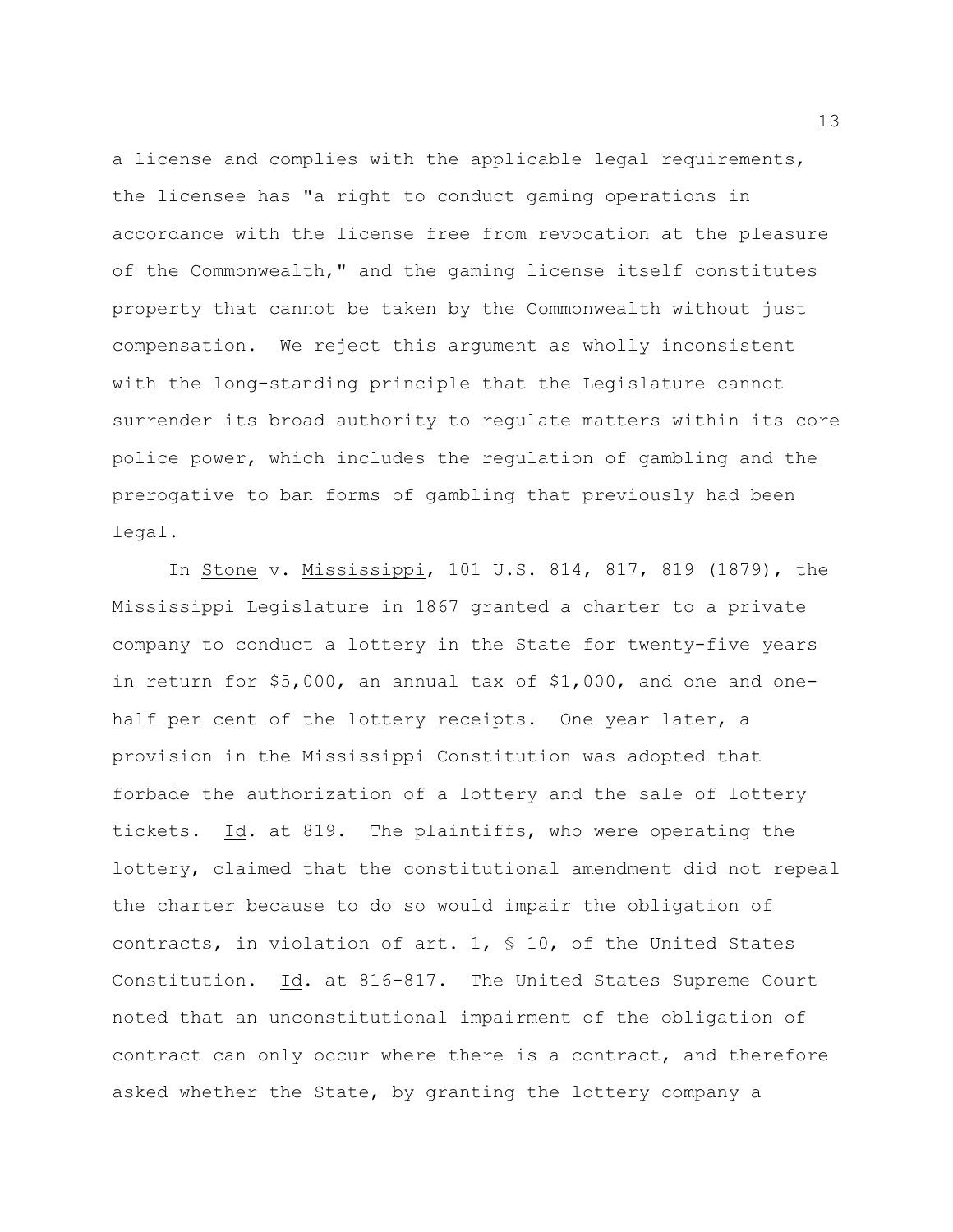twenty-five year charter, had entered into a contract that bound it irrevocably to permit a lottery for the next twenty-five years. Id. The Court recognized that "[w]hether the alleged contract exists, . . . depends on the authority of the legislature to bind the State and the people of the State in that way." Id. at 817. The Court declared that a "legislature cannot bargain away the police power of a State," that is, a Legislature cannot curtail the power of its successors to make whatever laws they deem proper in matters within the scope of the police power. Id. at 817-818. The Court determined that, although it is difficult to define the scope of the police power, it plainly "extends to all matters affecting the public health or the public morals," id. at 818, and lotteries, as "a species of gambling," id. at 821, fall squarely within the police power. Id. at 818. Therefore, the Court concluded that the plaintiffs had no property interest in a lottery contract but simply "a license to enjoy the privilege on the terms named for the specified time, unless it be sooner abrogated by the sovereign power of the State." Id. at 821. The Court warned, "Any one, therefore, who accepts a lottery charter does so with the implied understanding that the people, in their sovereign capacity, and through their properly constituted agencies, may [revoke] it at any time when the public good shall require, whether it be paid for or not." Id.

Similarly, in Mugler v. Kansas, 123 U.S. 623, 653-655 (1887), the plaintiffs built breweries when the manufacture and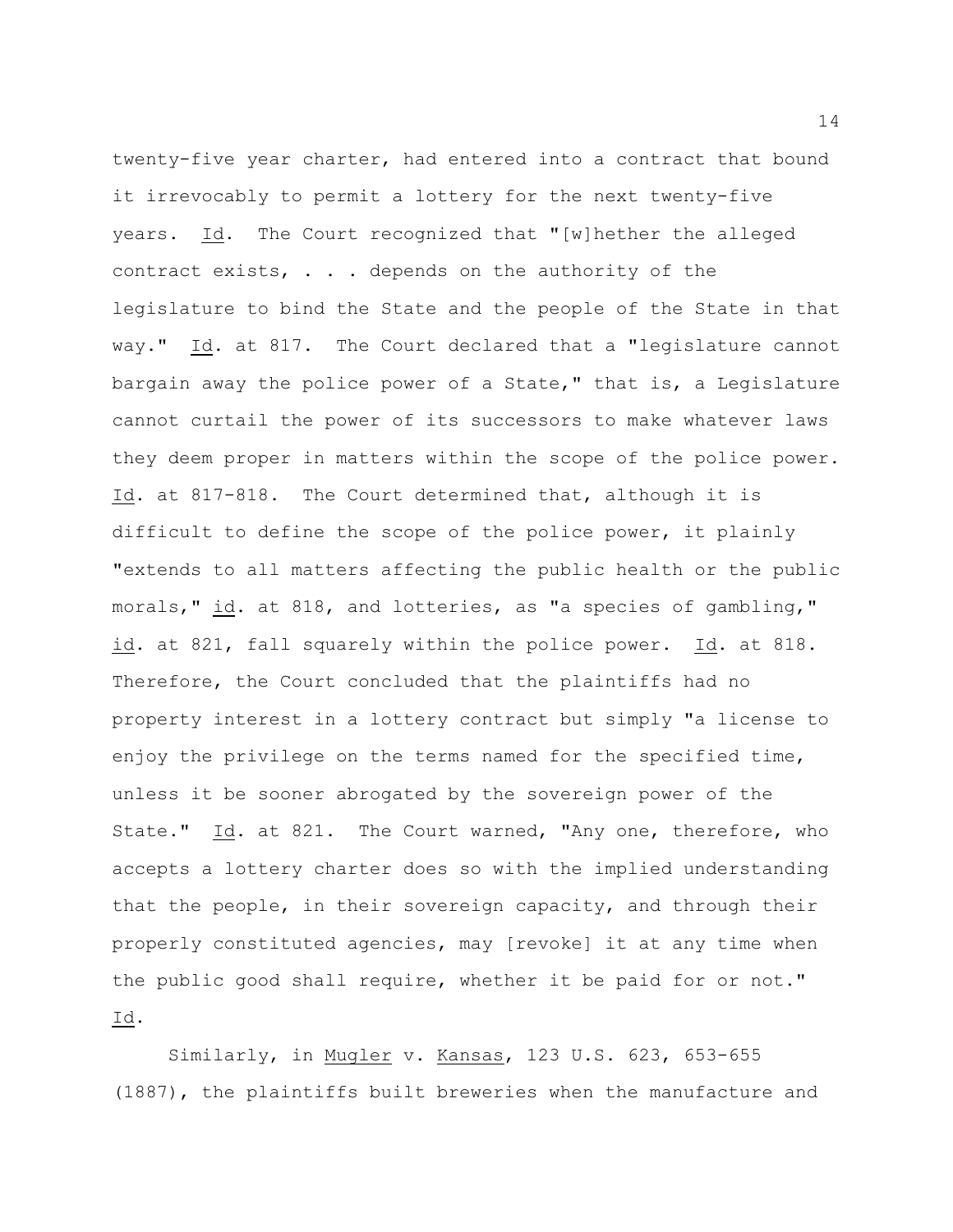sale of beer in Kansas was legal, but in 1881 the State prohibited the manufacture and sale of "intoxicating liquors, except for medical, scientific, and mechanical purposes." The plaintiffs claimed that prohibiting them from manufacturing beer was an unconstitutional taking of property for public use. Id. at 664. The United States Supreme Court rejected the taking claim, concluding that "[a] prohibition simply upon the use of property for purposes that are declared, by valid legislation, to be injurious to the health, morals, or safety of the community, cannot, in any just sense, be deemed a taking or an appropriation of property for the public benefit." Id. at 668-669. The Court noted that the legislative power to protect "the health, the morals, or the safety of the public is not -- and, consistently with the existence and safety of organized society, cannot be -burdened with the condition that the State must compensate such individual owners for pecuniary losses they may sustain, by reason of their not being permitted . . . to inflict injury upon the community." Id. at 669. The Court acknowledged that, when the plaintiffs built their breweries, the laws of the State permitted the manufacture of beer, but declared that "the State did not thereby give any assurance, or come under an obligation, that its legislation upon that subject would remain unchanged." Id.

We have applied the reasoning in Stone and Mugler to the regulation of various forms of gambling. We, too, recognize the difficulty in defining the police power, and have noted that it

15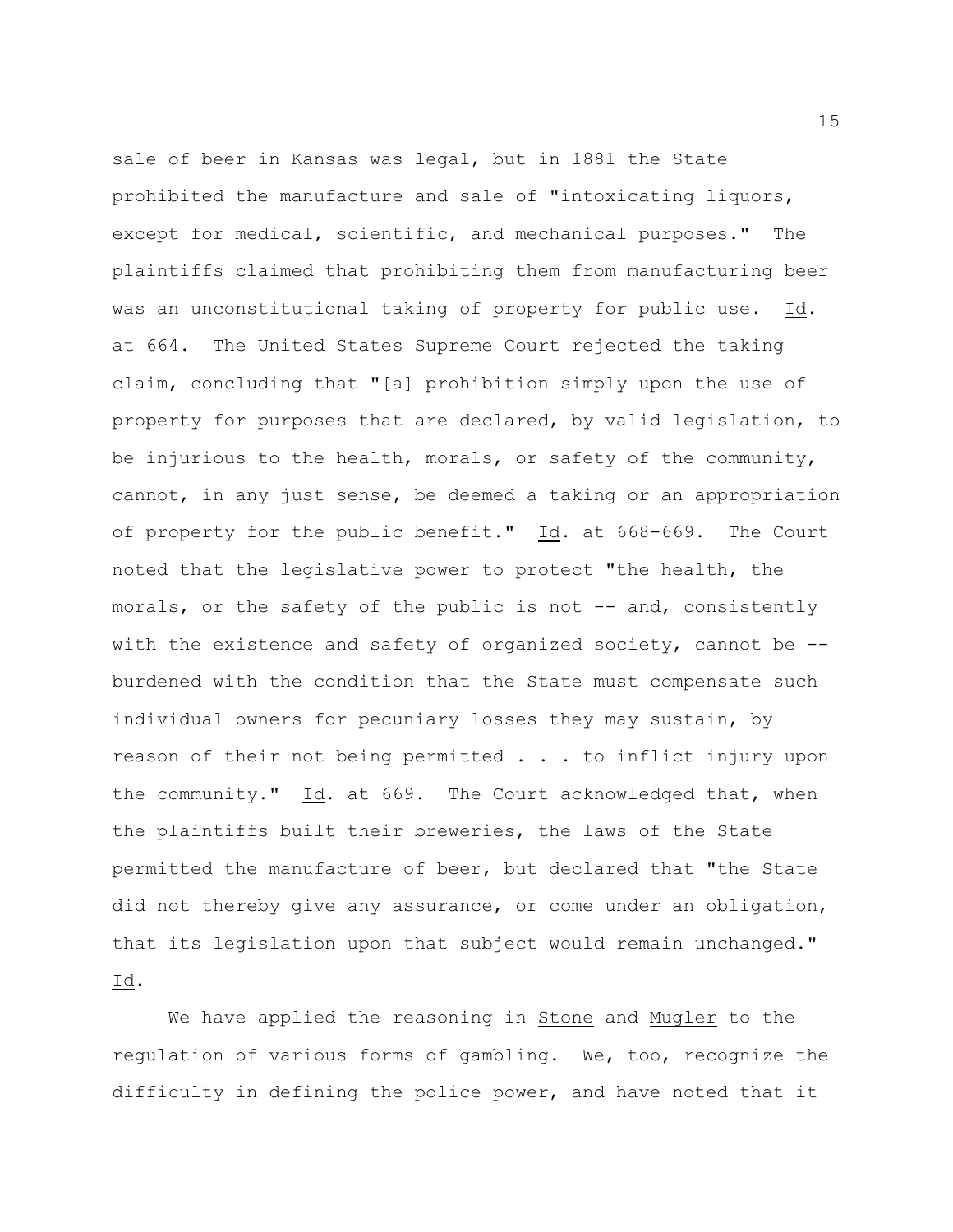has two meanings. The core police power "includes the right to legislate in the interest of the public health, the public safety and the public morals." Boston Elevated Ry. v. Commonwealth, 310 Mass. 528, 552 (1942), quoting Smith v. New England Aircraft Co., 270 Mass. 511, 522 (1930). The broader definition adds to the core police power "the right to legislate for the public welfare," and arguably encompasses the full breadth of State power. Boston Elevated Ry., supra, quoting Smith, supra. See Opinion of the Justices, 341 Mass. 760, 785 (1960); Boston Elevated Ry., supra at 551-553. In matters within the "narrower signification" of the police power, we have adopted the Federal rule that "the police power cannot be bargained away" by precluding future legislative change that is necessary to protect public health, public safety, and public morals. See Opinion of the Justices, supra, quoting Boston Elevated Ry., supra at 553.

The regulation of gambling has historically been recognized as a matter that falls squarely within the core police power. See Stone, 101 U.S. at 821; Commonwealth v. Wolbarst, 319 Mass. 291, 294 (1946) ("suppression of gambling lies within the domain of the police power of the Commonwealth"). Therefore, we have declared that "[h]orse racing with the pari-mutuel system of betting . . . is a form of gambling which has been legalized by the Legislature but which because of the nature of the business can be abolished at any time that the Legislature may deem proper for the safeguarding and protection of the public welfare." Selectmen of Topsfield v. State Racing Comm'n, 324 Mass. 309, 315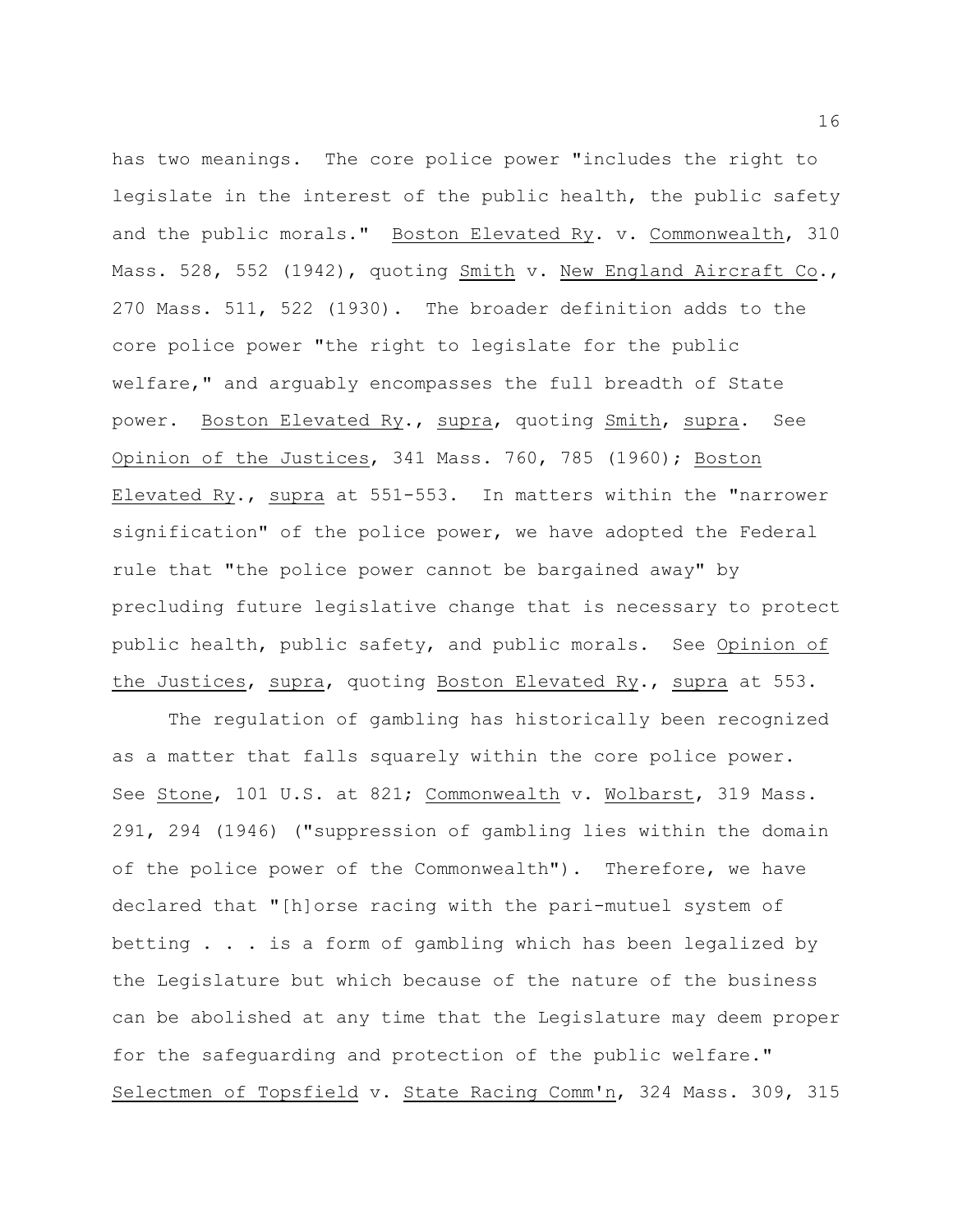(1949). More recently, when voters in 2008 sought certification of an initiative petition that would ban parimutuel dog racing, we rejected the claim that the initiative would result in a taking of property without compensation from dog track owners and thereby run afoul of art. 48. See Carney II, 451 Mass. at 813-817. In answer to the claim that the proposed law would constitute a taking of the track owners' expectation of continued renewal of their racing licenses, we concluded that "whatever interest the plaintiffs may have in their licenses, it does not entitle them to compensation in the event that legislation duly enacted by either the Legislature or the people eliminates all parimutuel dog racing in the Commonwealth." Id. at 815. We noted that "gambling on dog races is a heavily regulated industry that only exists by virtue of legislatively created narrow exceptions to common-law and statutory bans," id. at 817, and, "because of the nature of the business," it can be abolished at any time the Legislature deems proper.<sup>12</sup> Id., quoting Selectmen

 $12$  In Carney v. Attorney Gen., 451 Mass. 803, 816-817 (2008) (Carney II), we cited Members of the Peanut Quota Holders Ass'n v. United States, 421 F.3d 1323, (Fed. Cir. 2005), cert. denied, 548 U.S. 904 (2006), which declared:

<sup>&</sup>quot;The question . . . is not whether the peanut quotas have aspects of property, but whether Congress must pay the owners of peanut quotas compensation when it takes steps that render the quotas less valuable, or even valueless. The answer is no, because the property interest represented by the peanut quota is entirely the product of a government program unilaterally extending benefits to the quota holders, and nothing in the terms of the statute indicated that the benefits could not be altered or extinguished at the government's election."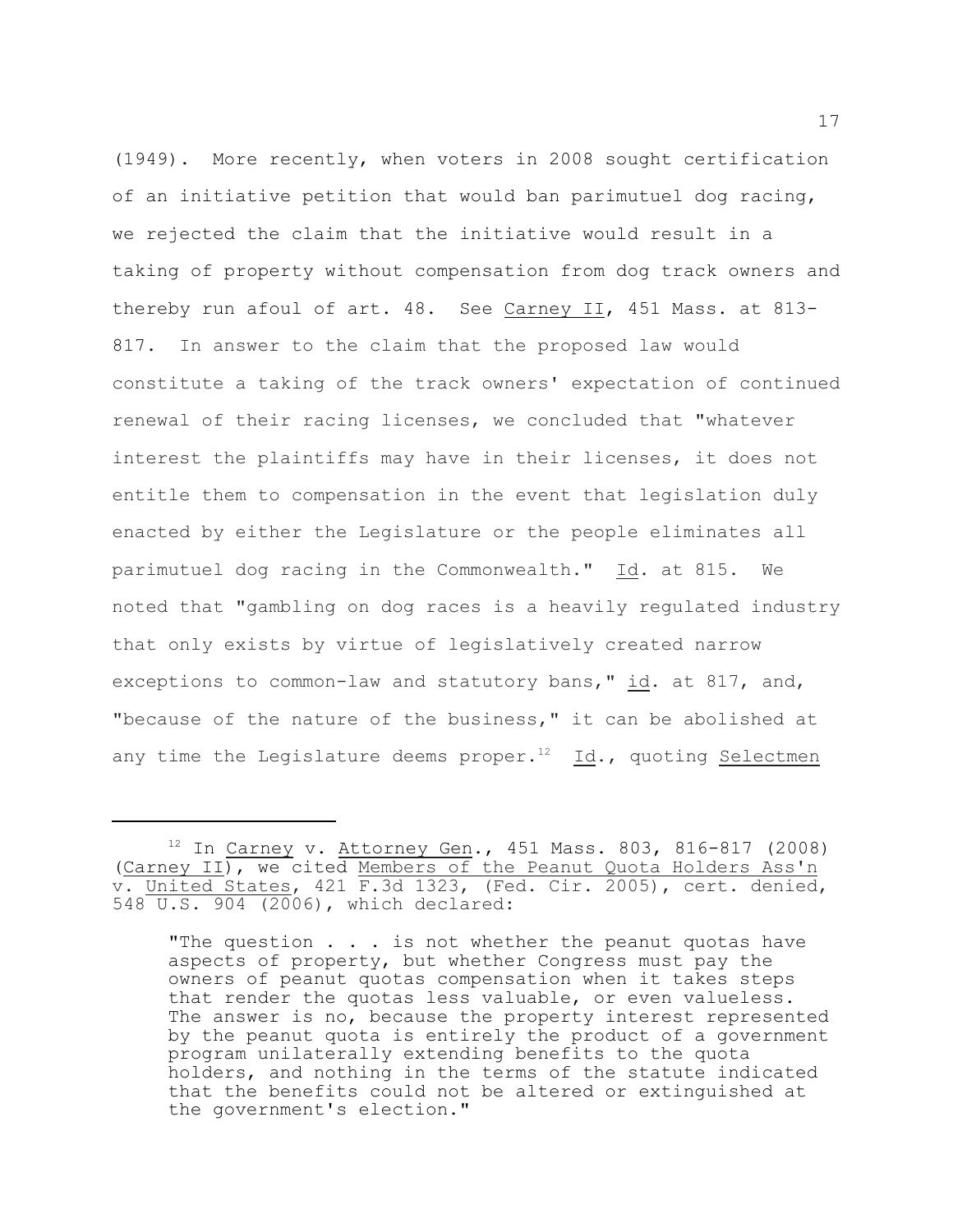## of Topsfield, supra.

We see no reason to depart from our precedent in Carney II. Consequently, we conclude that, under the core police power, the Legislature and, through the initiative, the voters of Massachusetts may choose to abolish casino and slots parlor gambling and parimutuel wagering on simulcast greyhound races, and doing so would not constitute a taking of property without compensation.

In the circumstances of this case, this conclusion would not change even were we to apply the broader meaning of the police power. In matters beyond the core police power, we have not precluded the Legislature, where necessary to assure those who will be making investments beneficial to the public welfare, from binding itself and the electorate not to revoke legislation relied on by those making such investments for a reasonable number of years, or from agreeing to provide fair compensation if it were to revoke the legislation. See Opinion of the Justices, 341 Mass. at 785-786; Boston Elevated Ry., 310 Mass. at 553-554. But where we have concluded that the Legislature bound itself to forgo future legislative change or revocation, or to provide fair compensation if it were to do so, the Legislature clearly manifested such an intent, either by describing its commitment as contractual, by expressly promising not to revoke a legislative provision, or by declaring an entitlement to fair compensation in the event of revocation. See, e.g., Dimino v. Secretary of Commonwealth, 427 Mass. 704, 708-710 (1998) (contractual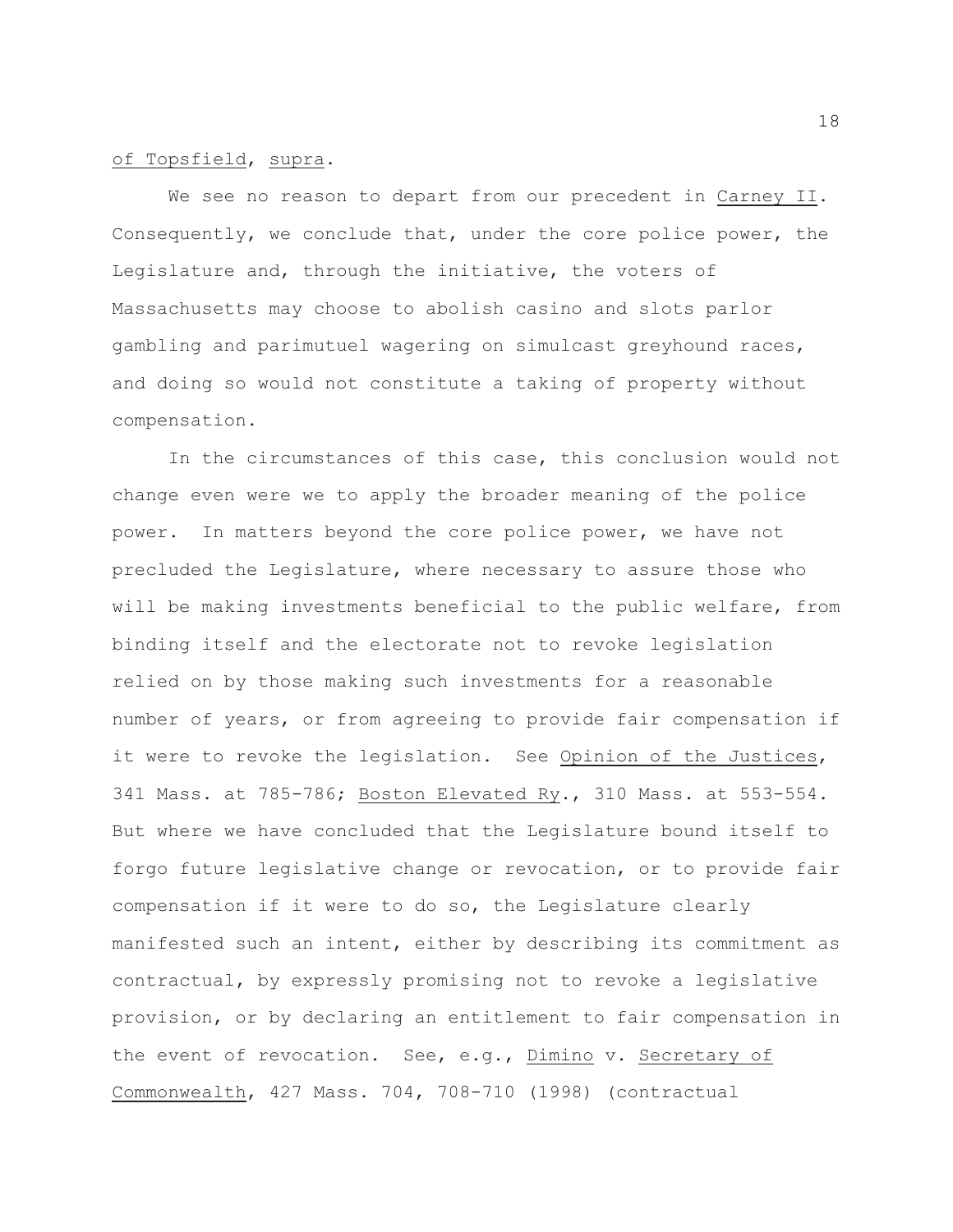obligation barred initiative to abolish tolls on Massachusetts turnpike where enabling act and trust agreements required authority to collect tolls sufficient to cover its debt obligations, and trust agreements provided that bonds were to be secured in part by revenues generated by authority); Boston Elevated Ry., supra at 545 & n.1, 554 (Legislature may not declare right to operate elevated railway forfeited without compensation where statute provided that company's right to use location was not subject to revocation by Legislature if construction was completed within three years, and provided for fair compensation if revoked). In short, "[f]or a contract to arise from a statute there must be a clear intention of the Legislature that a statute be so interpreted." Milton v. Commonwealth, 416 Mass. 471, 475 (1993). There is no such manifestation of legislative intent here. The Legislature did not characterize the grant of a casino or slots parlor license as a contract,  $13$  or commit itself not to revoke the legislation it had enacted authorizing and regulating such gambling, or promise fair compensation to casinos or slots parlors if it were again to abolish such gambling. To the contrary, the act steers well clear of any language that would suggest that casino or slots parlor owners have any contractual or other entitlements that

 $13$  The act characterizes "any license awarded by the commission" as "a revocable privilege," not a contract, G. L. c. 23K, § 1 (9), and declares that the commission is empowered to deny, suspend, or revoke a license "for any cause that the commission deems reasonable." Id. at § 4 (15).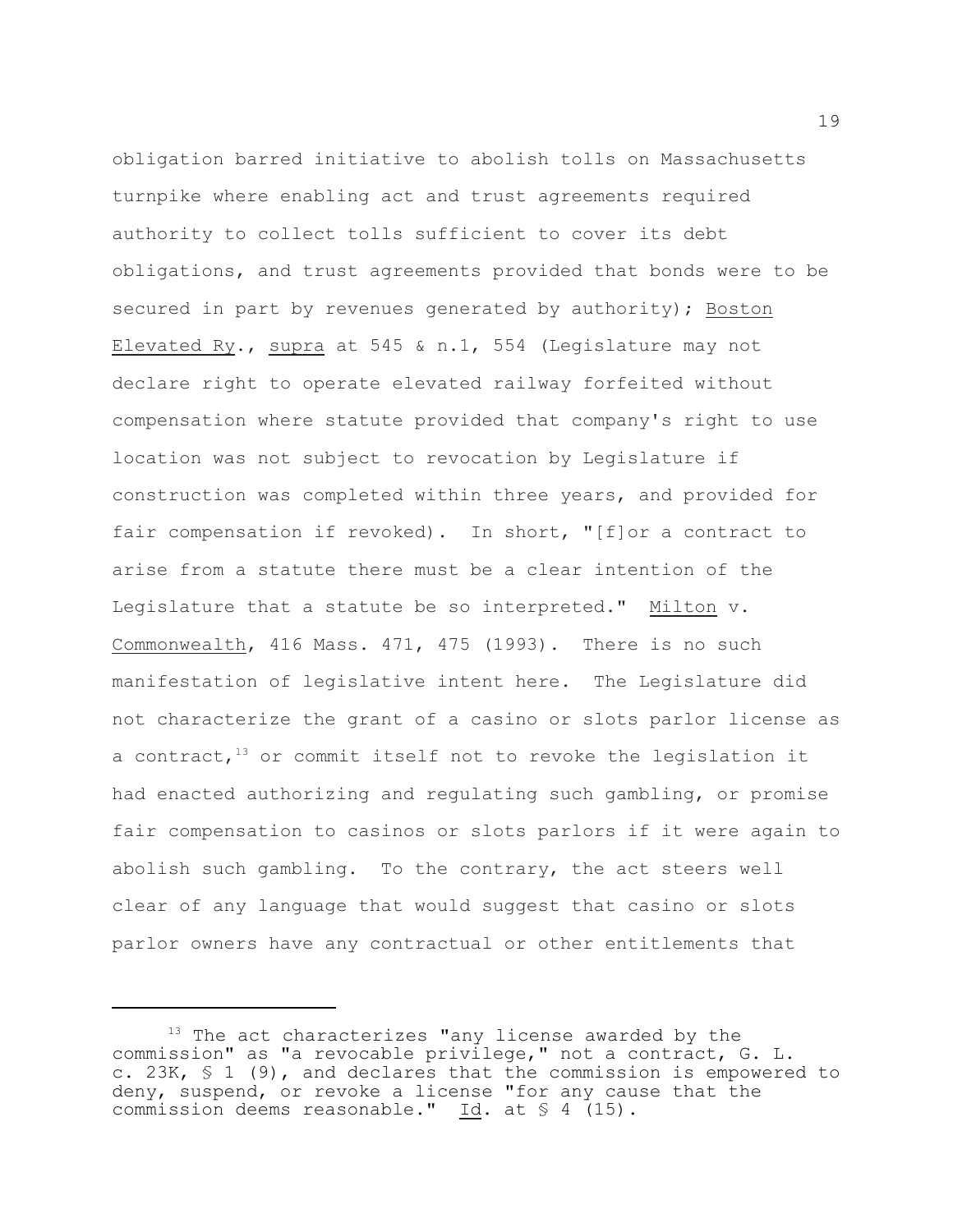would potentially render the Commonwealth liable to compensate them for their losses.

In sum, the abolition of casino and slots parlor gambling, and of parimutuel wagering on simulcast greyhound racing, whether by the voters or the Legislature, would not constitute a taking of private property without compensation from those licensed to engage in such gambling operations, and therefore an initiative calling for their abolition is not inconsistent with the right to receive compensation for private property appropriated to public use. Instead, the possibility of abolition is one of the many foreseeable risks that casinos, slots parlors, and their investors take when they choose to apply for a license and invest in a casino or slots parlor. We acknowledge the arguments made by the interveners and amici that an initiative petition would put at risk the substantial investment that has been made by the applicants in applying for the casino licenses and by the slots parlor licensee in obtaining its license, including the license fee of \$25 million.<sup>14</sup> But, as with the lottery company in Stone and the breweries in Mugler, substantial economic loss arising from a change in law under the core police power does not

 $14$  Although the commission's regulations had initially declared license fees to be "non-refundable," an emergency amendment to those regulations removed that language. Compare 205 Code Mass Regs. § 121.01(1), (2) (effective Feb. 24, 2014), with 205 Code Mass. Regs. § 121.01(1), (2) (2013). Accordingly, the commission's regulations are now silent as to whether license fees are refundable. We do not address whether the commission may refund a license fee if the voters enact the proposed law in the initiative petition and abolish casino and slots parlor gambling.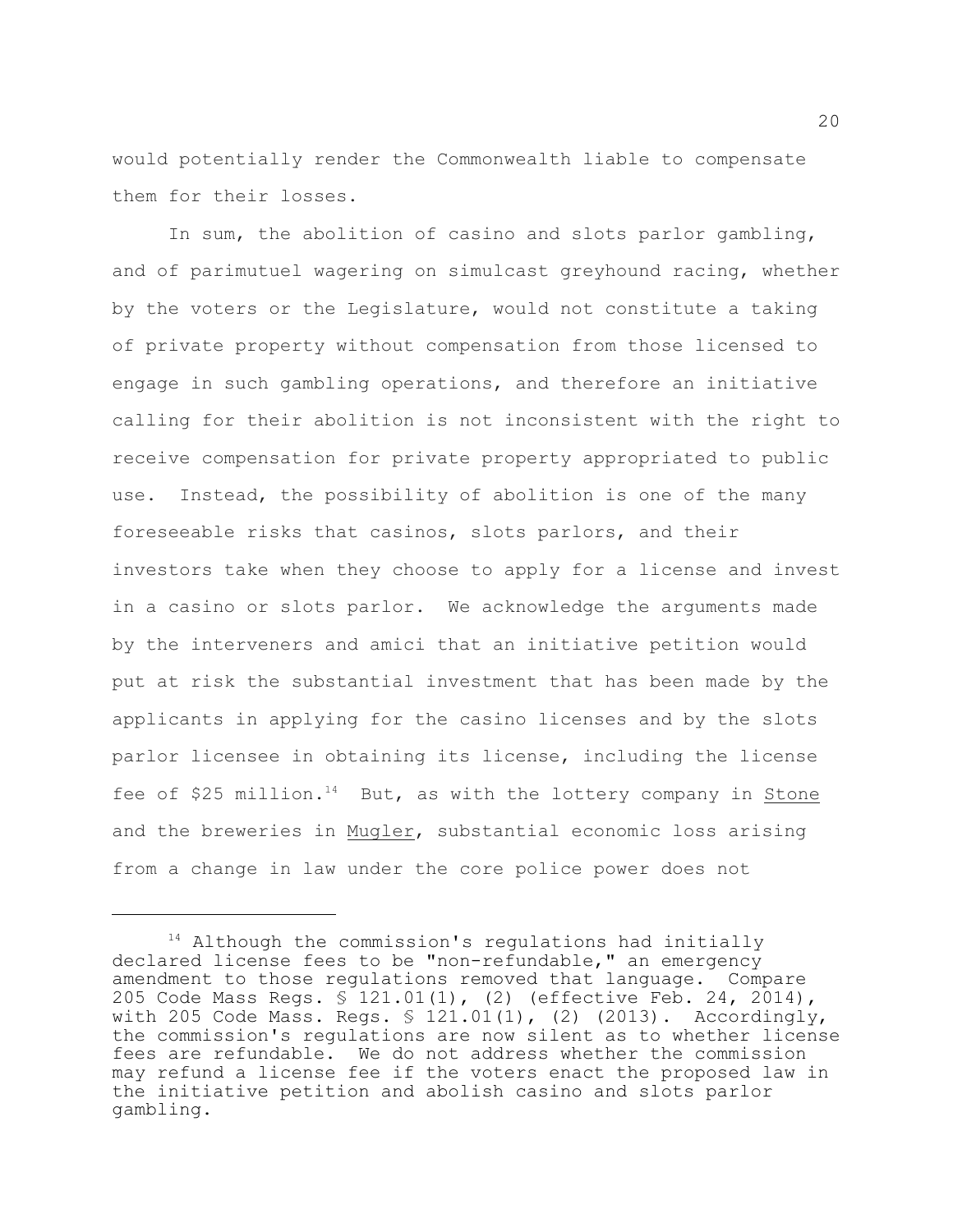constitute a taking of private property that triggers an entitlement to fair compensation. We acknowledge as well the argument that the risk of abolition arising from an initiative petition might discourage the applicants from proceeding with their applications, particularly given the large investment required, or, if the initiative were to prevail, might discourage gaming companies in the future from seeking such licenses if the Legislature or the voters were again to legalize casino or slots parlor gambling. We acknowledge, too, the argument that abolition through the initiative might even affect nongambling companies' estimation of Massachusetts as a reliable place to do business. These arguments may properly be considered by the voters in deciding how to vote on the initiative, but they have no relevance to the determination whether the petition meets the legal requirements of an initiative and should be included on the November ballot.

2. Alleged taking of implied contractual right to final decision by commission regarding license applications. The Attorney General agrees that a casino or slots parlor has no property right in a license and that the abolition of casino or slots parlor gambling would not result in a taking of any private property in such a license without just compensation. But the Attorney General nonetheless contends that the initiative petition would result in a taking without compensation because it would prohibit the commission from approving any application and, therefore, deny applicants their implied contractual right to a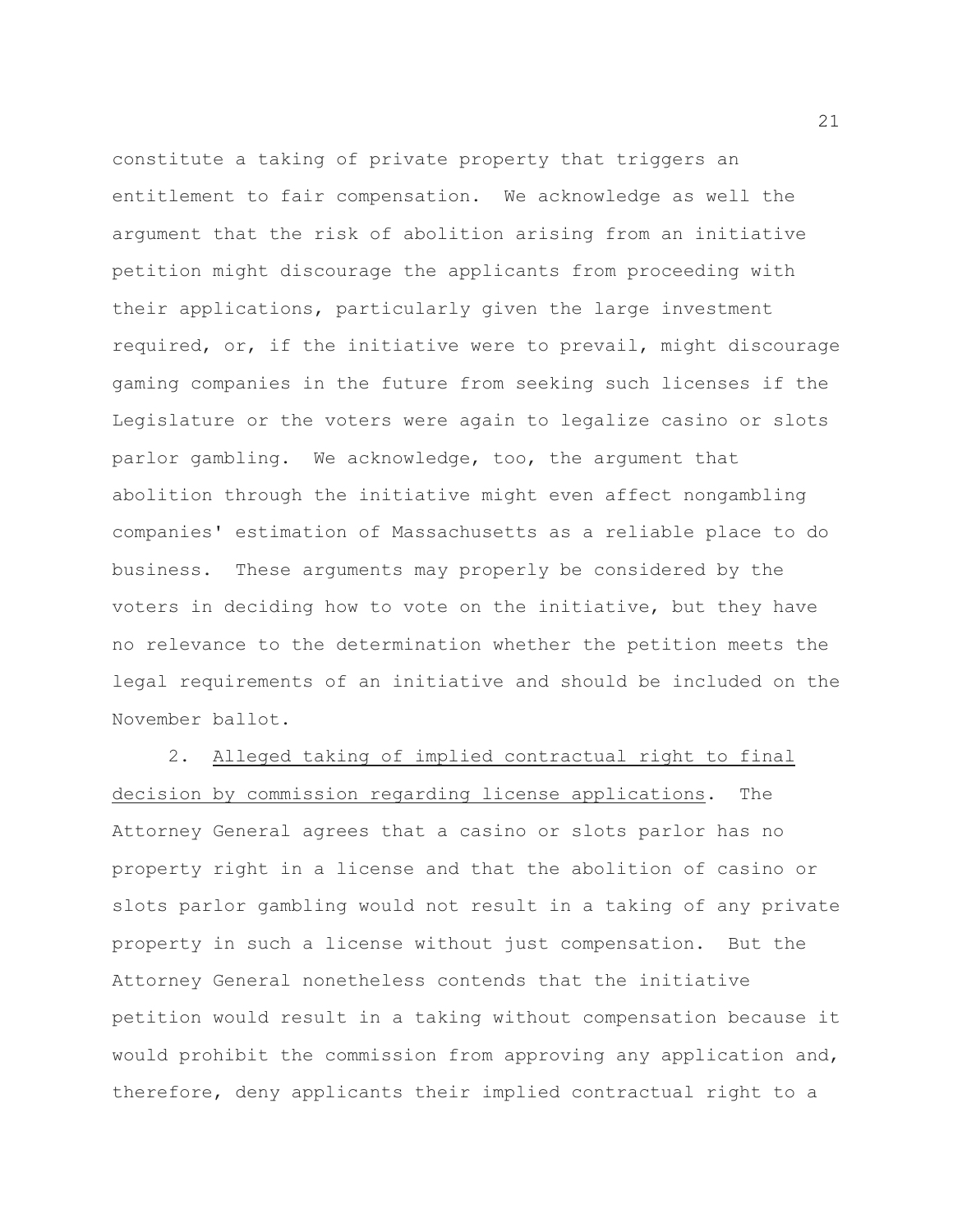final determination by the commission regarding their applications. We disagree.

From a commonsense perspective, it would be peculiar if an applicant who obtains a casino or slots parlor license and pays the licensing fee has no property right arising from contract in the license, but an applicant who seeks a license has a property right arising from contract to a determination by the commission whether it should receive a license that it will not be able to use if casino and slots gambling is abolished. Implicit in the Attorney General's argument is that, because gambling falls within the core police power, there is no contractual right to a gaming license, but the application for a gaming license is separate and distinct from the operation of a gaming establishment and therefore falls outside the scope of the police power. We reject this distinction and this departure from common sense. The application for a gaming license is a necessary prerequisite to obtain a gaming license, and legislation governing who, if anyone, is eligible to receive such a license is as much within the scope of the core police power as legislation regarding the license itself. The same core police power that authorizes the Legislature (or, as here, the voters acting through the initiative) to abolish casino and slots parlor gambling also authorizes the cessation of the process that otherwise might result in the award of a gaming license.

The Attorney General rests her conclusion that an applicant has an implied contractual right to a final determination by the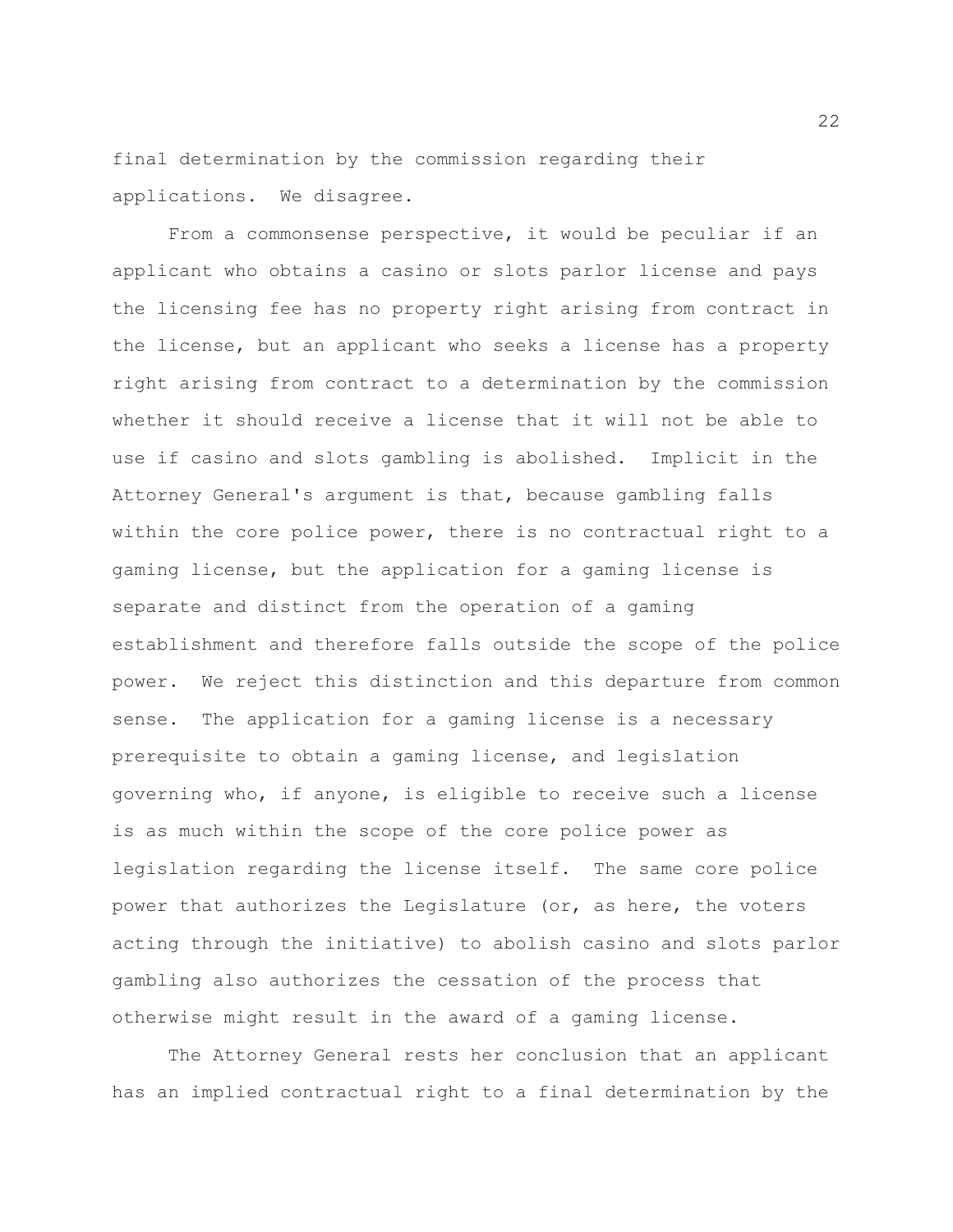commission regarding its application for a gaming license on appellate case law interpreting the public bidding law, G. L. c. 149, §§ 44A-44J. The Appeals Court has held that where a public contracting authority did not give fair consideration to a properly submitted bid in accordance with the law, the public contracting authority broke the implied contract formed by the submission of the bid, and the bidder was entitled to recover the costs of preparing the bid. See Paul Sardella Constr. Co. v. Braintree Hous. Auth., 3 Mass. App. Ct. 326, 333 (1975), S.C., 371 Mass. 235 (1976) (Sardella). See also E. Amanti & Sons v. Barnstable, 42 Mass. App. Ct. 773, 778 (1997). The Appeals Court reasoned in Sardella, supra at 334:

"The award of reasonable bid preparation costs for the failure to give fair consideration to a bidder in accordance with the statutory procedure will best effectuate the legislative objectives underlying the statute by insuring the widest competition among responsible bidders. Notwithstanding possible short-term benefit to an awarding authority in a particular case through violation of the statute, over the longer term harm to the public interest would ensue if awarding authorities are not to be held accountable for their violations. The number of bidders, and thus the range of choice available to an awarding authority, may well be reduced if it were to be assumed by prospective bidders that such an authority would not abide by the applicable statutes in making its awards."

The Attorney General acknowledges that the "analogy" between competitive bidding under the public bidding law and the application for a casino or slots parlor license "is not perfect," but fails to recognize that it is fundamentally flawed. First, public bidding is part of a process that leads to a contract between the awarding authority and the prevailing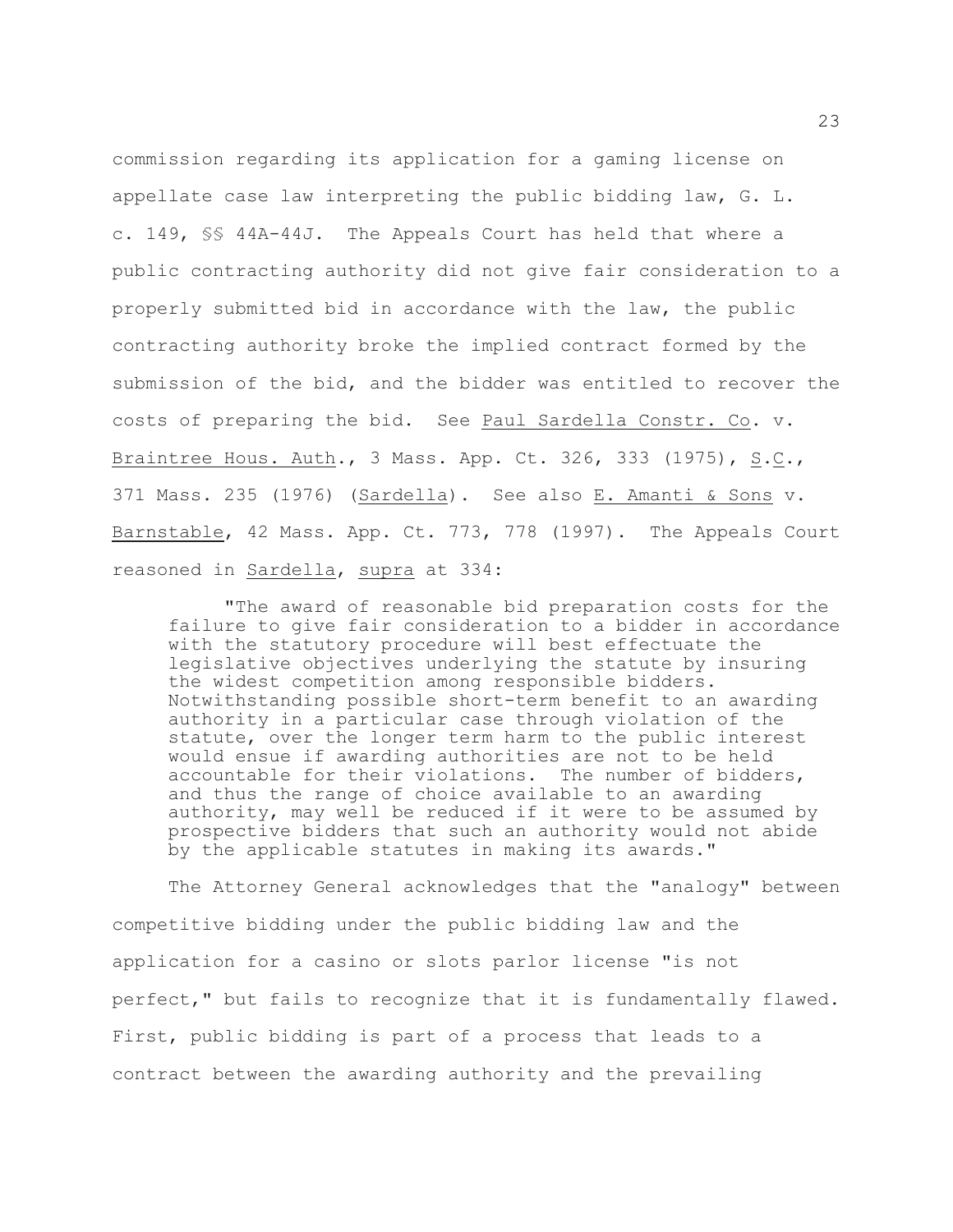bidding contractor for the construction or repair of a public building, so it is reasonable to imply a contractual obligation by the awarding authority to act in accordance with the statute in deciding who will be the bidder awarded the contract. In contrast, an application for a casino or slots parlor license is not part of a process that may lead to a contract between the commission and the applicant; if the applicant prevails, it will receive only a license, that is, "a revocable privilege." G. L. c. 23K,  $\frac{1}{9}$  (9).

Second, the rationale for the implied contract in Sardella was to ensure that the awarding authority would comply with the statutory bidding law and thereby encourage bid competition by assuring potential bidders that they would be considered in accordance with law. Sardella, 3 Mass. App. Ct. at 332-333, quoting Interstate Eng'g Corp. v. Fitchburg, 367 Mass. 751, 758 (1975). In contrast, the implied contract proposed by the Attorney General would be wholly divorced from this rationale. If the initiative were to be enacted, the commission would be complying with the law, not violating it, by declining to approve an application. There would be no statutory purpose in encouraging applicants, because no gaming licenses would be issued by the commission. Moreover, the implied contract proposed by the Attorney General would in essence interpret the act as providing applicants with an enforceable legal right to a determination by the commission regarding their application, even though the act provides applicants with no enforceable legal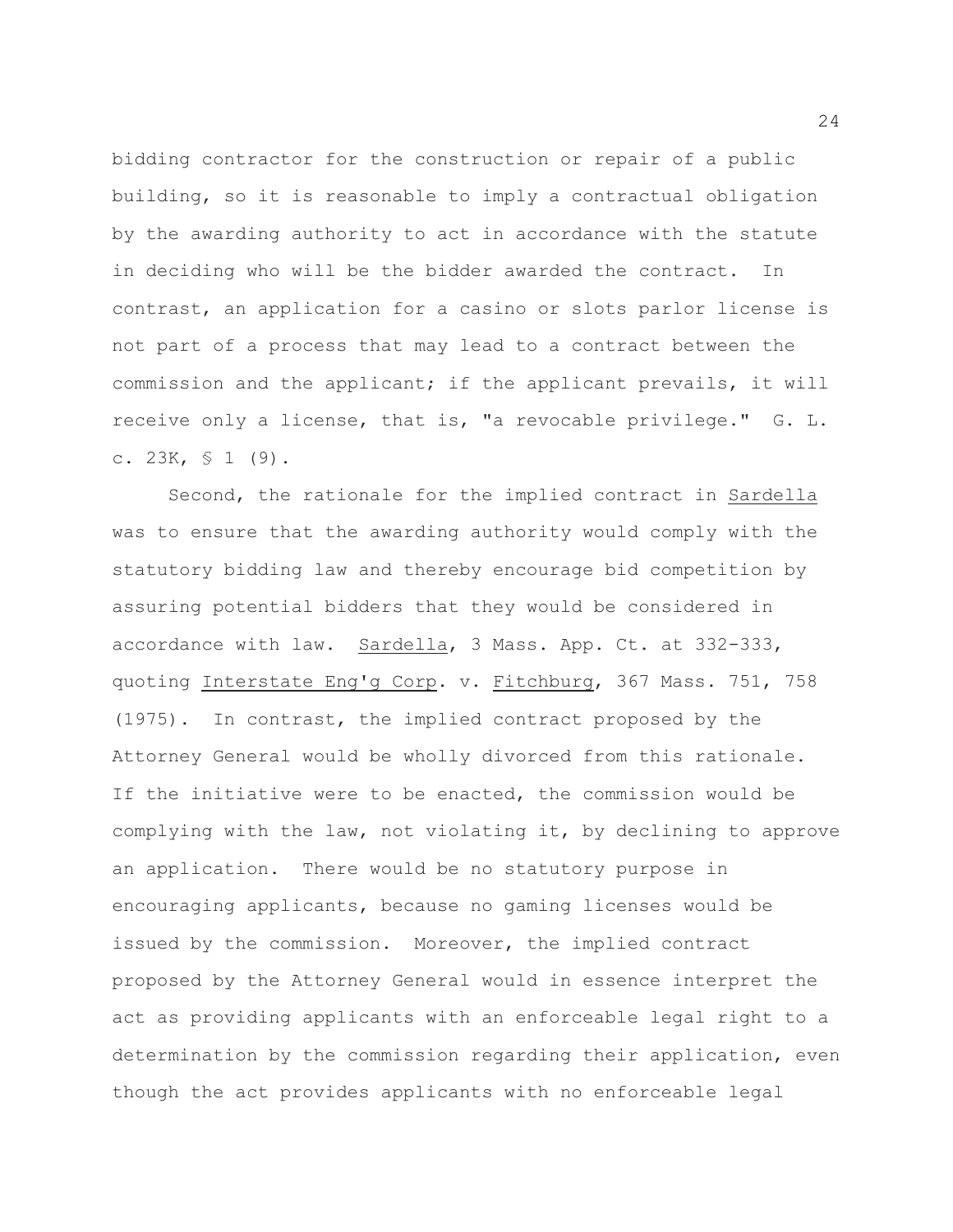rights and contains strong language suggesting that the Legislature intended to give them none. See G. L. c. 23K, § 17 (g) ("Applicants shall have no legal right or privilege to a gaming license . . ."). There is no language in the act or other reason to believe that the Legislature intended to give applicants an implied contractual right to a decision regarding their applications.

Third, even if the Legislature had intended to create an implied contractual right to a licensing decision by the commission, an implied condition of any such contract would be that casino and slots parlor gambling remains legal and that a gaming license would actually permit the opening of a gaming establishment. The Attorney General contends that, even if such gambling were abolished in the Commonwealth, the award of a license would still be of value to an applicant because validation by the commission might persuade licensing authorities in other States to award the applicant a comparable license. But the Legislature established the commission as a licensing authority, not a validation authority, and could not reasonably have anticipated that it would proceed to render licensing decisions if casino and slots parlor gambling were abolished by the electorate. See G. L. c. 23K, § 2 ("Applicant" defined as "a person who has applied for a license to engage in activity regulated under this chapter" [emphasis added]).<sup>15</sup>

25

 $15$  At oral argument, the Attorney General contended that, if the initiative were to pass, applicants whose applications were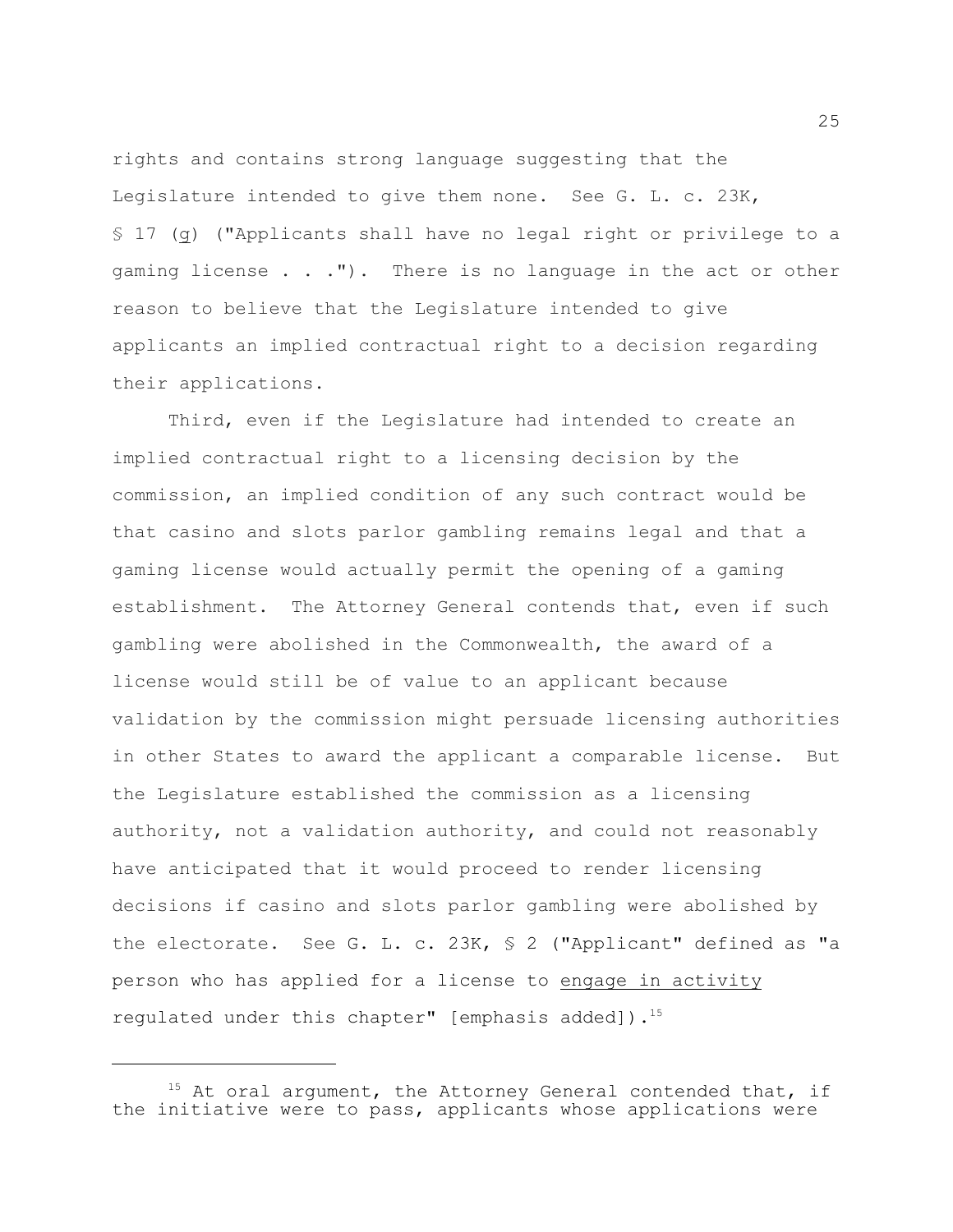We conclude that an applicant for a gaming license has no implied contractual right to a final decision by the commission regarding its license application. Therefore, we conclude that the Attorney General erred in determining that the initiative's prohibition of the approval of such an application would constitute a taking that is inconsistent with the right to receive compensation for private property appropriated to public use.

3. Local matters exclusion. The Springfield group of interveners argues that the petition violates art. 48 because it proposes a measure whose operation would be restricted to particular municipalities within the Commonwealth. Article 48 states in relevant part that "[n]o measure . . . the operation of which is restricted to a particular town, city or other political division or to particular districts or localities of the commonwealth . . . shall be proposed by an initiative petition." Art. 48, The Initiative, II, § 2. This is often referred to as the "localities" or "local matters" exclusion.<sup>16</sup>

The purpose of the local matters exclusion is to ensure that

still awaiting a phase one or phase two determination by the commission would be entitled to a refund of the fees paid to obtain such a determination. We reject this contention for two reasons: applicants have no implied contractual right to a final determination by the commission, and the act declares that application fees are nonrefundable. See G. L. c. 23K,  $\$\ 15\$  (11).

 $16$  The Attorney General did not expressly address the local matters exclusion in her letter denying certification. In her brief on appeal, she argues that the local matters exclusion does not apply to this initiative petition.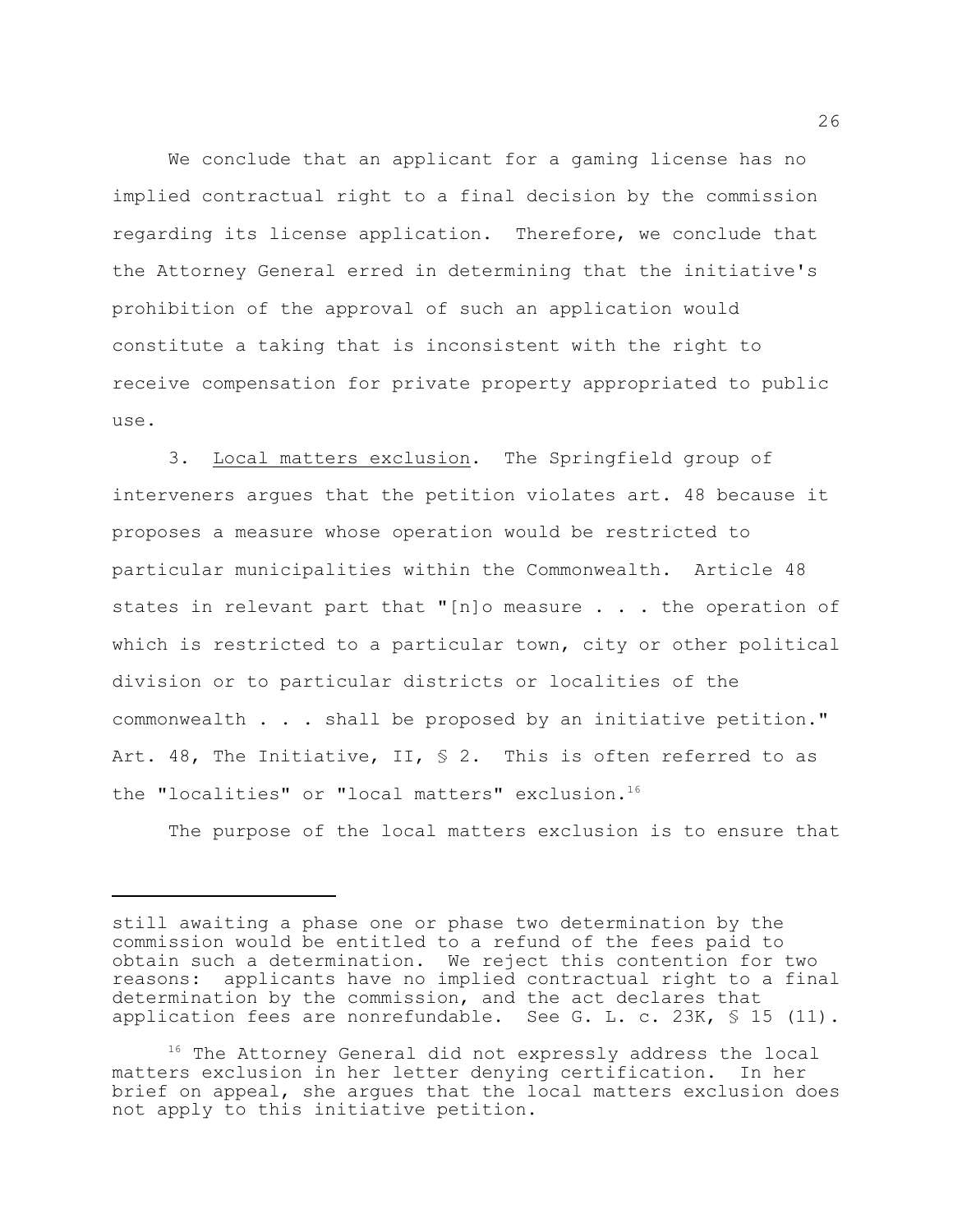only matters of Statewide concern are put before the voters in an initiative petition. Matters of purely local or regional concern are not appropriately decided by all Massachusetts voters. See Carney II, 451 Mass. at 811; Thompson v. Attorney Gen., 413 Mass. 21, 23 (1992); Massachusetts Teachers Ass'n v. Secretary of the Commonwealth, 384 Mass. 209, 224 (1981). See also 2 Debates in the Massachusetts Constitutional Convention 1917-1918, at 693 (1918) ("the intention was to exclude purely local matters, matters that were not State wide matters").

The local matters exclusion, however, "does not require that a proposed statute have uniform, Statewide application." Carney II, supra, quoting Massachusetts Teachers Ass'n, 384 Mass. at 224. That a measure might affect some municipalities more than others and differently from others does not necessarily mean that it is prohibited under the local matters exclusion. See, e.g., Carney II, supra at 810-813 (initiative petition proposing Statewide ban on parimutuel dog racing not prohibited by local matters exclusion, even though dog racing tracks operated in only two municipalities); Ash v. Attorney Gen., 418 Mass. 344, 347-348 & n.7 (1994) (initiative petition proposing Statewide ban on rent control not prohibited by local matters exclusion, even though only seven municipalities were authorized by Legislature to adopt some form of rent control or review); Massachusetts Teachers Ass'n, supra at 222-226 (initiative petition proposing Statewide two and one-half per cent limit on municipal property tax rate not prohibited by local matters exclusion, even though it would

27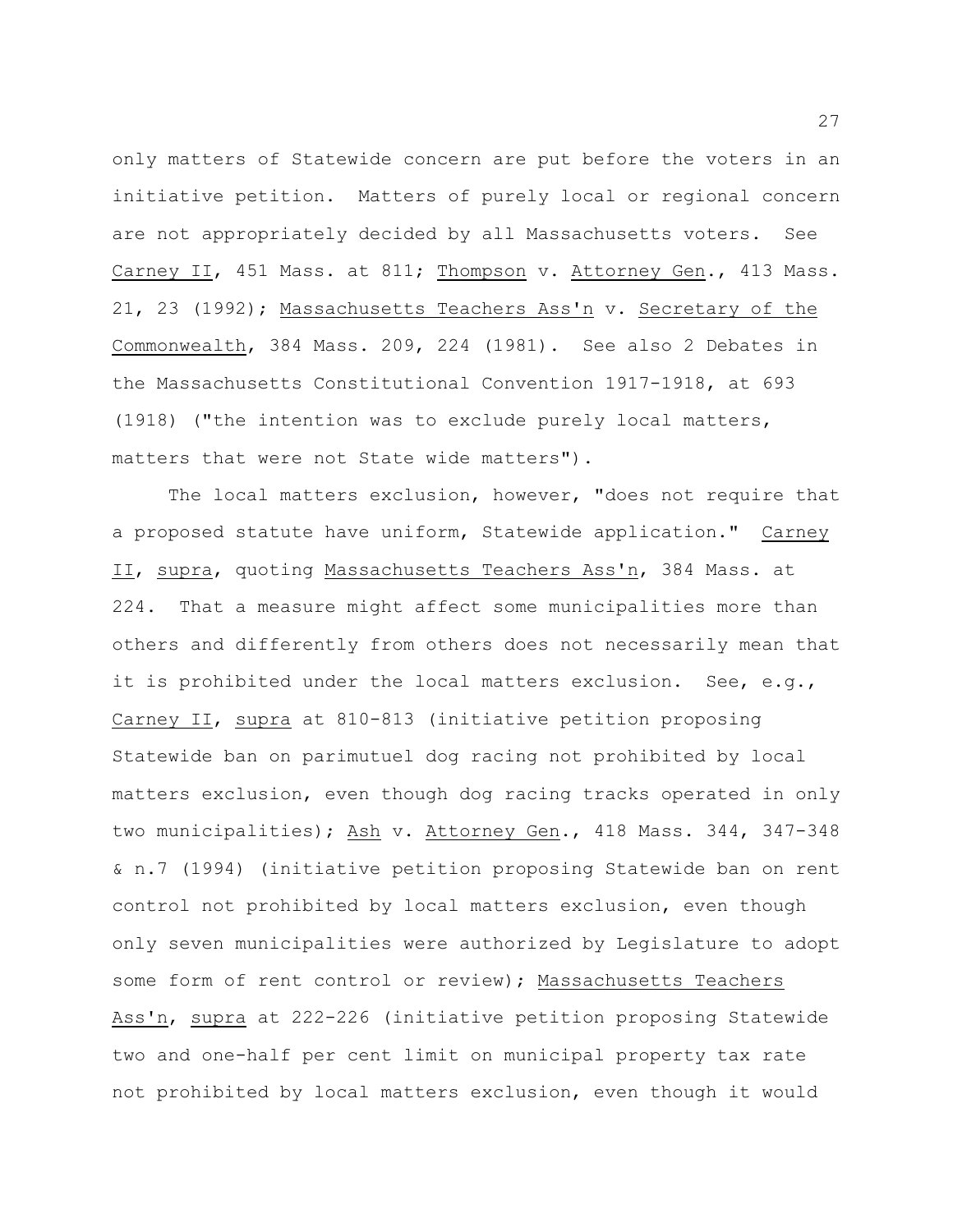result in "different consequences in various municipalities" depending on existing property tax rates).

The crucial question is whether the measure is "restricted" to particular municipalities. "A proposed act, which on its face applied uniformly to all municipalities in the Commonwealth, is not excluded from the initiative process  $\ldots$  . . The Ash, 418 Mass. at 348. To be excluded under the local matters exclusion, "the restriction to a particular town, city or other political subdivision or to particular districts or localities must be specified in the law itself in terms which expressly or by fair implication are geographically descriptive of territorial divisions of the Commonwealth." Mount Washington v. Cook, 288 Mass. 67, 74 (1934), cited with approval in Carney II, 451 Mass. at 811; Ash, supra at 348; and Massachusetts Teachers Ass'n, 384 Mass. at 224.

The initiative petition in this case is plainly a matter of Statewide -- not mere local or regional -- concern. It seeks to prohibit casinos, slot machines, and all games conducted under G. L. c. 23K, and parimutuel wagering on simulcast greyhound races under G. L. c. 128C, in all cities and towns in Massachusetts, not just in those cities and towns where they are presently licensed or where license applications are being considered. In this respect, it is not meaningfully different from the measures banning live dog racing and rent control, respectively, in the Carney II and Ash cases. Those municipalities in which the G. L. c. 23K licensing process is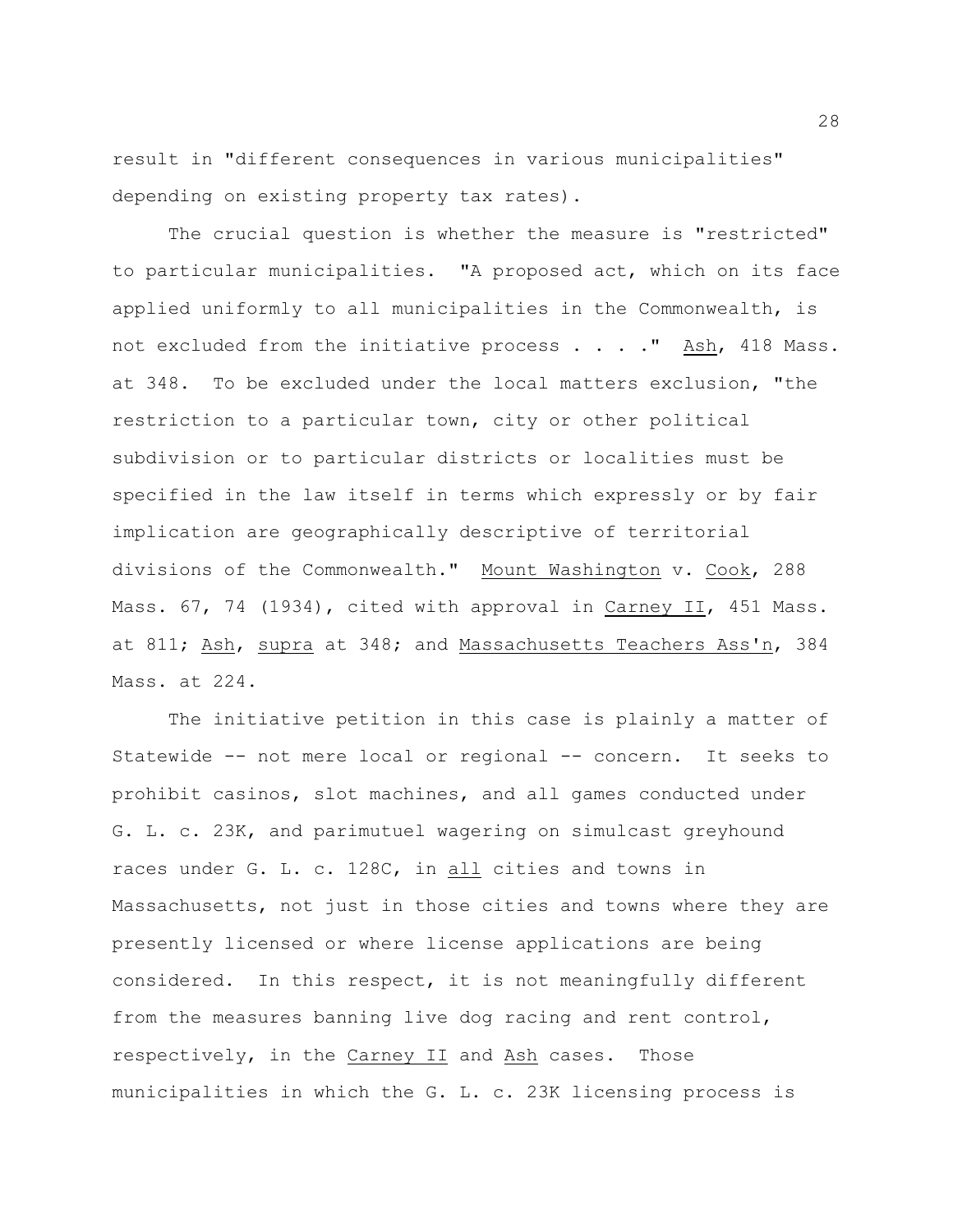already underway or in which simulcast greyhound wagering already exists pursuant to G. L. c. 128C, like the municipalities that hosted dog racing in Carney II or imposed rent control in Ash, stand to be affected differently from others, but that would be nothing more than a practical consequence of enacting a Statewide ban. It does not mean that the ban, or the effect of the ban, would be restricted to those municipalities within the meaning of the local matters exclusion.

Moreover, although the economic impact of the Statewide ban proposed in the initiative would be greatest on the host communities (or prospective host communities), the impact would be Statewide. The anticipated jobs from the construction and operation of the planned casinos and slots parlor would not be limited to those residing in the host communities; nor would the visitors to the casinos and slots parlor come only from the host communities. The tax revenues anticipated from the operation of these establishments, and from the income earned by contractors and employees, would have Statewide impact. The adverse consequences of casino and slots parlor gambling claimed by some of the amici, including an increase in those suffering the psychological, social, and economic effects of "gambling disorder," an increase in the rate of bankruptcies, especially among restaurants, and higher crime rates, if they were to occur, would also not be limited to residents of the host communities and would be felt Statewide.

In short, a measure that would significantly change the

29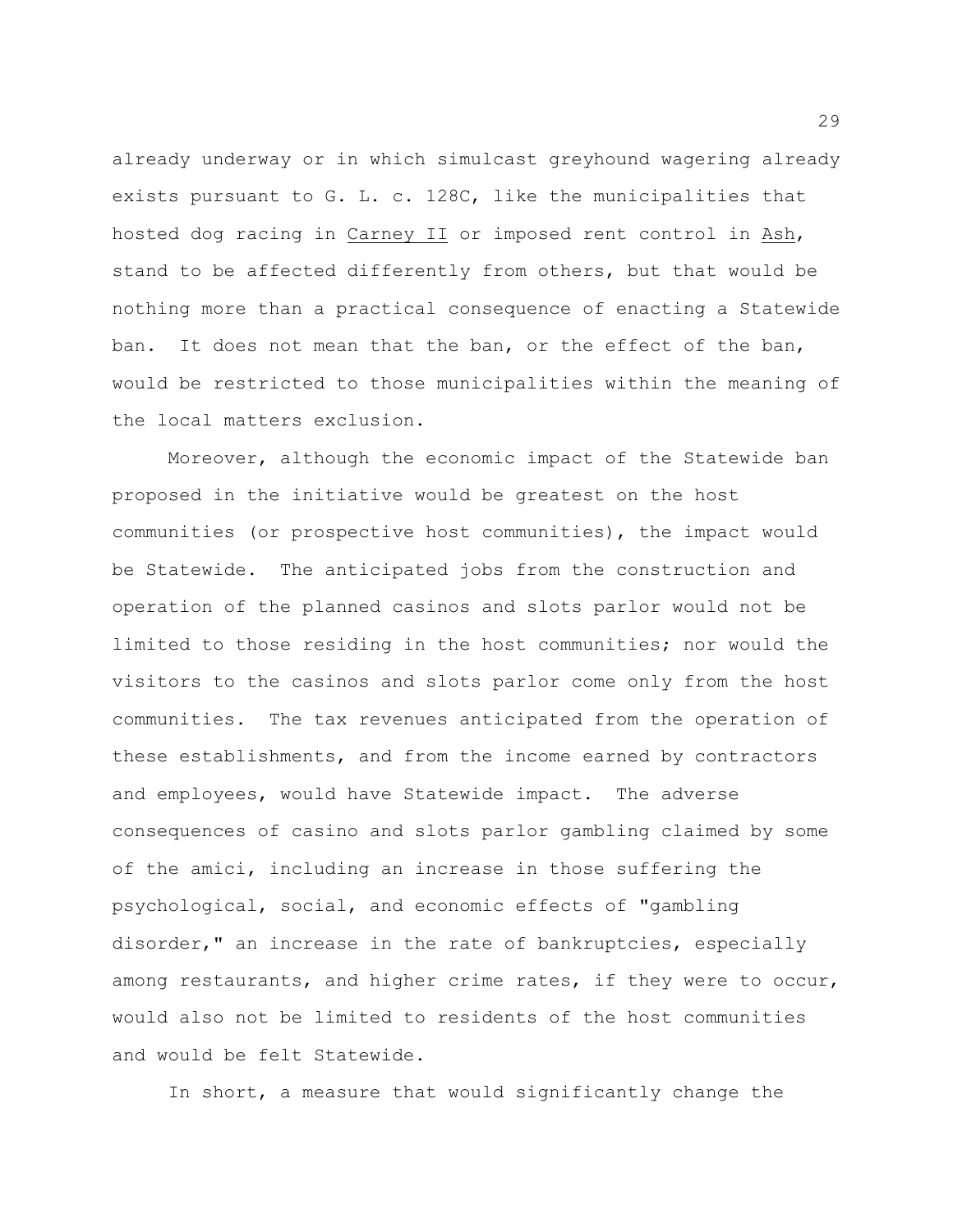statutory definition of "illegal gaming" that applies Statewide, with the objective of prohibiting casinos, slots parlors, and simulcast greyhound wagering throughout the entire Commonwealth, is quintessentially the type of Statewide matter that may be addressed under art. 48 in an initiative petition. Nothing in the measure, either expressly or by fair implication, restricts its operation to particular municipalities within the meaning of the local matters exclusion.

4. Related subjects requirement. All three groups of interveners contend that the initiative petition cannot be placed on the ballot because it violates the so-called "relatedness" or "related subjects" requirement of art. 48, which states that an initiative petition must "contain[] only subjects . . . which are related or which are mutually dependent."<sup>17</sup> Art. 48, The Initiative, II, § 3, as amended by art. 74. The decisions of this court illustrate how we have endeavored to construe the related subjects requirement in a balanced manner that fairly accommodates both the interests of initiative petitioners and the interests of those who would ultimately vote on the petition. On the one hand, the requirement must not be construed so narrowly as to frustrate the ability of voters to use the popular initiative as "the people's process" to bring important matters of concern directly to the electorate; the delegates to the

 $17$  The Attorney General did not reach the issue of relatedness in her letter denying certification, but she argues in her brief that the proposed initiative petition satisfies the relatedness test.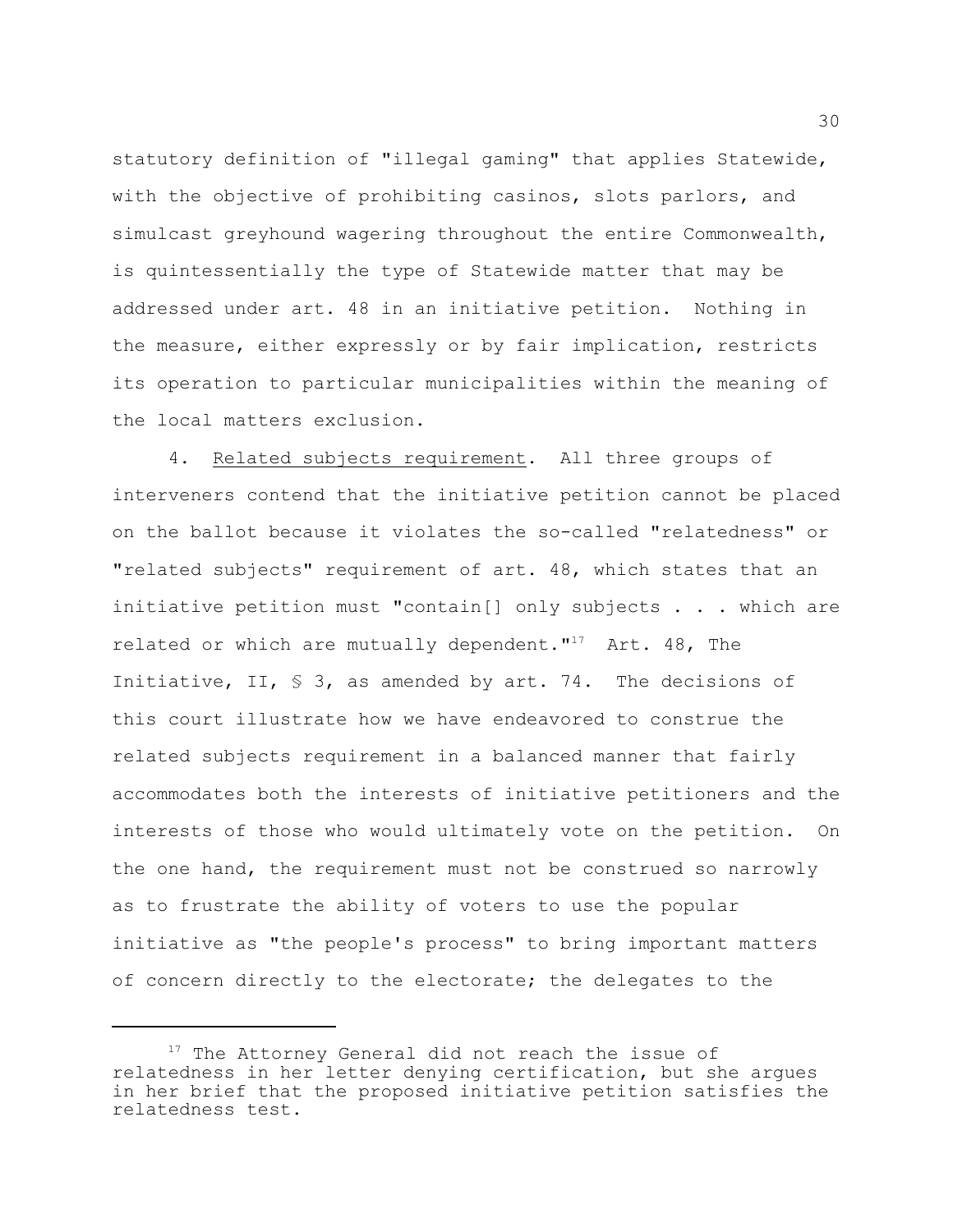constitutional convention that approved art. 48 did, after all, permit more than one subject to be included in a petition, and we ought not be so restrictive in the definition of relatedness that we effectively eliminate that possibility and confine each petition to a single subject. See Massachusetts Teachers Ass'n, 384 Mass. at 219-220 & nn. 9, 10. On the other hand, relatedness cannot be defined so broadly that it allows the inclusion in a single petition of two or more subjects that have only a marginal relationship to one another, which might confuse or mislead voters, or which could place them in the untenable position of casting a single vote on two or more dissimilar subjects. See generally Carney v. Attorney Gen., 447 Mass. 218, 224-232 (2006) (Carney I).

Thus, in the Massachusetts Teachers Ass'n case, the court described the governing standard as "[w]hether the subjects dealt with in [the petition] are germane to a general subject, at least to the extent that one cannot rightly say that they are unrelated." Id. at 219, citing Opinion of the Justices, 309 Mass. 555, 561 (1941). The court explained:

"Of course, the general subject of an initiative proposal cannot be so broad as to render the 'related subjects' limitation meaningless. If, however, one can identify a common purpose to which each subject of an initiative petition can reasonably be said to be germane, the relatedness test is met. It is not for the courts to say that logically and consistently other matters might have been included or that particular subjects might have been dealt with differently. Unlike the situation in other States, the single subject concept has not been a part of the legislative process in this Commonwealth, and we see no justification for importing that concept into the less restrictive limitation of 'related subjects'" (footnote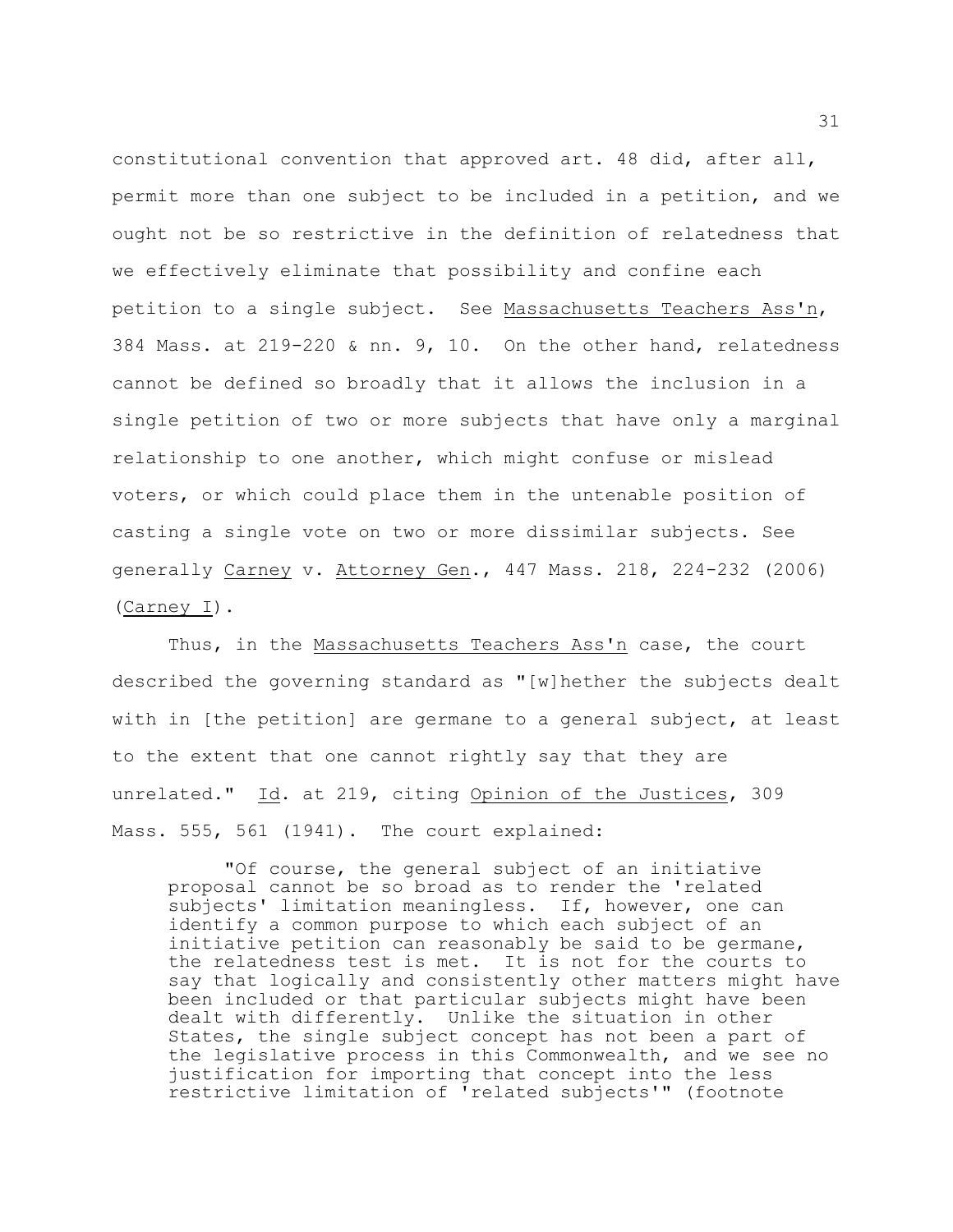omitted).

Massachusetts Teachers Ass'n, supra at 219-220. See Albano v. Attorney Gen., 437 Mass. 156, 161 (2002); Mazzone v. Attorney Gen., 432 Mass. at 528-529 ("We have not construed this requirement narrowly nor demanded that popular initiatives be drafted with strict internal consistency. . . . We have, instead, required only that the subjects of a petition have a 'common purpose'" [citations omitted]).

In the Carney I case, we began by quoting with approval the principles set forth in the Massachusetts Teachers Ass'n and Mazzone cases, but went on to add significant language ensuring that the related subjects requirement would not be defined too broadly:

"The relatedness limitation requires the Attorney General to scrutinize the aggregation of laws proposed in the initiative petition for its impact at the polls. At some high level of abstraction, any two laws may be said to share a 'common purpose.' The salient inquiry is: Do the similarities of an initiative's provisions dominate what each segment provides separately so that the petition is sufficiently coherent to be voted on 'yes' or 'no' by the voters? That is the crux of the relatedness controversy. . . . This question is not susceptible to bright-line analysis.

". . .

"The language, structure, and history of art. 48 all suggest that any initiative presenting multiple subjects may not operate to deprive the people of a 'meaningful way' to express their will.  $\ldots$  . It is not enough that the provisions in an initiative petition all 'relate' to some same broad topic at some conceivable level of abstraction. . . . To clear the relatedness hurdle, the initiative petition must express an operational relatedness among its substantive parts that would permit a reasonable voter to affirm or reject the entire petition as a unified statement of public policy. A broader interpretation of the common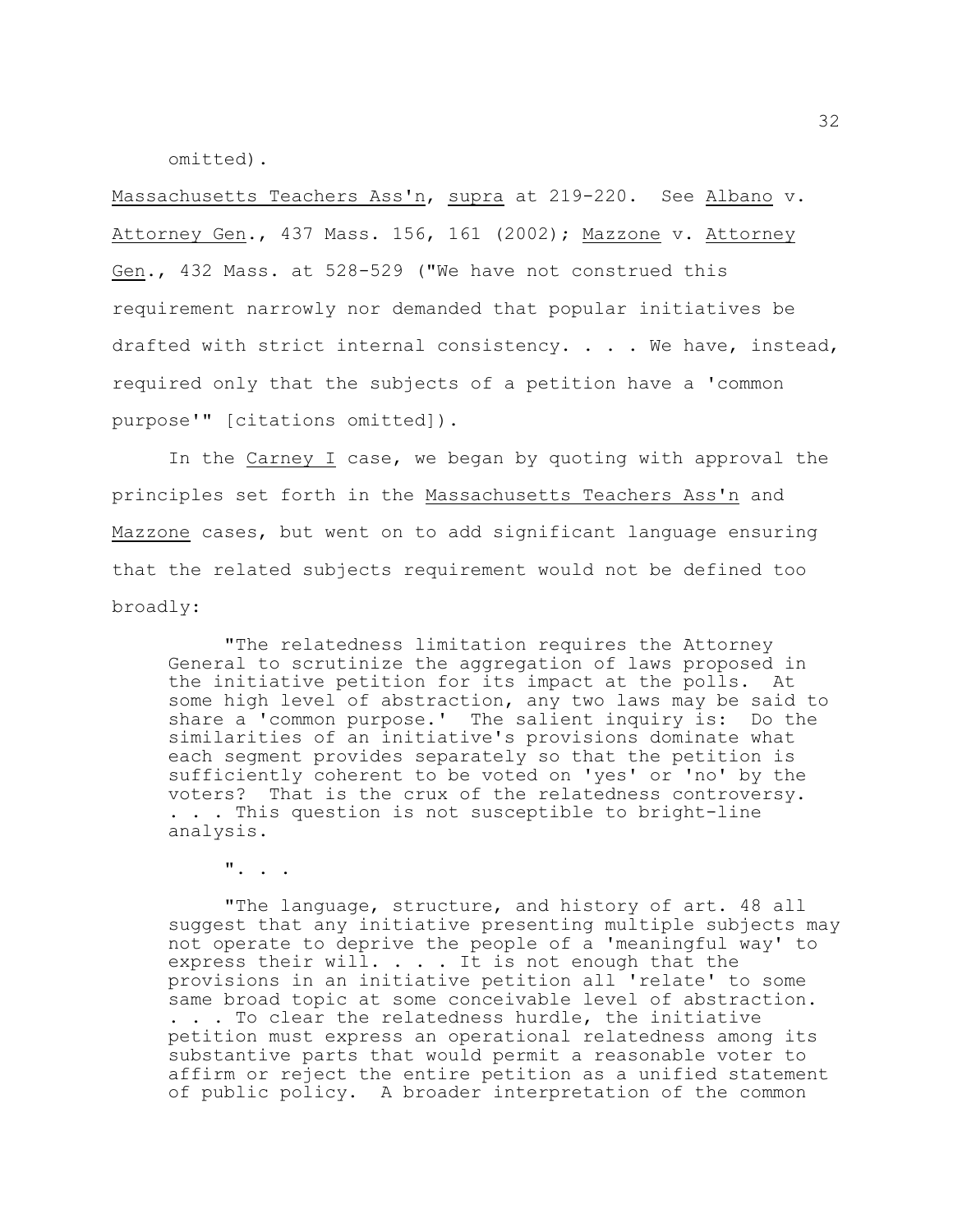purpose requirement would undercut the very foundations of the relatedness limitation." (Citations omitted.) Carney I, 447 Mass. at 225, 226, 230-231.

The provisions of the proposed measure in this case share a significant "common purpose," are not so loosely tied together as to render the related subjects requirement meaningless, and are operationally related in a way that would "permit a reasonable voter to affirm or reject the entire petition as a unified statement of public policy." The measure would redefine "illegal gaming" in a way that is intended to prohibit casinos, slots parlors, and simulcast greyhound wagering. It is, in its essence, a measure to limit the forms of gambling. The operational connection is that these three particular types of gaming, currently permitted under the laws of the Commonwealth, all regulated or to be regulated by the commission, would effectively be rendered illegal. Moreover, these three types of gaming are themselves operationally related. Casinos typically offer table games, slot machines, and wagering on simulcast live dog racing. The commission may grant a simulcasting license only to casino and slots parlor licensees, and to those previously licensed to conduct horse or dog racing under G. L. cc. 128A and 128C.<sup>18</sup> G. L. c. 23K,  $\frac{18}{5}$  (b). The unified statement of public policy reflected in the petition is the constriction of the types

 $18$  Where a slots parlor licensee already had a simulcasting license under G. L. c. 128C as of July 1, 2011, a condition of its slots parlor license is to continue to conduct simulcast wagering. G. L. c. 23K, § 20 (b).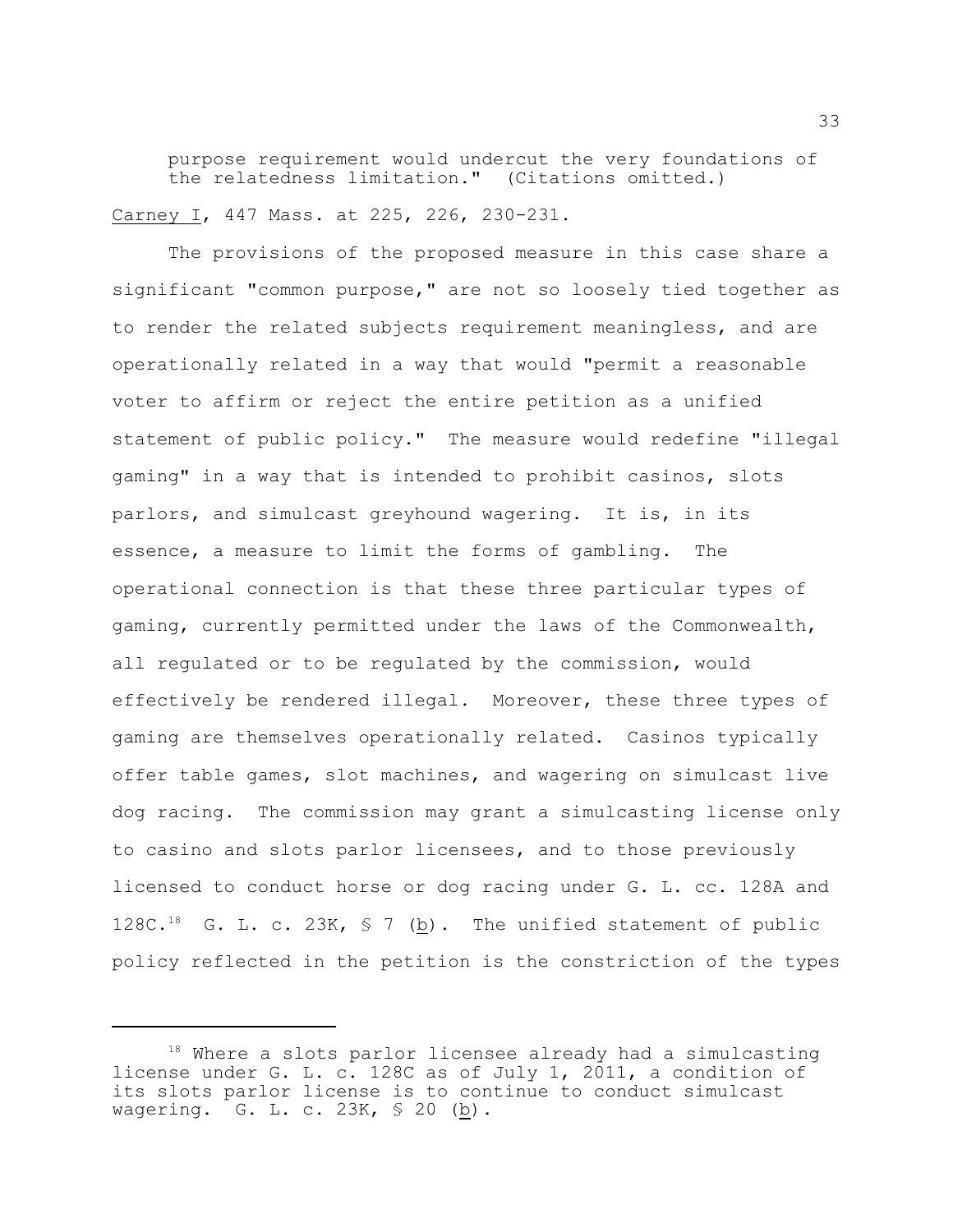of gaming permitted by law in Massachusetts, and a reasonable voter would be given a meaningful opportunity to decide whether to continue to legalize these three forms of gaming, or to prohibit them and thereby limit legal gambling in Massachusetts essentially to horse racing, lotteries, and charity events. There is no likelihood that a reasonable voter would find this petition confusing or misleading.

The interveners rely heavily on the Carney I decision to support their contention that the subjects of the present petition are not related within the meaning of art. 48. The facts in Carney I, however, were markedly different. In that case, the initiative petitioners combined within a single petition two very different types of changes to Massachusetts law. The proposed measure, entitled "An Act to protect dogs," declared that its purpose was to "further protect dogs and puppies in the state." Carney I, 447 Mass. at 219, 220 n.7. The first two substantive sections of the measure would have added or amended certain criminal statutes aimed directly at punishing those who abuse or neglect dogs. Id. at 221-222. The final substantive section would have dismantled the parimutuel dog racing business in Massachusetts, id. at 222, a business that the court described as "an established, highly regulated enterprise" that had been operating legitimately in Massachusetts for more than seventy years. Id. at 219-220. Very significantly, the latter provision was identical to an initiative petition that had been submitted to, and narrowly rejected by, the voters six years

34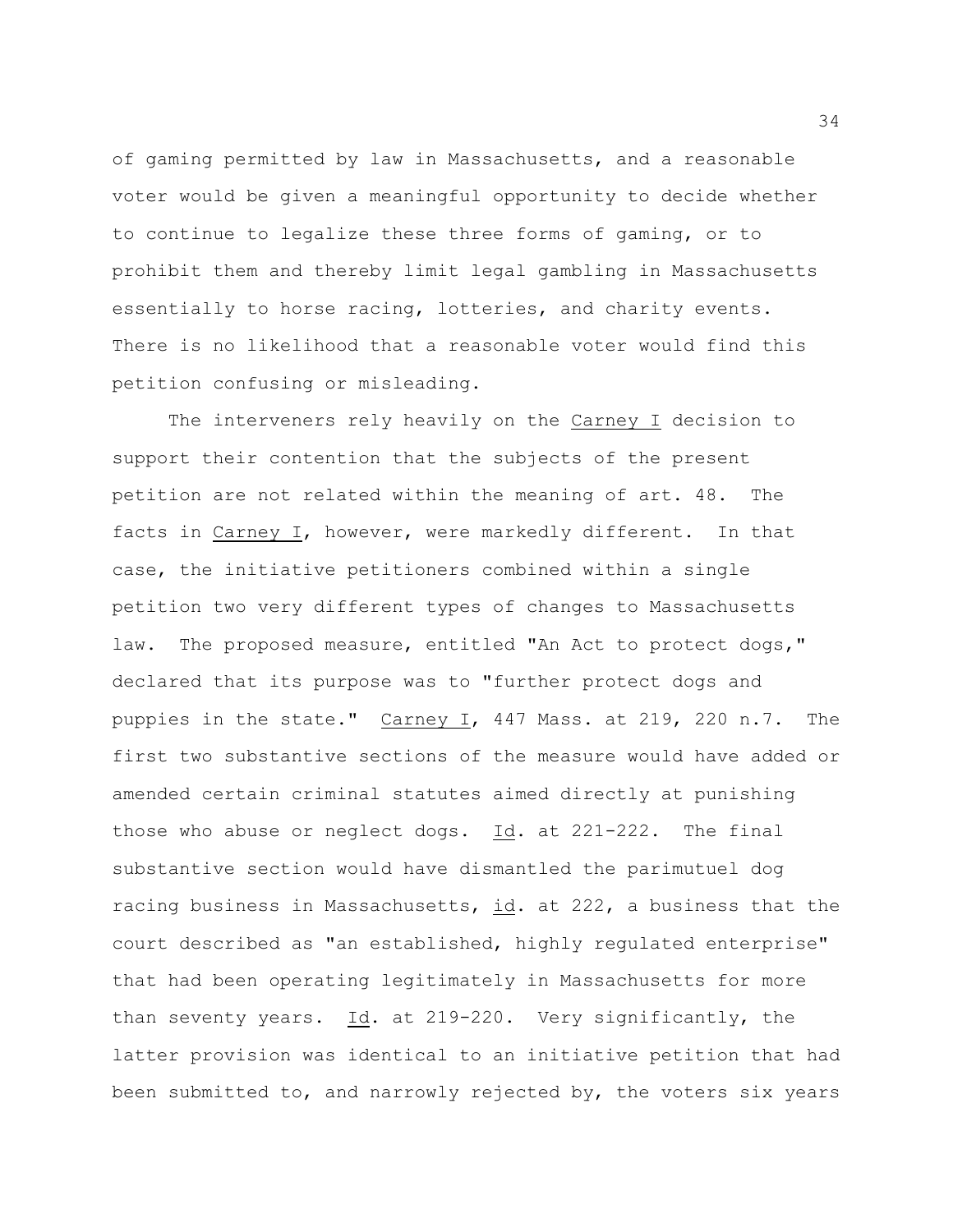earlier. Id. at 222. It was in this context that the court concluded that the subjects of the petition did not bear the requisite relatedness to one another, that they could be said to be "related" only at an impermissibly high level of abstraction (protecting dogs), and that the proponents were engaged in the sort of "logrolling" that the delegates sought to prevent when they adopted the related subjects requirement of art.  $48.^{19}$  Id. at 227, 231-232. The very controversial proposal to prohibit parimutuel dog racing had been hitched to the more popular, less controversial proposal to toughen the criminal laws regarding the abuse and neglect of dogs, thereby placing voters in the position of having to vote up or down a single petition that did not express "a unified statement of public policy." Id. at 231-232.

In contrast, all of the provisions in the petition before us can reasonably be understood to be antigaming provisions, meant to redefine (and limit) the scope of permissible gambling in the Commonwealth. That is the "common purpose" to which all the provisions are "germane." Massachusetts Teachers Ass'n, 384 Mass. at 219-220. That is the dominant thrust of each provision and the "operational relatedness" among them. Carney I, 447 Mass. at 230. And, in contrast with the petition in Carney I,

 $19$  "'Logrolling' . . . is defined as '[t]he legislative practice of including several propositions in one measure . . . so that the legislature or voters will pass all of them, even though these propositions might not have passed if they had been submitted separately.'" Carney v. Attorney Gen., 447 Mass. 218, 219 n.4 (2006), quoting Black's Law Dictionary 960 (8th ed. 2004).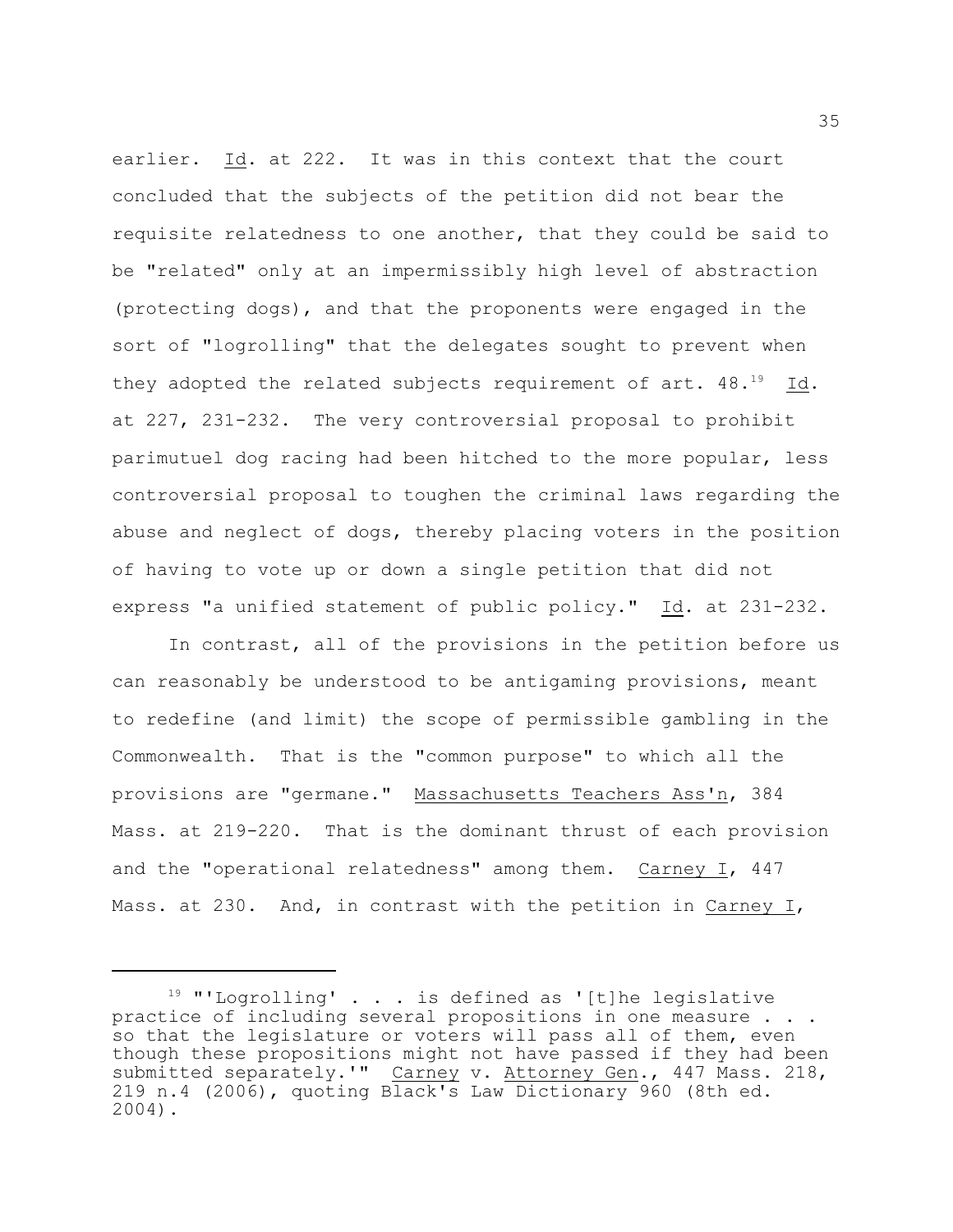the petition does not contain a radically diverse "mixture of criminal law and administrative overhaul." Id. at 231.

It is not fatal to the petition that the proposed measure does not seek to prohibit all forms of gambling in Massachusetts. The "unified statement of public policy" called for by Carney I, 447 Mass. at 230-231, does not require that an initiative petition be a comprehensive piece of legislation that would entirely cover its field. It requires that the portion of the field covered by the petition be presented in a way that permits a reasonable voter to make an intelligent up or down choice. See id. at 226. Provided the subjects are sufficiently related, the choice as to the scope of an initiative petition is a matter for the petitioners, not the courts. Massachusetts Teachers Ass'n, 384 Mass. at 220 ("It is not for the courts to say that logically and consistently other matters might have been included or that particular subjects might have been dealt with differently").

Nor is it necessary that all of an initiative's supporters share the same motivations. The interveners note that some of the supporters appear to be interested primarily in prohibiting the licensing of casinos and a slots parlor, with less concern for simulcast greyhound wagering, while another faction of supporters appears to be interested primarily in the protection of greyhounds, with less concern for casinos and a slots parlor. Evidence of differing motivations is relevant to the relatedness analysis, because it might bear on the likelihood of "logrolling," but it is far from dispositive. Where, as here,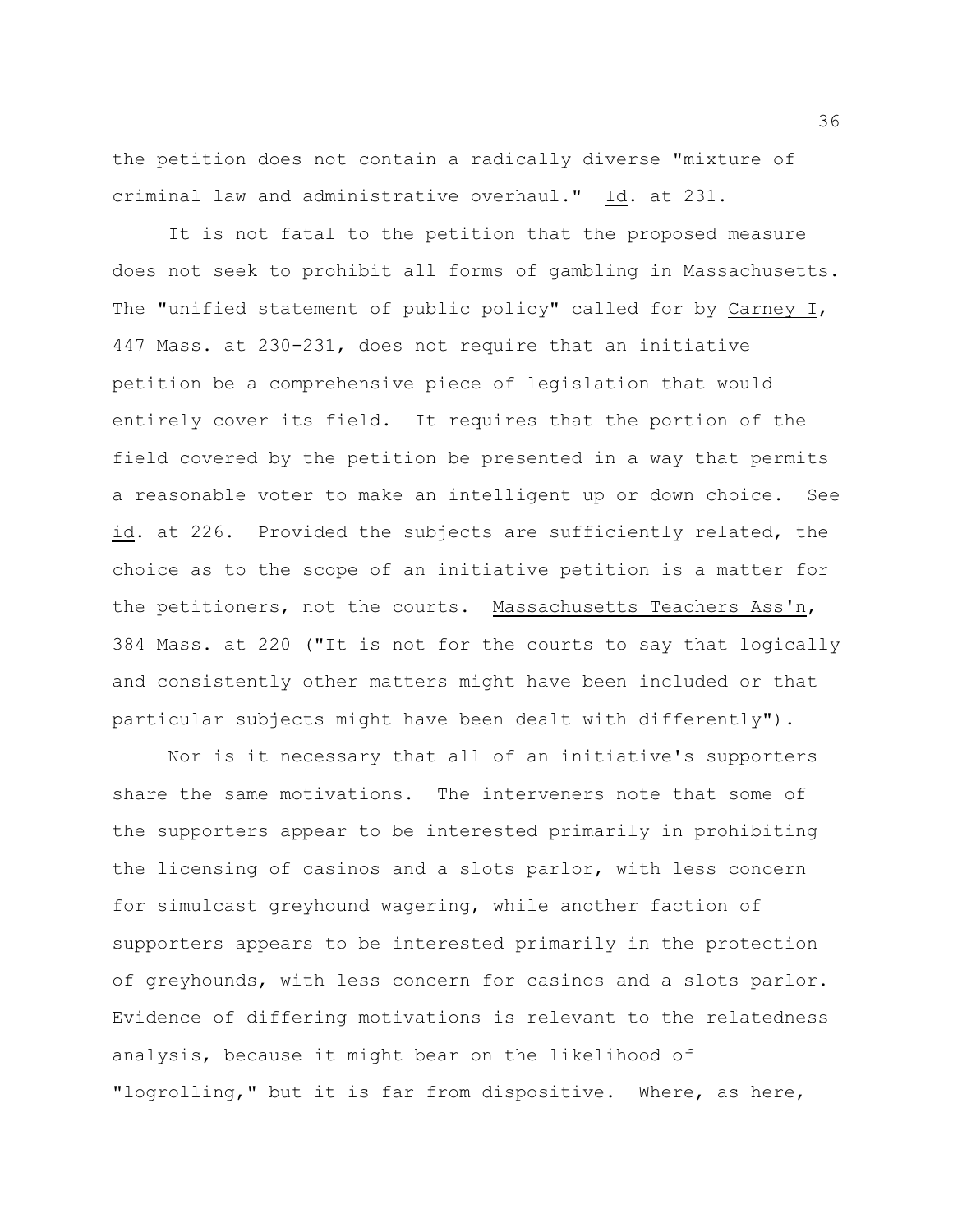the petition's provisions are operationally related with a common purpose and set forth a unified statement of public policy, all who favor the petition need not support it for the same reason.

Finally, we reject the interveners' argument that the subjects of the petition are not related because the measure's change in the definition of "illegal gaming" would have consequences under an assortment of other statutes as well. See, e.g., G. L. c. 139, § 19 (allowing lessor to void lease when tenant engages in, among other things, illegal gaming); G. L. c. 180, § 5 (providing for review of proposed charitable corporations to determine whether any proposed incorporators, officers, or other principals have been engaged in, among other things, illegal gaming, such that proposed corporation would be used to cover or shield illegal business or practices); G. L. c. 271, § 22 (punishing receipt and delivery of certain letters and packages connected to illegal gaming); G. L. c. 271,  $\$\,47$ (placing restrictions on installation of telephones for persons convicted of illegal gaming). Each of the affected statutes is itself logically related to the petition's aim to curtail illegal gaming by limiting the types of gaming that are permitted. "A measure does not fail the relatedness requirement just because it affects more than one statute, as long as the provisions of the petition are related by a common purpose." Albano, 437 Mass. at 157-158, 161-162 (rejecting relatedness challenge to initiative measure that would have restricted civil marriage to "union of one man and one woman" and denied "benefits or incidents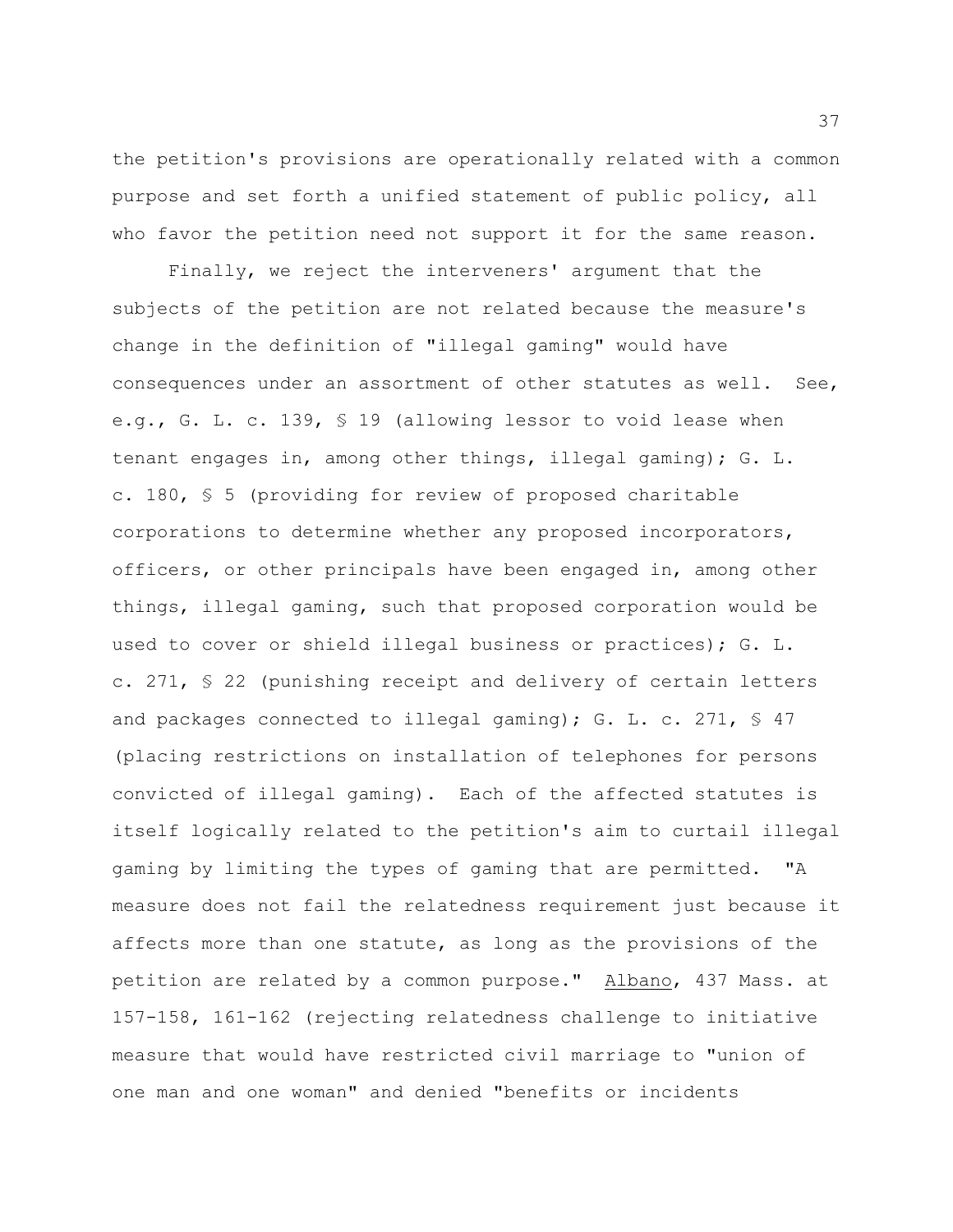exclusive to marriage" to other relationships even though enactment of that measure would have affected "various statutes that relate to rights and responsibilities of marriage, including those laws that affect one's ability to inherit, to file taxes, to make medical decisions about a spouse, and to file wrongful death claims").

In sum, we agree with the Attorney General that the initiative petition in this case satisfies the related subjects requirement of art. 48.

5. Attorney General's summary. Finally, the interveners contend that the Attorney General's summary of the proposed measure does not meet the requirements of art. 48. Article 48, as amended by art. 74, calls for the crafting of a "fair" and "concise" summary, "as determined by the attorney general." This summary is required to be printed on the pages used by initiative petitioners to gather the required voter signatures (art. 48, The Initiative, II,  $\frac{1}{5}$  3, as amended by art. 74); on the ballot itself (art. 48, The Initiative, III, as amended by art. 74); and in the Information for Voters booklet sent by the Secretary to registered voters before the election (art. 48, The Initiative, IV, as amended by art. 74). The Attorney General's summary of the measure in this case states:

"This proposed law would (1) prohibit the Massachusetts Gaming Commission from issuing any license for a casino or other gaming establishment with table games and slot machines, or any license for a gaming establishment with slot machines; (2) prohibit any such casino or slots gaming under any such licenses that the Commission might have issued before the proposed law took effect; and (3) prohibit

38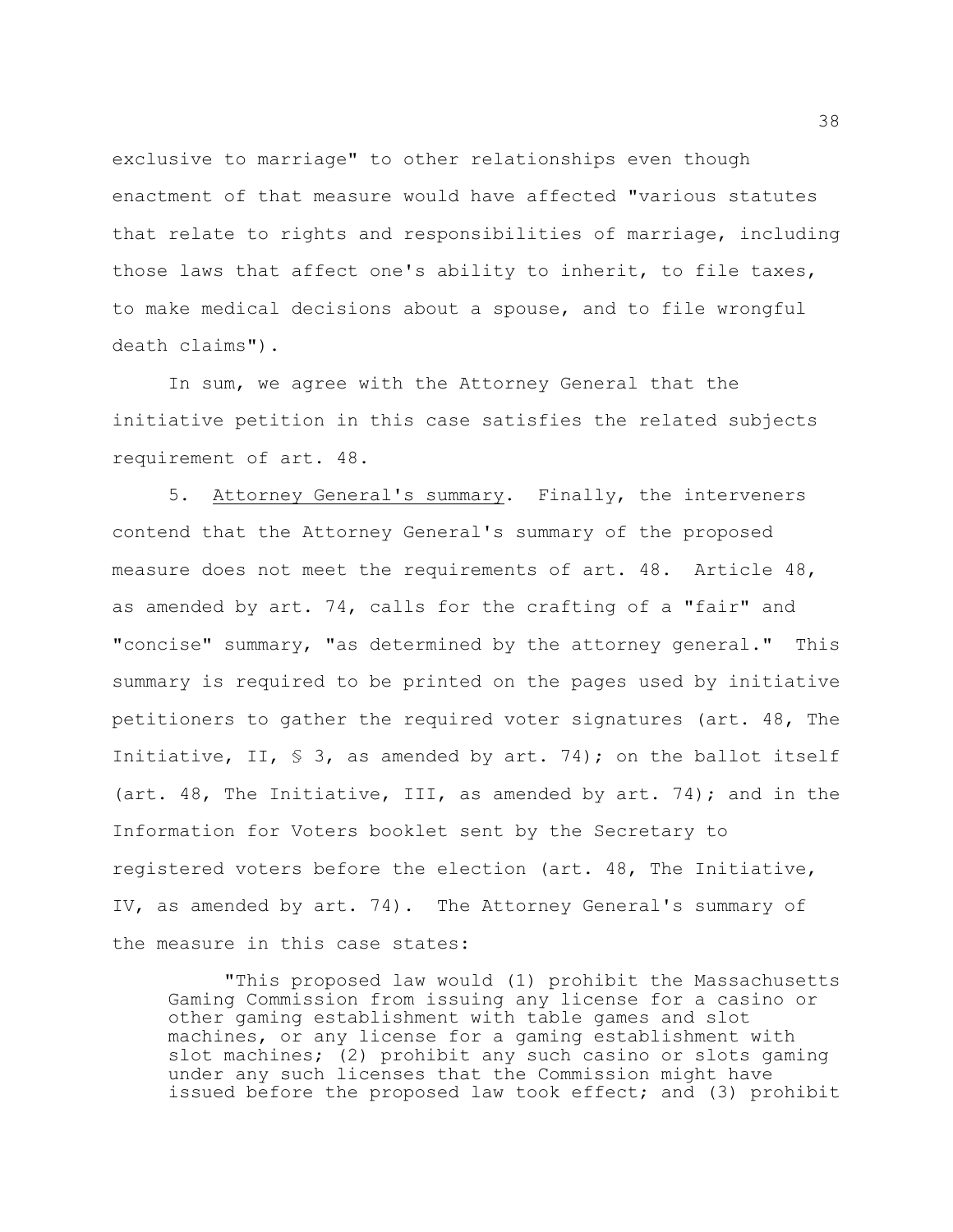wagering on the simulcasting of live greyhound races.

"The proposed law would change the definition of 'illegal gaming' under Massachusetts law to include wagering on the simulcasting of live greyhound races, as well as table games and slot machines at Commission-licensed casinos, and slot machines at other Commission-licensed gaming establishments. This would make those types of gaming subject to existing state laws providing criminal penalties for, or otherwise regulating or prohibiting, activities involving illegal gaming.

"The proposed law states that if any of its parts were declared invalid, the other parts would stay in effect."

The interveners challenge the summary's fairness, not its conciseness. To be "fair," a summary "must not be partisan, colored, argumentative, or in any way one sided, and it must be complete enough to serve the purpose of giving the voter who is asked to sign a petition or who is present in a polling booth a fair and intelligent conception of the main outlines of the measure." Sears v. Treasurer & Receiver Gen., 327 Mass. 310, 324 (1951). "The Attorney General is not required to conduct a comprehensive legal analysis of the measure, including possible flaws. All the Constitution demands is a summary." Mazzone, 432 Mass. at 532. See Ash, 418 Mass. at 349-350; Associated Indus. of Mass. v. Secretary of the Commonwealth, 413 Mass. 1, 12 (1992) ("Nothing in art. 48 requires the summary to include legal analysis or an interpretation"). Moreover, as we review the summary to determine whether the Attorney General has fulfilled her constitutional obligation, we keep in mind that "[t]he Attorney General's judgment concerning the form and content of the summary is entitled to some deference." Id. at 11.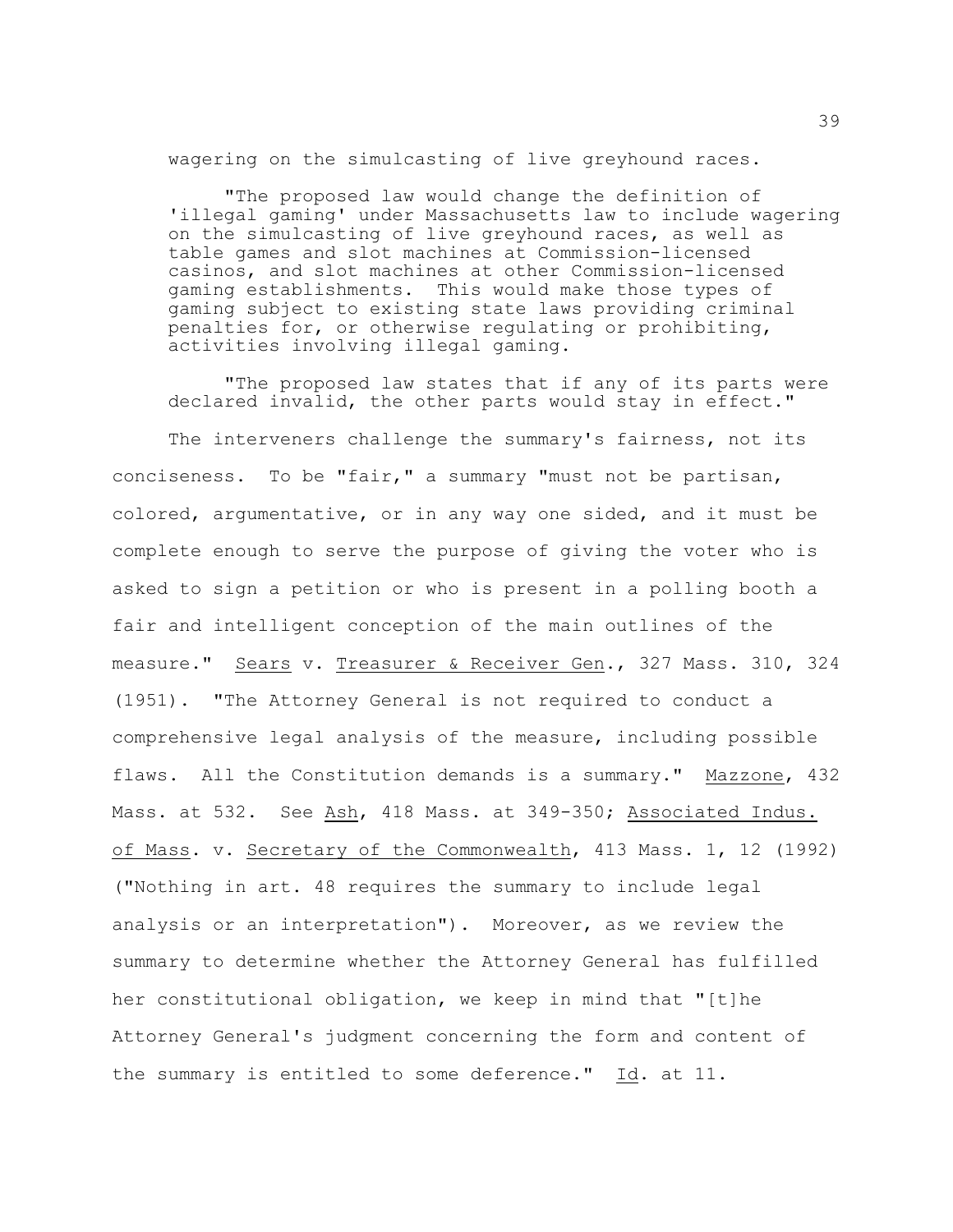"Obviously, an element of discretion is involved in the preparation of a summary -- what to include, what to exclude, and what language to use. The exercise of discretion by the Attorney General, a constitutional officer with an assigned constitutional duty, should be given weight in any judicial analysis of the fairness and adequacy of a summary." Massachusetts Teachers Ass'n, 384 Mass. at 230.

The interveners' primary challenge to the summary in this case is that it inaccurately states that the proposed measure would "change the definition of 'illegal gaming' under Massachusetts law to include wagering on the simulcasting of live greyhound races," and thus "prohibit wagering on the simulcasting of live greyhound races." They claim, in essence, that the measure does not accomplish what the petitioners intend, that is, that the measure, even if enacted, would not actually prohibit wagering on the simulcasting of live greyhound races. They argue that the "base definition" of "illegal gaming" in  $G. L. c. 4$ , § 7, Tenth, i.e., "a banking or percentage game played with cards, dice, tiles or dominoes, or an electronic, electrical or mechanical device or machine for money, property, checks, credit or any representative of value," does not include wagering on the simulcasting of live greyhound races, so the measure's striking of the exclusion for parimutuel wagering on "greyhound races under said [c.] 128C" in G. L. c. 4, § 7, Tenth, would have no practical consequence, because parimutuel wagering on greyhound races would still not fall within the definition of "illegal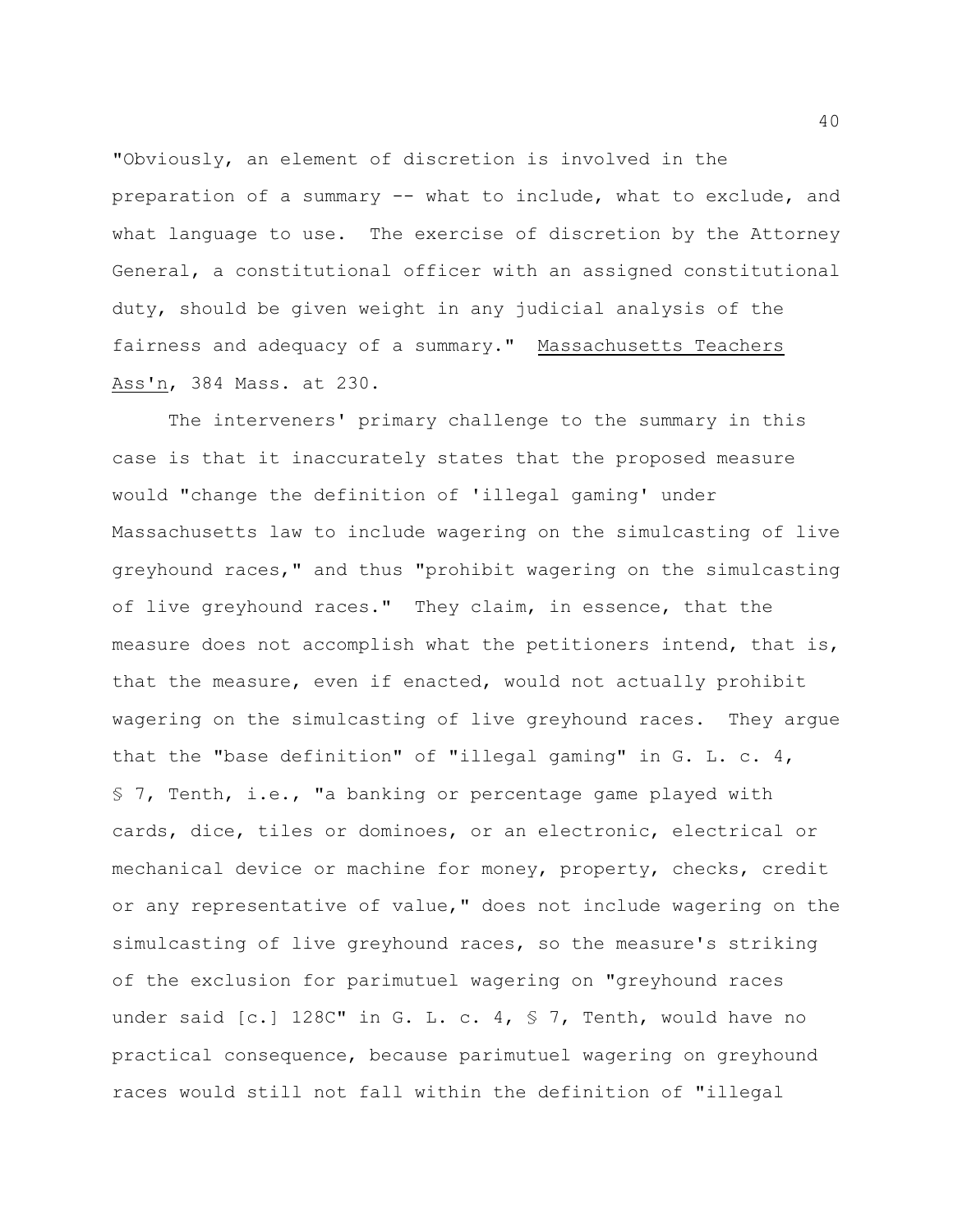gaming."

The Attorney General, in defense of her summary, argues that parimutuel wagering on simulcast greyhound races is included within the base definition of "illegal gaming" in  $G. L. c. 4$ , § 7, Tenth, because it is a "percentage game" in that the licensee takes a percentage of the total amount wagered, see G. L. c. 128A, § 5, and Donovan v. Eastern Racing Ass'n, Inc., 324 Mass. 393, 396 (1949); it is "gaming" in that it involves bets on the physical ability of animals, see id. at 394; and it is "played with . . . an electronic, electrical or mechanical device or machine" because, she maintains, all winnings are required by statute to "be calculated by a totalisator machine or like machine." See G. L. c. 128A,  $\frac{1}{5}$  (a). She also argues that the Legislature, when it amended G. L. c. 4,  $\frac{1}{5}$  7, Tenth, in 2011, must have understood simulcast greyhound wagering to be within the base definition of "illegal gaming," because it expressly listed it among the exclusions from that definition for the purpose of making it lawful when conducted by a licensee under G. L. c. 128C.

We acknowledge the disagreement regarding whether the initiative, if enacted, will have the intended effect of prohibiting parimutuel wagering on simulcast greyhound races, and we further recognize that, if the measure is enacted, this court may be called on to resolve that question. Notwithstanding the disagreement, the Attorney General must still craft a fair summary and, in doing so, must inevitably form her own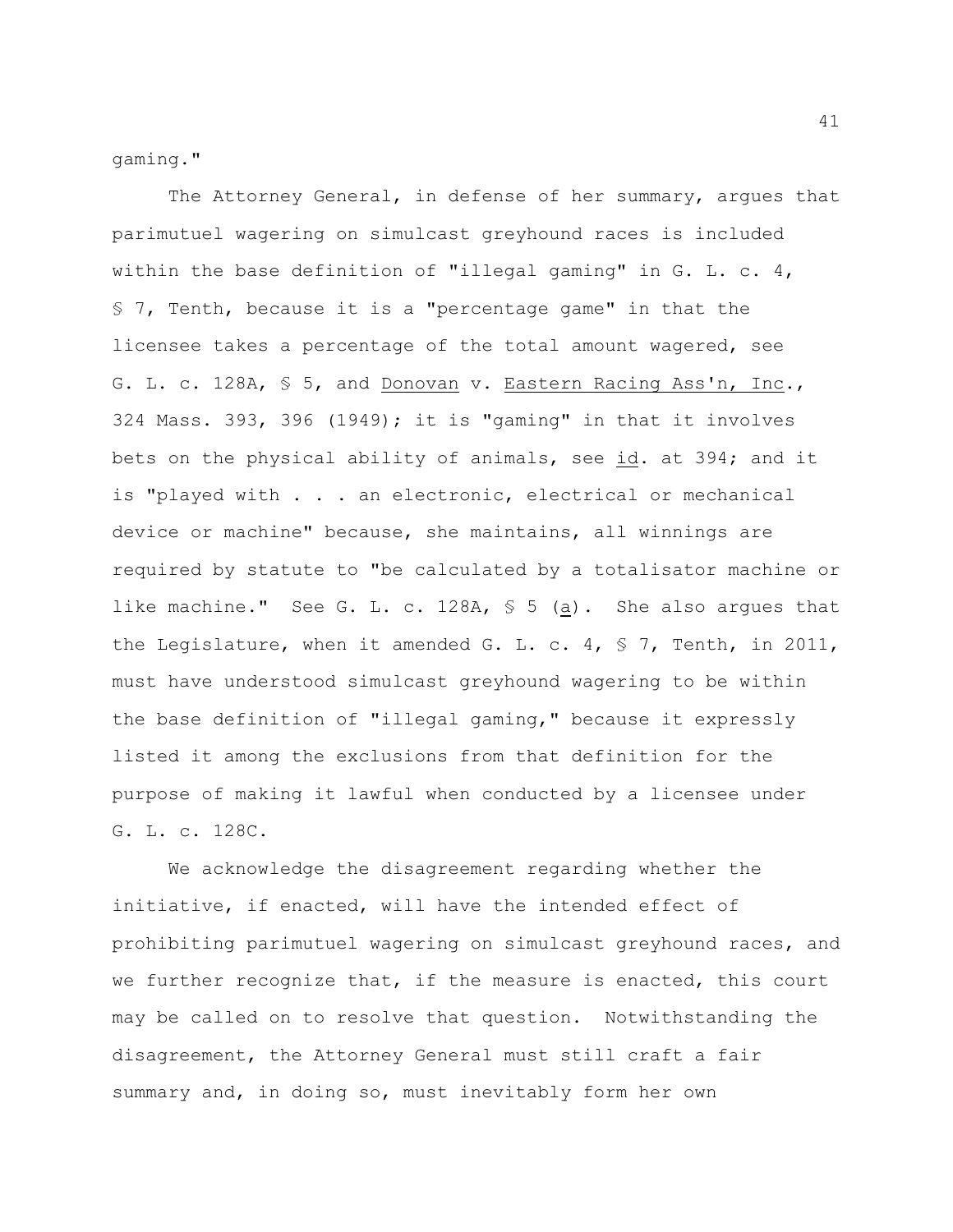understanding of the meaning of the language in the initiative and its operation and effect.<sup>20</sup> We give deference to the judgment of the Attorney General regarding the content of the summary. Associated Indus. of Mass., 413 Mass. at 11. Because, for the reasons she has stated, her understanding of the measure is reasonable, and because her understanding is plainly consistent with what is intended by the initiative's proponents, we conclude that her summary is fair. And because the summary will accurately inform the voters of precisely what they are being asked to do with respect to wagering on simulcast greyhound racing -- that is, abolish it -- a reasonable voter cannot possibly misunderstand the measure's intended effect.

We decline the interveners' invitation to resolve now the dispute whether the interveners' or the Attorney General's interpretation of the measure is correct as a matter of law. The same general principles that restrain us from deciding, before an initiative measure is passed, whether the measure would be unconstitutional (except for deciding whether the measure's subjects are "excluded matters" under art. 48) also counsel restraint in deciding whether a measure would or would not have the legal effect intended. See Carney II, 451 Mass. at 820-821 (noting "pragmatic concerns about ripeness" and constitutionally

 $20$  Such a disagreement about the effectiveness of language of an initiative petition is not itself a reason for the Attorney General to decline to certify the petition, provided the petition proposes a law, which it does here. See Paisner v. Attorney Gen., 390 Mass. 593, 597-598 (1983). The interveners do not dispute that the petition proposes a law.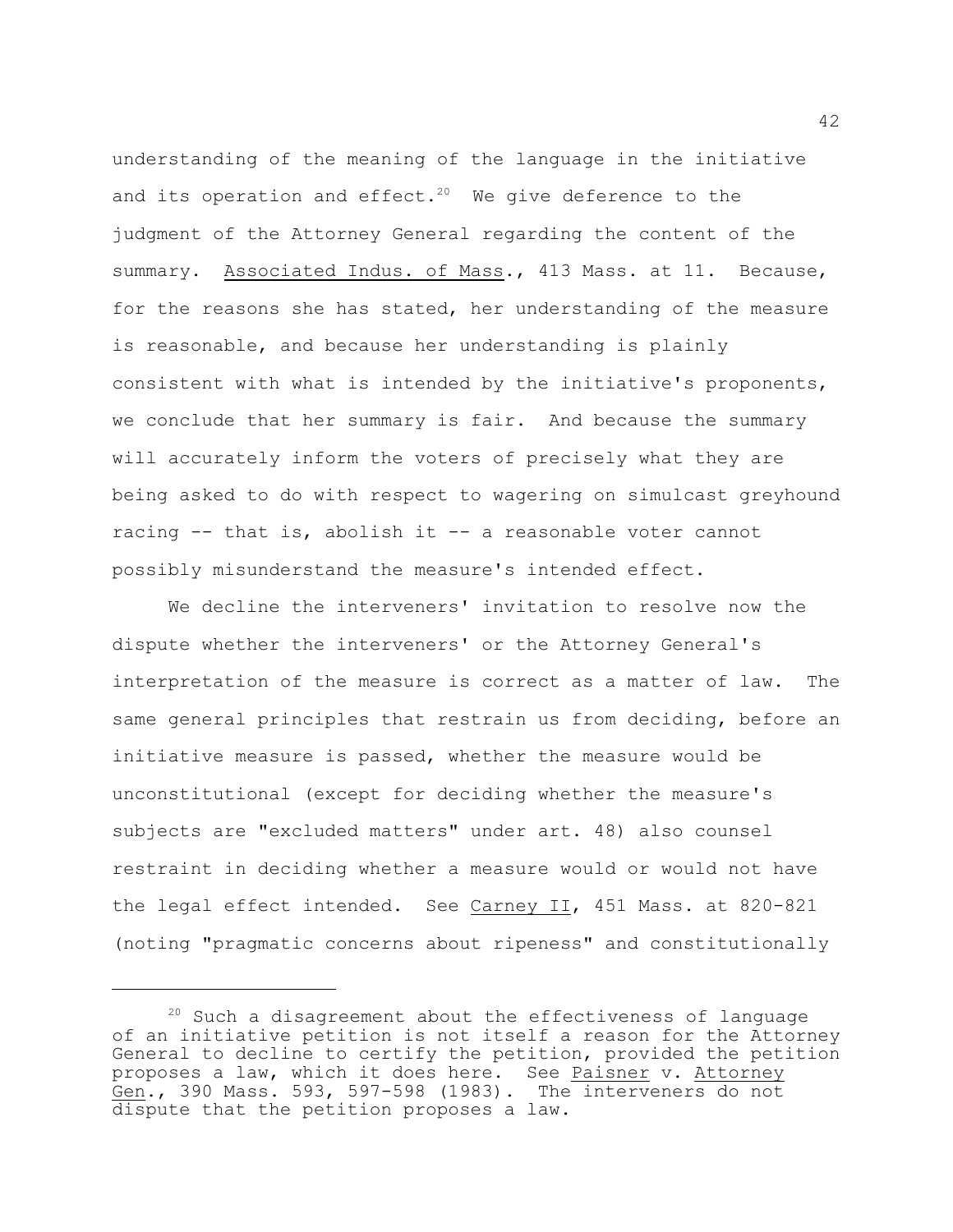rooted limitations on court's power to interfere with legislative process in progress); Bowe v. Secretary of the Commonwealth, 320 Mass. 230, 247 (1946) ("The people acting by means of the initiative, like the General Court, can enact measures that violate the fundamental and supreme law of the Constitution and that consequently have no force or effect. But no court can interfere with the process of legislation, either by the General Court or by the people, before it is completed, to prevent the possible enactment of an unconstitutional measure"). See also Mazzone, 432 Mass. at 532 (rejecting argument that summary was unfair because it did not mention aspect of initiative that challengers claimed violated Federal law). In circumstances like these, the proper time for deciding definitively whether the measure has the desired legal effect will come if and when the measure is passed. $21$  In the meantime, the pros and cons of the

 $21$  We are also mindful that, in circumstances like these, if the sponsors of an initiative petition have any residual doubt about the effectiveness of what they have proposed, they can pursue a perfecting amendment to ensure that the measure accomplishes what they intend it to do and what the Attorney General's summary states that it does. See art. 48, The Initiative, V,  $\frac{1}{2}$ , as amended by art. 81. See also Massachusetts Teachers Ass'n v. Secretary of the Commonwealth, 384 Mass. 209, 236-238 (1981) (upholding perfecting amendment that came after signatures were gathered and Legislature rejected measure; "No one was misled significantly by the error in the draftsmanship. The summary correctly stated the purpose of the proposal, although the summary and the text were incongruous until the perfecting change was made. Signatures were obtained pursuant to the summary. The change permitted the people to vote on the proposal in the form in which it was intended"). We ought not interrupt a process in progress, because of a claimed error, when the error, if any, can be cured.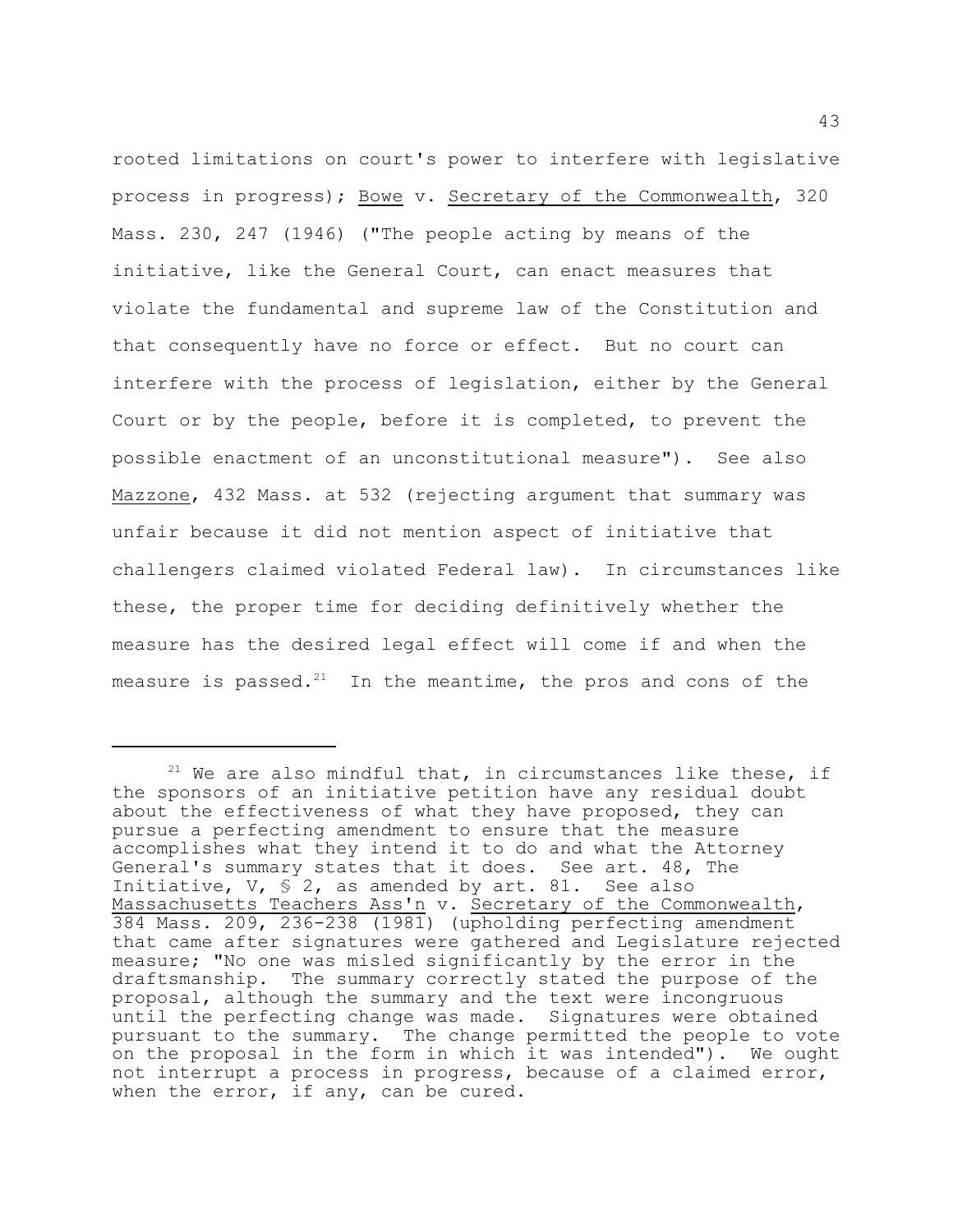measure, including its possible legal flaws, are best left to public debate in the electoral process. See id. at 532-533. See also Gilligan v. Attorney Gen., 413 Mass. 14, 20 (1992); G. L. c. 54, §§ 52-54.

We can dispose quickly of the interveners' remaining challenges to the summary. They claim, first, that the proposed measure's deletion of the phrase "and greyhound races under [c.] 128C" is ineffectual because, as part of the act, c. 128C has been repealed effective July 31, 2014 (see St. 2011, c. 194, §§ 41, 112) and, as of that date, the commission will have the responsibility under G. L. c. 23K for administering and enforcing the laws related to parimutuel wagering and simulcasting (see St. 2011, c. 194,  $\frac{1}{5}$  11, 12, 17).<sup>22</sup> The gist of this claim, like the one previously discussed, is that the proposed measure will not have its intended effect. The Attorney General reasonably disputes that legal analysis. For essentially the same reasons as stated above, we conclude that a definitive resolution of the issue at this time would be premature, and that the interveners' claim that the proposed measure is ineffectual on this ground does not render the Attorney General's summary unfair.

Second, the interveners argue that the summary is unfair because it states that "wagering on the simulcasting of live greyhound races" would henceforth be prohibited, whereas,

 $22$  The Attorney General notes in her brief that the commission is presently seeking legislation that would postpone these changes for two years.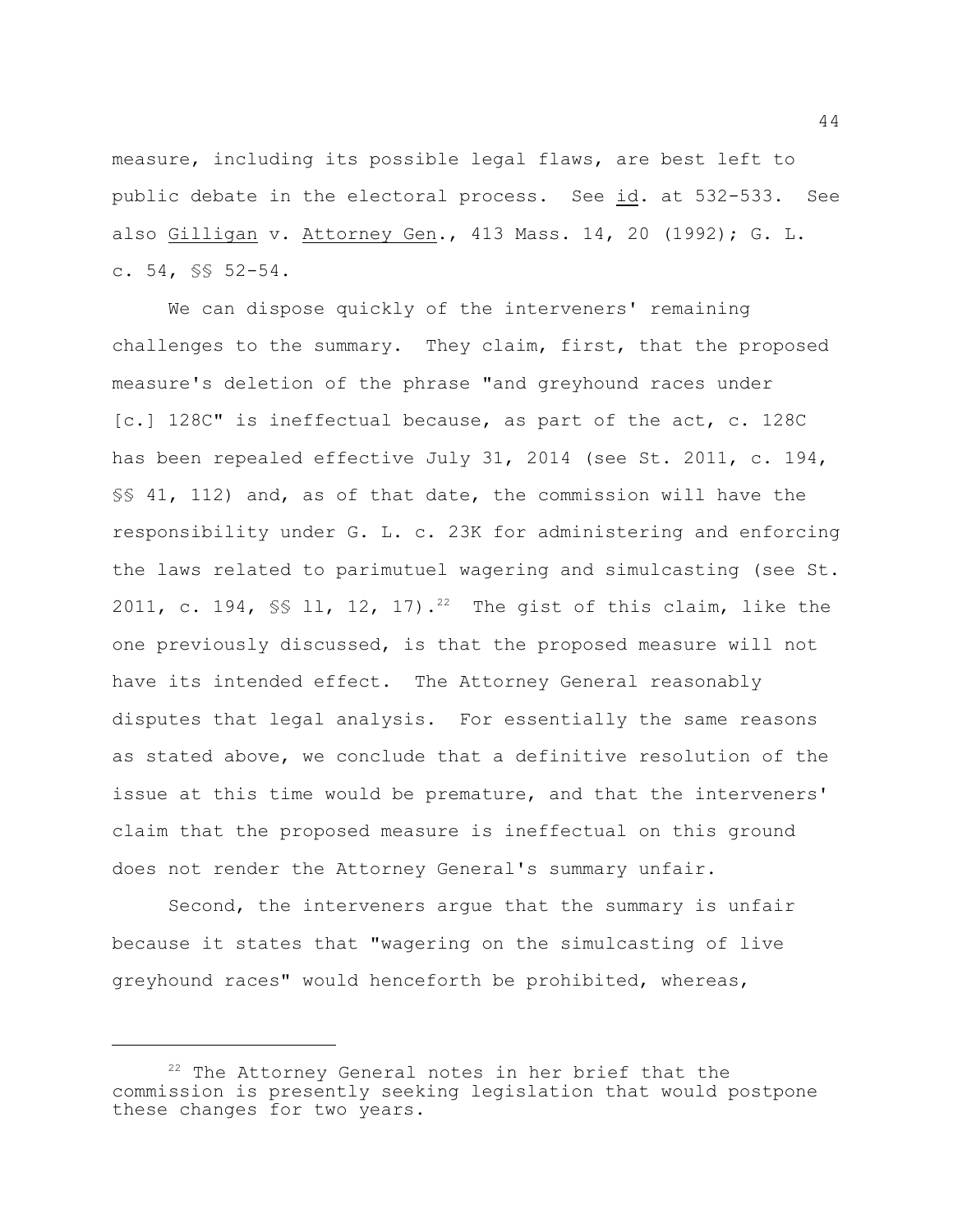according to the interveners, only parimutuel wagering would be prohibited. The absence of the word "parimutuel" from the summary is not fatal, as no other form of simulcast wagering is presently permitted. See G. L. c. 128A, § 13. The summary clearly captures the "sum and substance" of the measure in this regard. Sears, 327 Mass. at 324. No additional level of detail is needed. See Gilligan, 413 Mass. at 19-20; Associated Indus. of Mass., 413 Mass. at 11-12.

Finally, the interveners claim that the summary is unfair in stating that if any of the "parts" of the proposed law "were declared invalid, the other parts would stay in effect," because a severability clause is inconsistent with art. 48's requirement that the subjects of an initiative petition be related. As with their other arguments, this is not an attack on the summary itself, but on the measure. Where § 3 of the proposed law states that "[t]he several provisions of this Act are independent and severable and the invalidity, if any, of any part . . . shall not affect or render the remainder of the Act invalid or operative," the summary's statement regarding severability is a fair and accurate description, and it was prudent for the Attorney General to include it. See Massachusetts Teachers Ass'n, 384 Mass. at 233 (in postelection constitutional challenge to enacted initiative, summary's failure to mention severability language might have been problematic if court had not rejected all challenges to its constitutionality). The legal effect of the severability language will ultimately be decided if and when the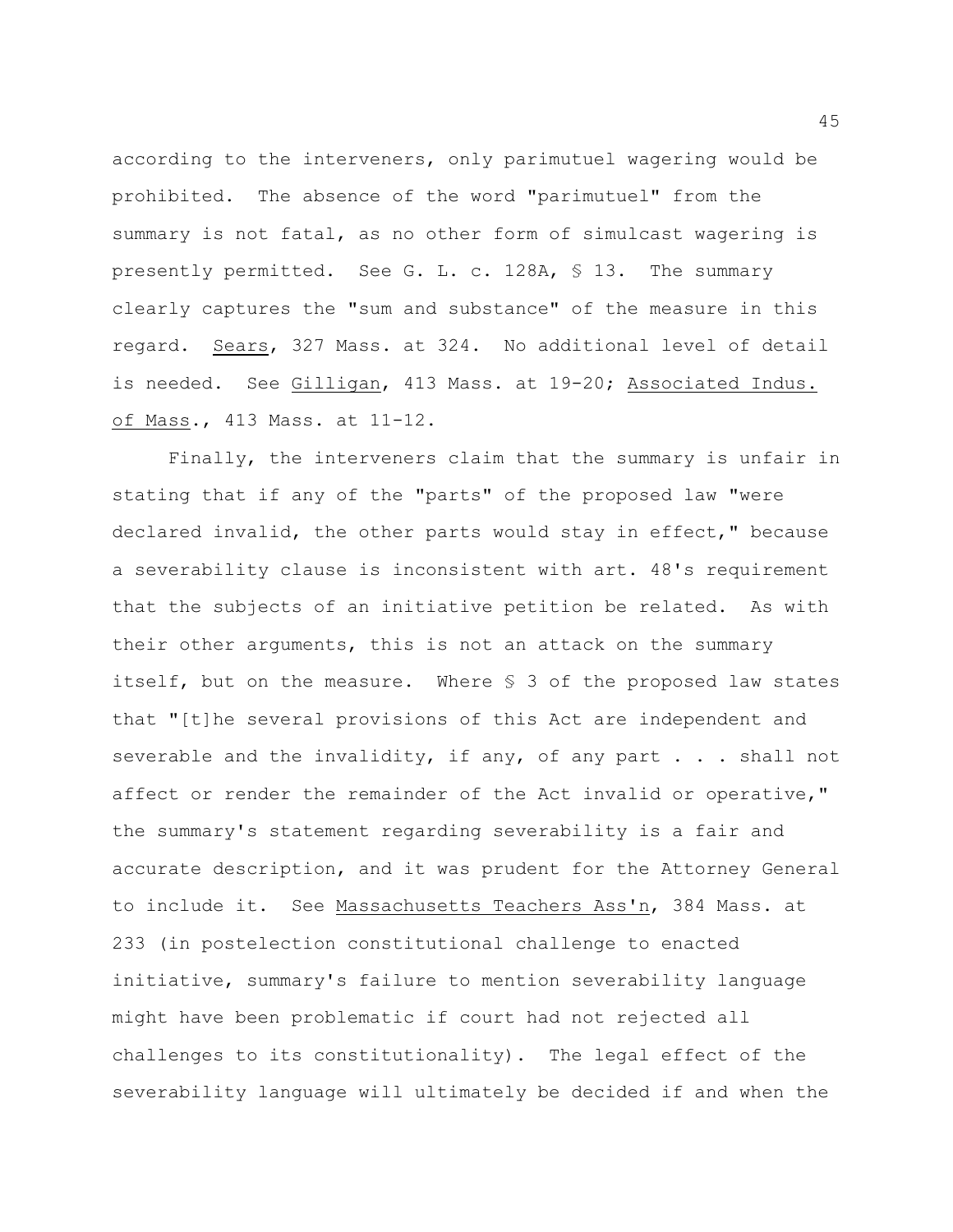measure passes, the law is challenged, and one or more of its provisions is held invalid.

Conclusion. For the reasons stated above, we remand the case to the county court for entry of an order directing the Attorney General to certify the initiative petition.

## So ordered.

## Appendix.

## An Act Relative to Illegal Gaming

Be it enacted by the people and their authority:

SECTION 1.

Section 7 of chapter 4 of the General Laws, as appearing in the 2012 Official Edition, is hereby amended by striking out clause Tenth and inserting in place thereof the following clause:

"Tenth, 'Illegal gaming,' a banking or percentage game played with cards, dice, tiles or dominoes, or an electronic, electrical or mechanical device or machine for money, property, checks, credit or any representative of value, but excluding: (i) a lottery game conducted by the state lottery commission, under sections 24, 24A and 27 of chapter 10; (ii) pari-mutuel wagering on horse races under chapters 128A and 128C; (iii) a game of bingo conducted under chapter 271; and (iv) charitable gaming under said chapter 271."

SECTION 2.

Chapter 23K of the General Laws, as appearing in the 2012 Official Edition, is hereby amended by adding the following section 72 following section 71:

"Notwithstanding the provisions of this chapter or any general or special law to the contrary, no illegal gaming as defined in section 7 of chapter 4 shall be conducted or permitted in this commonwealth and the commission is hereby prohibited from accepting or approving any application or request therefor."

SECTION 3.